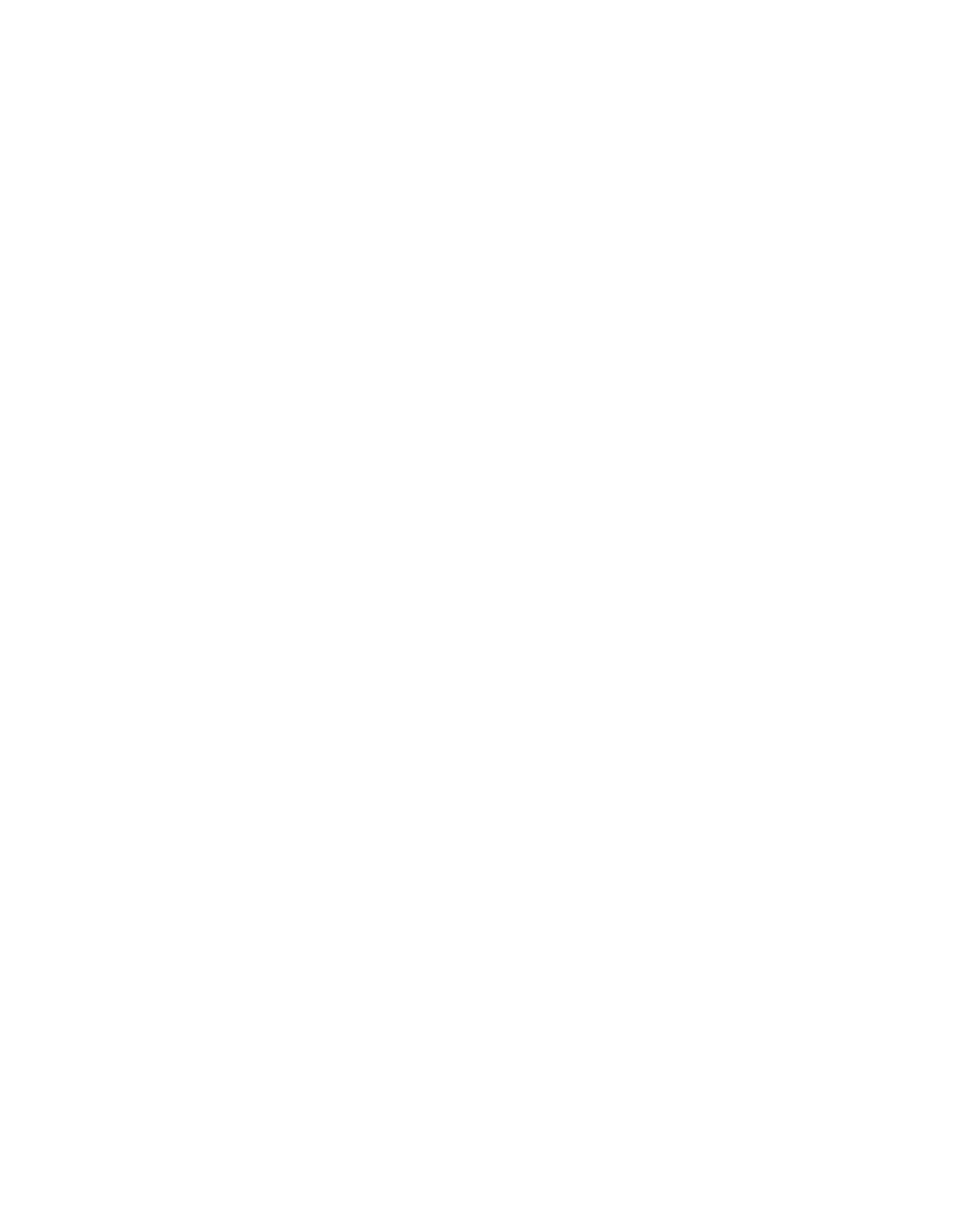# **GUIDE TO MUNICIPAL CAPITAL BORROWING:**

**Applying to the Municipal Capital Borrowing Board and Preparing a Municipal Capital Plan** 



**Environment and Local Government** 

**\_\_\_\_\_\_\_\_\_\_\_\_\_\_\_\_\_\_** 

**Secretary Municipal Capital Borrowing Board P. O. Box 6000 Fredericton, New Brunswick E3B 5H1 Telephone: 506-453-2154 Fax: 506-457-4991** 

**Revised February, 2004**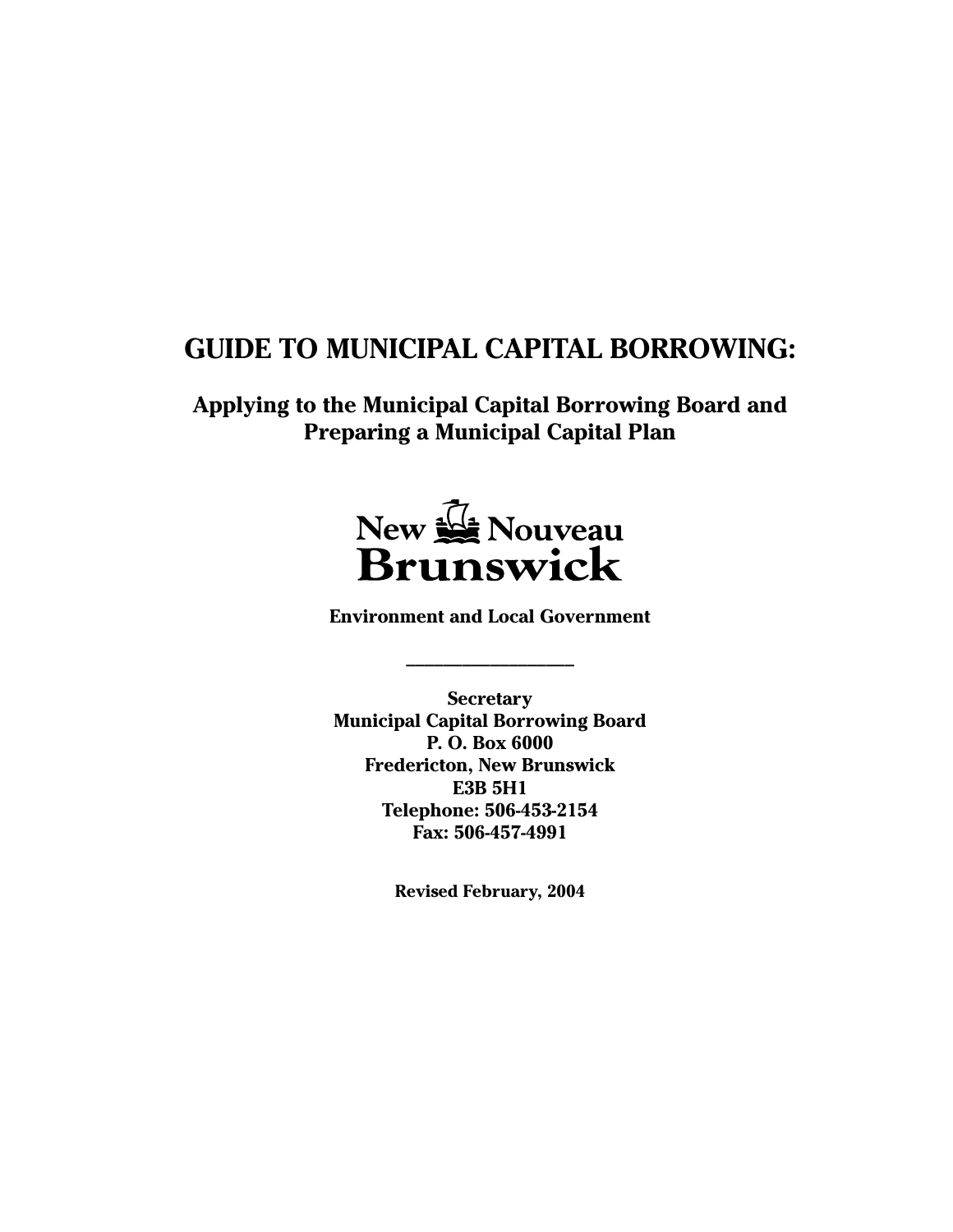# CONTENTS

### **INTRODUCTION**

### **PART ONE**

APPLYING TO THE MUNICIPAL CAPITAL BORROWING BOARD

| BORROWING REQUIRING APPLICATION TO THE MUNICIPAL CAPITAL BORROWING BOARD  1 |  |
|-----------------------------------------------------------------------------|--|
|                                                                             |  |
|                                                                             |  |
|                                                                             |  |
|                                                                             |  |
|                                                                             |  |

### **PART TWO**

PREPARING A MUNICIPAL CAPITAL PLAN

### **APPENDICES**

### **APPENDIX I**

## **APPENDIX II**

| DETERMINING THE ANNUAL COST OF BORROWED MONEY WITH BLENDED PAYMENTS 21 |
|------------------------------------------------------------------------|
|                                                                        |
|                                                                        |
|                                                                        |
|                                                                        |
|                                                                        |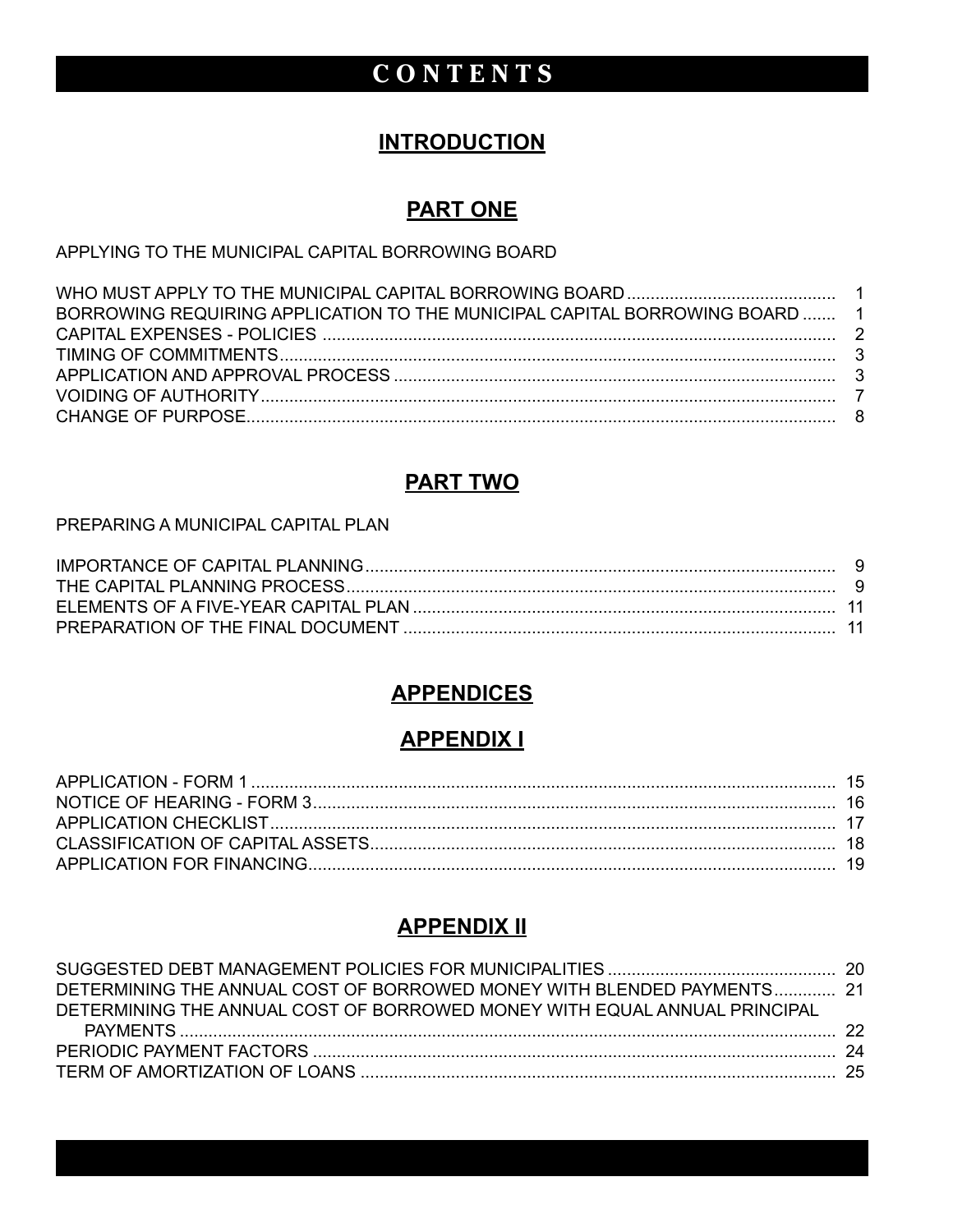### **GENERAL OPERATING FUND SECTION**

| ENVIRONMENTAL DEVELOPMENT. ENVIRONMENTAL HEALTH AND RECREATION AND CULTURE |  |
|----------------------------------------------------------------------------|--|
|                                                                            |  |
|                                                                            |  |
|                                                                            |  |

### **WATER AND SEWERAGE SECTION**

# **APPENDIX IV**

| Νſ |
|----|
|----|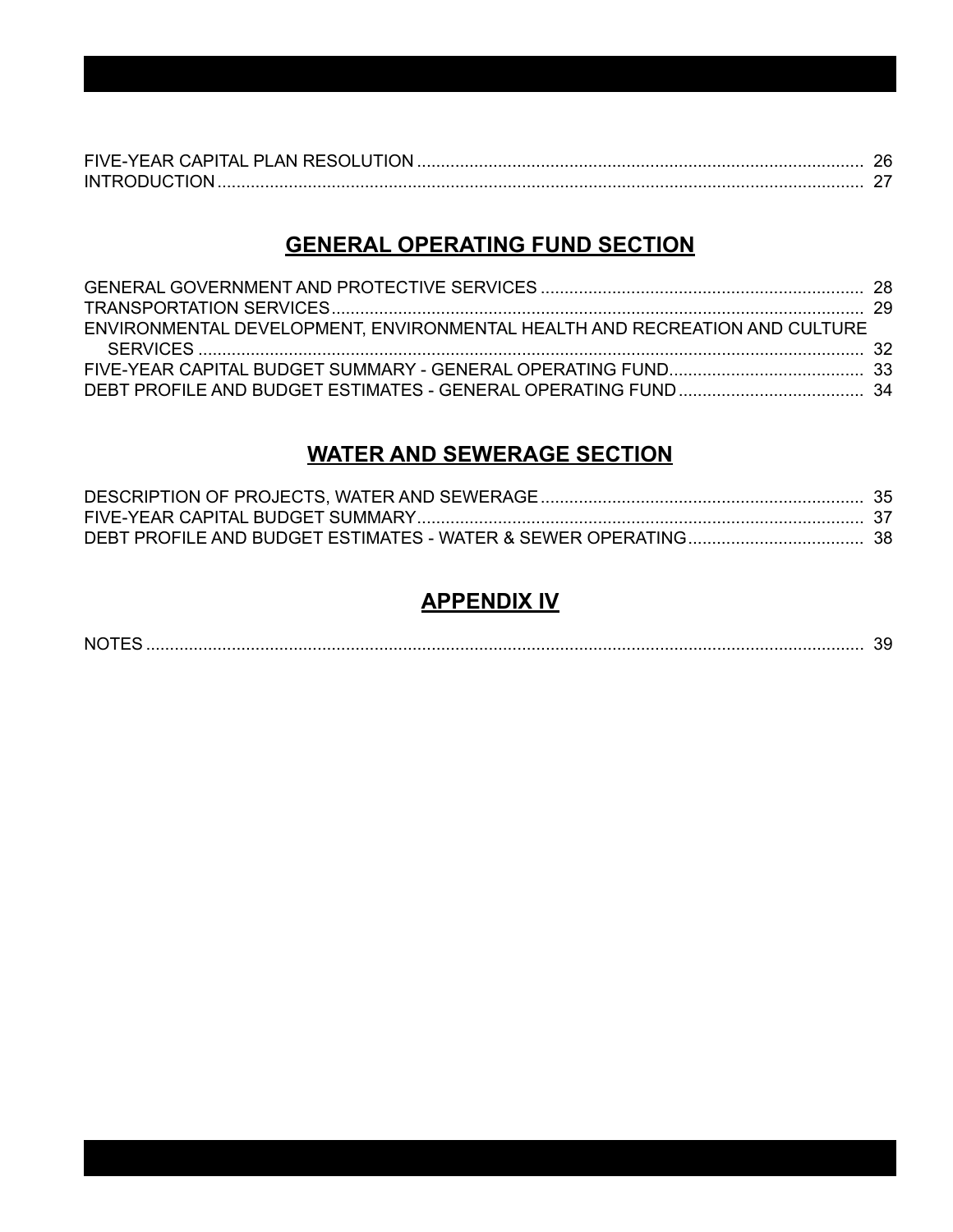The Department of the Environment and Local Government is pleased to present the revised guide to municipal capital borrowing for municipalities and commissions applying to the Municipal Capital Borrowing Board for authorization to borrow capital funds. The guide also provides useful advice on how to develop an effective five-year capital plan in order to properly identify the optimum level of borrowing required and its effect on the municipal budget.

Numerous alternatives exist for financing capital expenditures. Each municipality or commission must decide which method best suits its needs. The appropriateness of the various alternatives must be considered in terms of a multi-year capital plan that matches periods of increased borrowing capacity.

It is interesting to note that 65% of currently outstanding long-term debt obligations will be repaid within the next five years. To take advantage of this adjustment in present debt structure municipalities are in the fortunate position to consider the following alternatives: reducing their debt service cost; undertaking new capital projects; reducing the amortization period of future borrowing; financing a portion of the capital expense on a capital from operating basis; and, placing funds in reserve for future capital expenditures.

The Municipal Capital Borrowing Board, in hearing applications for borrowing, is pleased that it has helped municipalities follow a sound financial plan. The hearing of applications also provides a legislated public forum where concerns by municipal residents, about intended borrowing, can be considered.

In preparing applications to the Board, departmental staff can provide advice and assistance, including the scheduling and amortization of loans, which is particularly important in today's financial markets.

February 2004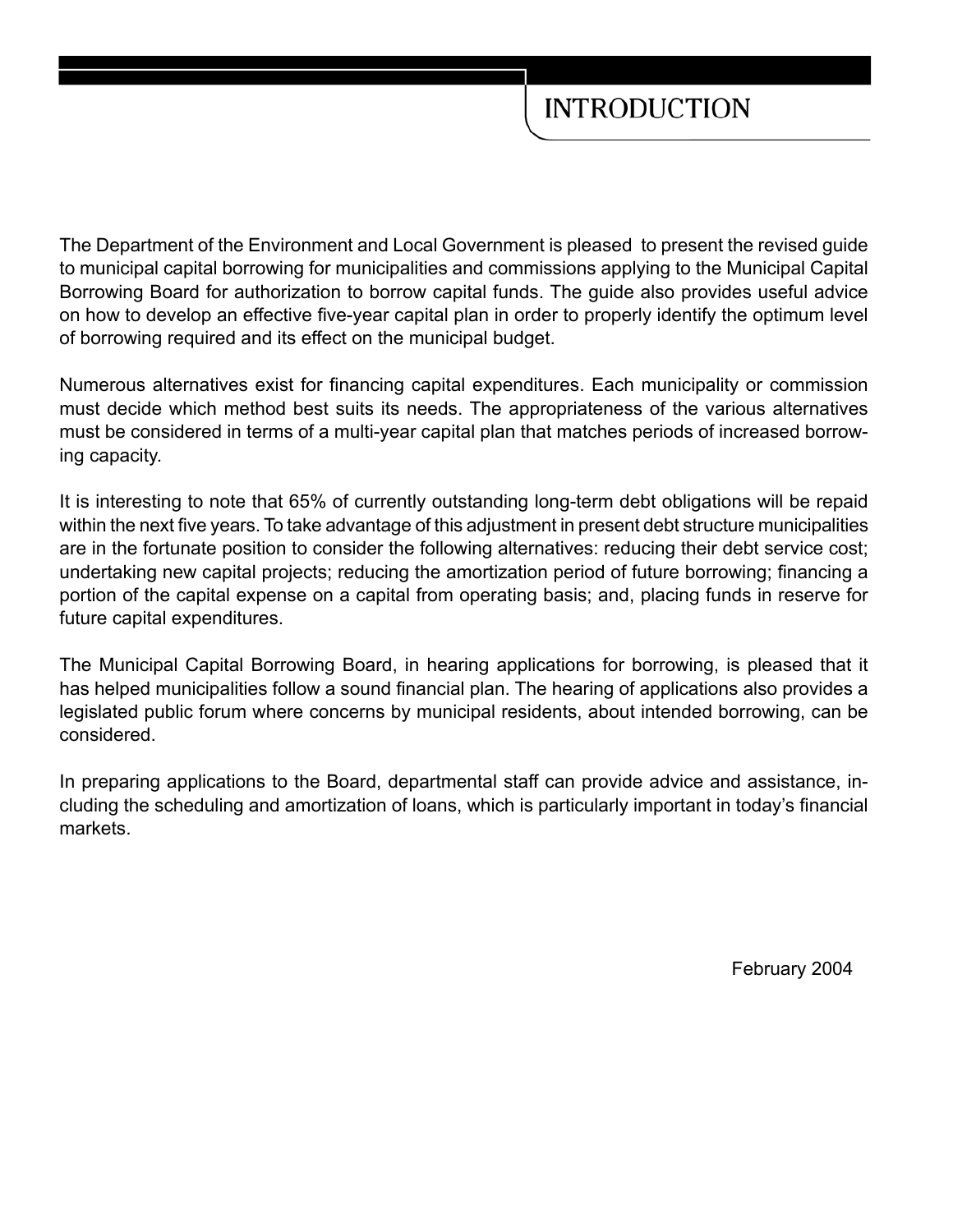# **PART ONE**

**APPLYING to the** MUNICIPAL CAPITAL **BORROWING BOARD** 

# 4 **1. WHO MUST APPLY**

The following is a list of the local authorities/agencies who are required to apply to the Municipal Capital Borrowing Board for approval to borrow for capital expenses:

- 1. **Municipalities,** to borrow, must obtain the authorization, in writing, of the Municipal Capital Borrowing Board as required by Subsection 6(1) of the *Municipal Capital Borrowing Act*.
- 2. **Municipalities,** to guarantee loans of the following: • **A corporate body** which provides a municipal service. Examples include recreation councils or associations and library boards.
	- **A Board of Police Commissioners,** established pursuant to Subsection 17.1 of the *Police Act.*
	- **A Regional Policing Authority,** established pursuant to Subsection 17.01 of the *Police Act*.
- 3. **Municipalities,** prior to signing purchase arrangements including capital leasing arrangements where the total to be paid exceeds twenty thousand dollars - Regulation 84-21 of the *Municipal Capital Borrowing Act*.
- 4. **Water and Wastewater Commissions** borrowing directly for service to the unincorporated areas and established pursuant to Subsection 15.2 of the *Clean Environment Act* are required to apply as provided for under Subsection 14 (1) of the *Municipal Capital Borrowing Act*.
- 5. **Solid Waste Commissions** established pursuant to Subsection 15.3 of the *Clean Environment Act*, to borrow, must obtain the authorization, in writing, of the Municipal Capital Borrowing Board as required by Subsection 14 (3) of the *Municipal Capital Borrowing Act*.

 $\_$  , and the set of the set of the set of the set of the set of the set of the set of the set of the set of the set of the set of the set of the set of the set of the set of the set of the set of the set of the set of th

### 4 **2. CAPITAL BORROWINGS REQUIRING AN APPLICATION**

Capital borrowings that require an application to the Municipal Capital Borrowing Board for approval are:

- 1. Interim financing, (including borrowing which will be reimbursed by grant funding).
- 2. Borrowing from:
	- Federal Government
	- Provincial Government
	- New Brunswick Municipal Finance Corporation
	- Municipal Reserve Funds established pursuant to Subsections 90 & 189 ( 7 ) and according to *Reserve Fund Regulation* 97-145 under the *Municipalities Act*

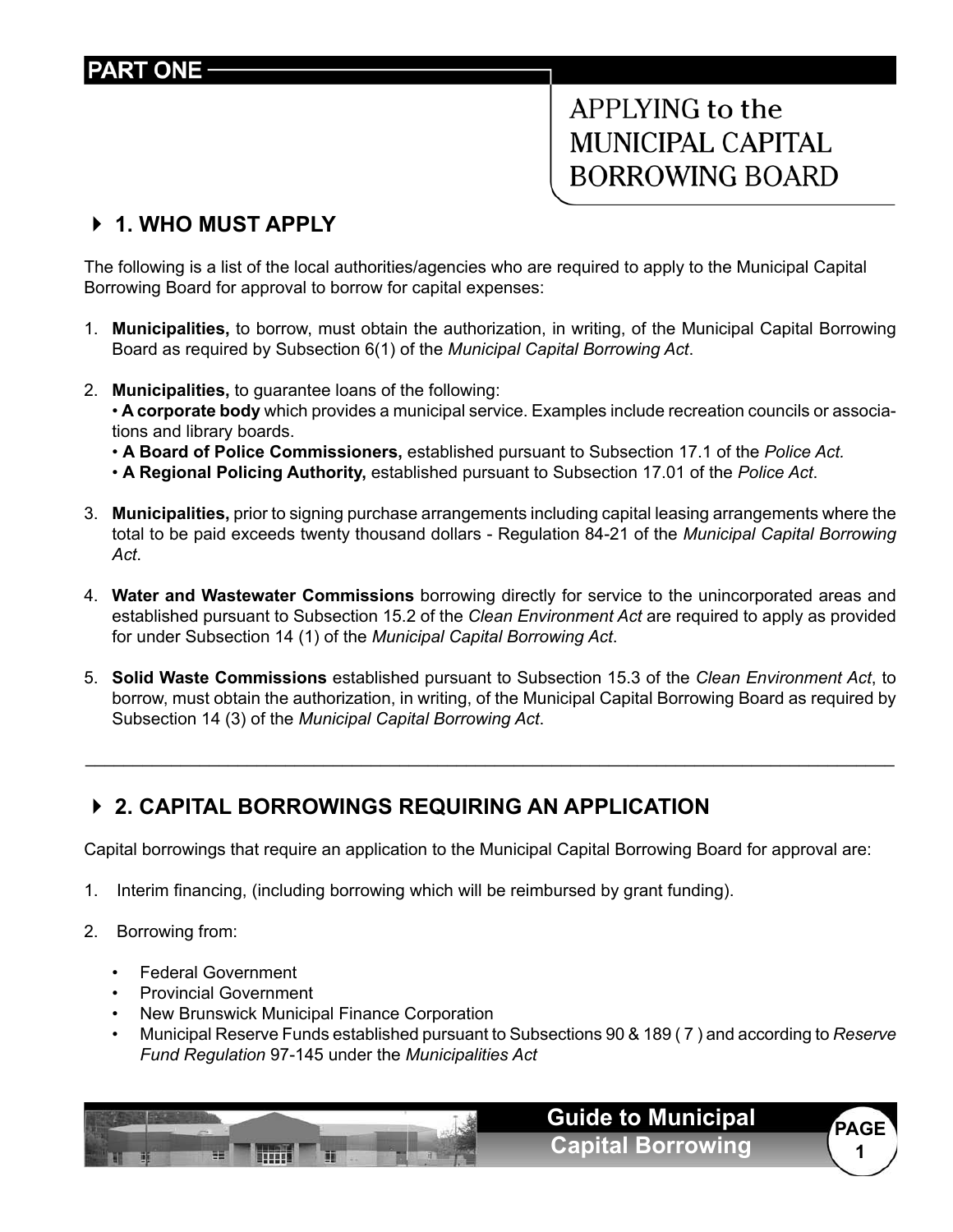- Municipal Sinking Funds established under Section 7 of the *Municipal Debentures Act*
- Trust funds for which the municipality is the trustee.
- 3. Leasing Capital leases as defined in Regulation 84-21 of the *Municipal Capital Borrowing Act*.
- 4. Purchase arrangements Purchase agreements as defined under Regulation 84-21 of the *Municipal Capital Borrowing Act*.
- 5. Guarantees Municipalities guaranteeing loans of municipal enterprises per Subsection 6 (1) of the *Municipal Capital Borrowing Act*.

 $\_$  , and the set of the set of the set of the set of the set of the set of the set of the set of the set of the set of the set of the set of the set of the set of the set of the set of the set of the set of the set of th

# 4**3. WHAT IS AN ELIGIBLE CAPITAL EXPENSE?**

In developing capital plans and determining borrowing strategies, municipalities should be aware of the following policy of the Municipal Capital Borrowing Board:

Under Subsection 4(1) of the Municipal Capital Borrowing Act, a capital expense means an expenditure for a tangible asset that confers a benefit on a municipality for a period exceeding one year.

Expenditures related to the purchase or construction of a tangible asset, which may be considered capital expenses for borrowing purposes include:

> Legal, title and closing costs Surveying, accounting and appraisal fees Architectural and engineering preliminary plans Insurance premiums and interest costs during construction Transportation charges and Debenture issue expenses.

Other eligible capital expense items include the provision of the initial municipal plan under the *Community Planning Act*. Similarly, a grant to a corporation to provide a municipal service to the general public (for example, a grant to a recreation association or educational institution for the construction of a swimming pool, library, or track and field facility) may be considered a capital expenditure and, therefore, eligible for long-term borrowing. The municipality must, however, have a binding commitment from the corporation or agency to provide the service for the term of the loan.

Finally, expenditures which significantly increase the life expectancy of a tangible asset or its value or service beyond its original purpose can be considered a capital expense for borrowing purposes.

Management, feasibility, market, traffic and other studies are not to be considered capital expenses for borrowing purposes. Similarly, salaries and wages of administrative personnel and full-time employees should also not form part of an application for capital borrowing as these expenditures are already funded through the municipal tax rate or user fees.

 $\_$  , and the set of the set of the set of the set of the set of the set of the set of the set of the set of the set of the set of the set of the set of the set of the set of the set of the set of the set of the set of th

 $\mathbf{2}$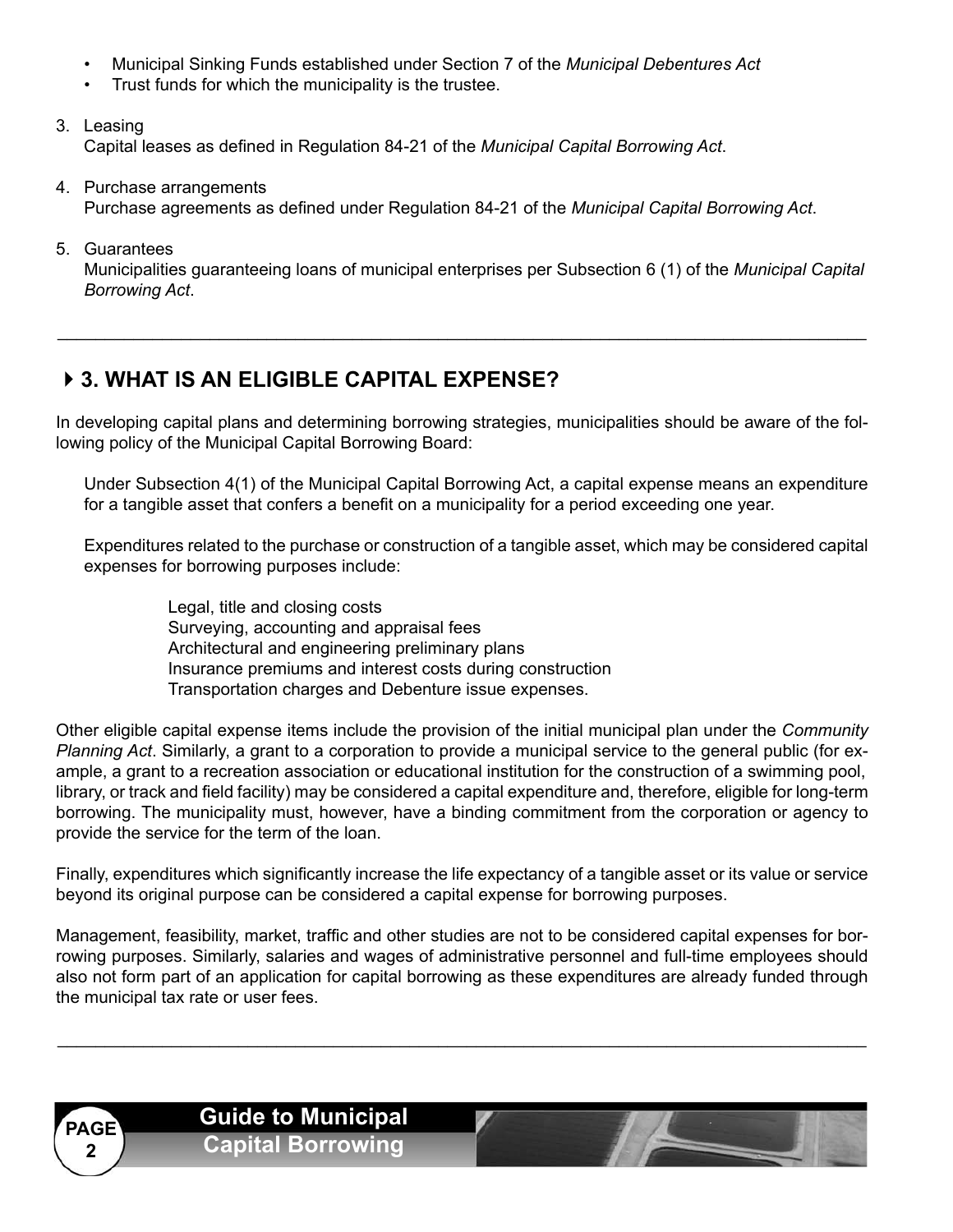# 4 **4. TIMING OF COMMITMENTS**

Municipalities cannot commit, contract, or otherwise obligate the municipality for an expenditure requiring money to be borrowed, guaranteed, capital leased or purchased, or enter into a purchase arrangement, until authorization is granted by Ministerial Order (ss 6 (1) *Municipal Capital Borrowing Act*).

Negotiations may, however, proceed with an option to purchase, but authorization by Ministerial Order must be obtained prior to finalizing the agreement.

Tenders, quotes, etc. for purchases or expenditures may likewise be invited and opened, but acceptance cannot be made prior to obtaining authorization to do so.

 $\_$  , and the set of the set of the set of the set of the set of the set of the set of the set of the set of the set of the set of the set of the set of the set of the set of the set of the set of the set of the set of th

### 4 **5. APPLICATION AND APPROVAL PROCESS**

Municipalities or authorized agencies and corporations planning to borrow must follow certain steps in connection with their application to the Municipal Capital Borrowing Board:

### **Step 1 - Council Resolution**

Once a municipal council or board of directors has decided to proceed with a project for which borrowing is required, it must officially record its approval of the financing arrangements by adopting an appropriate resolution. An example of a typical resolution is shown below. This resolution must be certified and sealed with the municipal seal and forwarded to the Secretary of the Municipal Capital Borrowing Board. A schedule of Municipal Capital Borrowing Board hearing dates can be obtained from the Secretary of the Board.

|                                                                                                                                                              | <b>Sample of a Resolution of Council</b>                                                                                                                                                                             |          |  |  |
|--------------------------------------------------------------------------------------------------------------------------------------------------------------|----------------------------------------------------------------------------------------------------------------------------------------------------------------------------------------------------------------------|----------|--|--|
| Purpose                                                                                                                                                      | "That the Municipality of <u>Modelville</u> submit to the Municipal Capital Borrowing Board an applica-<br>tion for authorization to borrow for a capital expense for the following term and amount:"<br>Amount (\$) | Term     |  |  |
| <b>Transportation Services</b><br>Paving                                                                                                                     | \$100,000                                                                                                                                                                                                            | 10 years |  |  |
| I certify that the above is a true and exact copy of a resolution passed by the council of the<br>Municipality of Modelville on the Xth day of Month, 20 XX. |                                                                                                                                                                                                                      |          |  |  |
| Seal                                                                                                                                                         |                                                                                                                                                                                                                      | Clerk    |  |  |
|                                                                                                                                                              |                                                                                                                                                                                                                      |          |  |  |

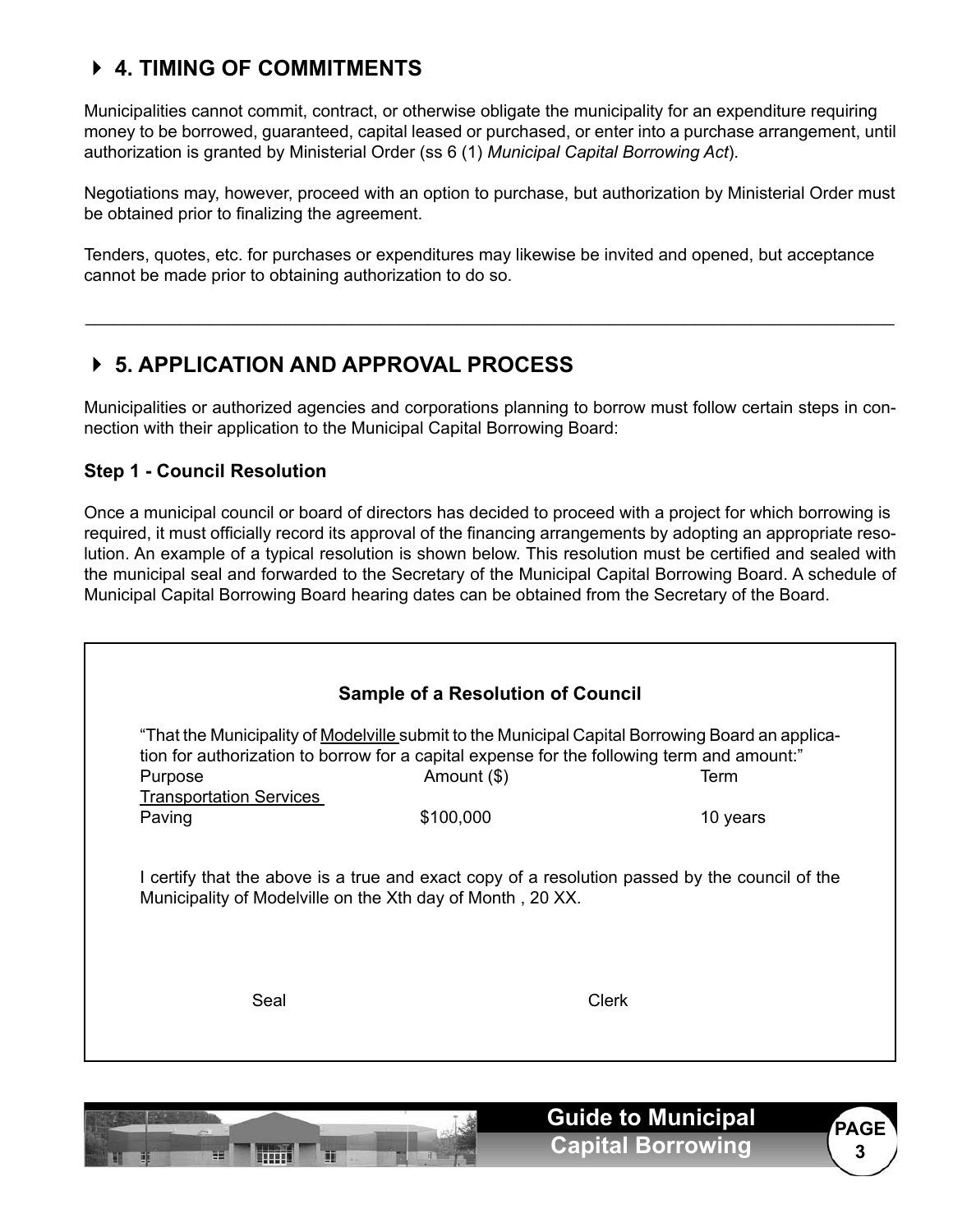### **Step 2 - Application to the Board**

Applications using Form 1 in Appendix I (page15), and Form 3 in Appendix I (page16), are to be submitted to:

> Secretary, Municipal Capital Borrowing Board Department of the Environment and Local Government P. O. Box 6000 Fredericton, NB E3B 5H1

The following information must accompany an application (see checklist Appendix I, page 17):

#### 1. **Resolution of Council**

Certified, sealed copy (see page 3 for a sample resolution).

#### 2. **Project Description**

Since the authorization to borrow is given according to fund (General or Water and Sewer, etc.), and by services within that fund, the application must clearly indicate the service for which the project is being undertaken.

The various services are: General Government, Protective, Transportation, Environmental Health, Environmental Development, and Recreation and Cultural. (See page 18 for information on classification).

A further breakdown according to object is required, i.e. land, buildings, engineering structures, and furnishing and equipment. For example:

| Land for right-of-way                 | \$10,000     |
|---------------------------------------|--------------|
| Roof renewed, public works building   | 5,000<br>SS. |
| Paving, one half mile of streets      | \$200,000    |
| <b>Total: Transportation Services</b> | \$215,000    |

The following additional information should be provided when acquiring an asset:

- **Land** its market value, supported by a qualified appraisal. The current real property assessment as determined by Service New Brunswick is also acceptable provided it is representative of the purchase price.
- **Buildings Constructed**  preliminary plans, type of construction, and pro forma operating and maintenance budget.
- **Buildings Purchased**  its market value supported by a qualified appraisal and rental income if any. The current real property assessment as determined by Service New Brunswick is also acceptable provided it is representative of the purchase price.
- **Engineering Structures**  new or replacement and description of work to be done.
- **Machinery, Equipment and Furnishings**  list items under appropriate service stating if it is new or replacement.

#### **PAGE Guide to Municipal Capital Borrowing** 4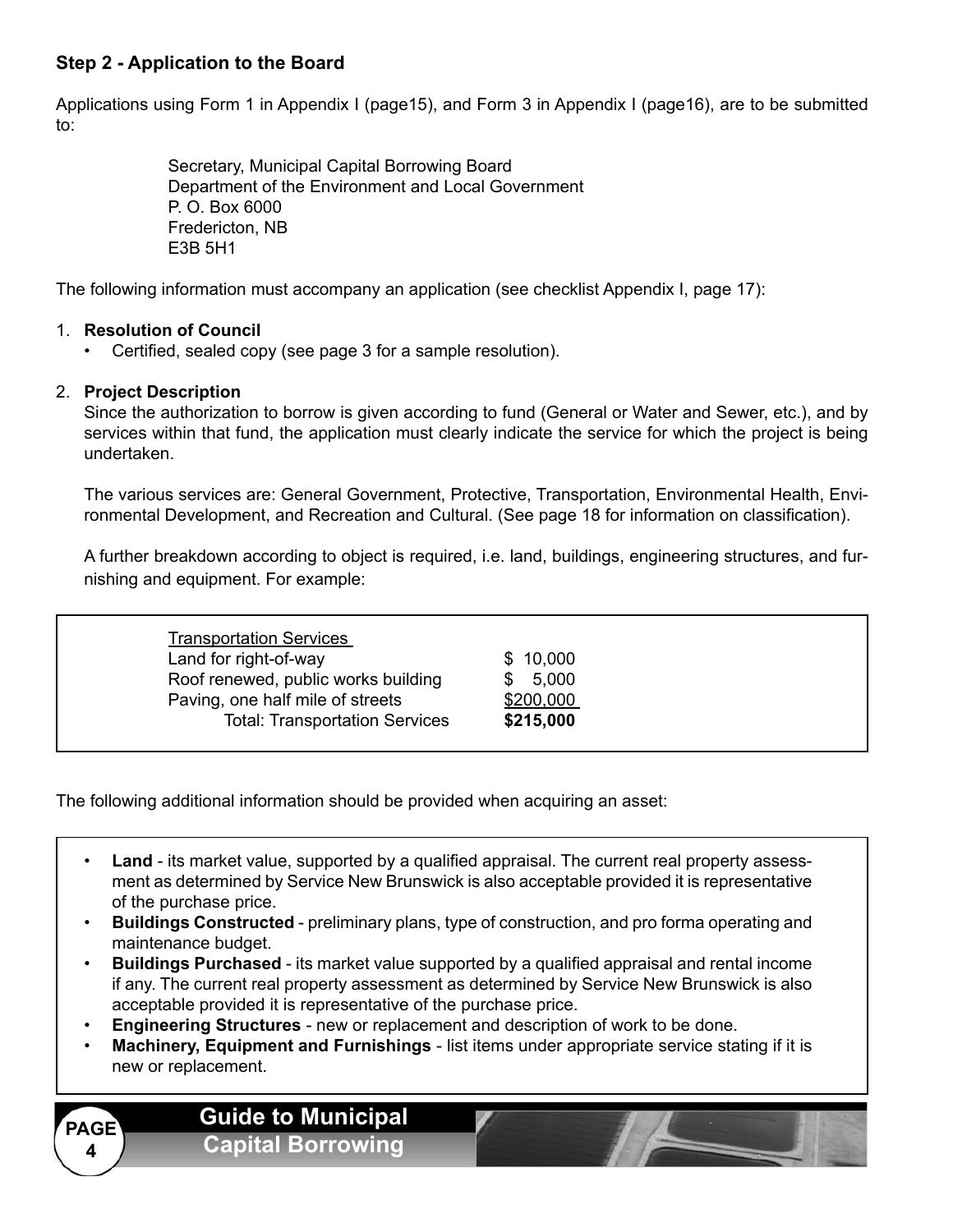### 3. **Capital budget**

• Capital budget for the year in question showing the source and application of funds.

### 4. **Capital plan**

Updated five-year plan (for General Operating Fund see Appendix III, page 33, and for Water and Sewer Utility Fund see Appendix III, page 37).

#### 5.  **Debt profile and budget estimates**

• Include details of projections used (e.g. percentage increases).

#### 6. **Disposition of Outstanding authority**

• List all outstanding authority to borrow (see page 7, section 6) and indicate the year when long-term financing will be undertaken.

#### 7.  **Confirmations**

 The following approvals and confirmations are required:

- a. **Grants**  confirmation from granting authority.
- b. **Water & Sewer projects**  technical approval by the Department of the Environment and Local Government.
- c. **Cost sharing**  Municipalities are reminded that written confirmation must be obtained from the Department of the Environment and Local Government for capital assets where Local Service Districts (L.S.D.) are participating in the acquisition.

### **Step 3 - Advertisement**

Municipalities wishing to borrow funds must apply to the Municipal Capital Borrowing Board using Form 3 in Appendix I (page 16), which, once completed by the Secretary of the Board, is returned to the municipality for placement in two consecutive issues of a local newspaper. After the advertisement appears in the local paper, the municipality is required pursuant to subsection 3(6.2) of *New Brunswick Regulation* 84-113 under the *Municipal Capital Borrowing Act* to submit to the Secretary of the Municipal Capital Borrowing Board the complete page on which the ad appeared as proof of advertising. The Board will publish the Notice of Hearing in the Royal Gazette approximately two weeks prior to the hearing. A schedule outlining final dates to apply to the Board for a Notice of Hearing can be obtained from the Secretary of the Board.

It is important that the purpose of the proposed borrowing be clearly conveyed to the public in the Notice of Hearing (see Appendix I, page 18, Classification of Capital Projects).

### **NOTE**

Application to the Municipal Capital Borrowing Board for authority to borrow for a capital expense, the total sum of which shall be repaid within three (3) years by federal or provincial grants, *does not require advertising*. In such cases the Board will authorize interim financing up to the amount of the approved grant for a period not exceeding three years. An application is, however, required and all other factors involved in processing an application will be considered by the Board.

**PAGE PAGE** 

5

**Capital Borrowing**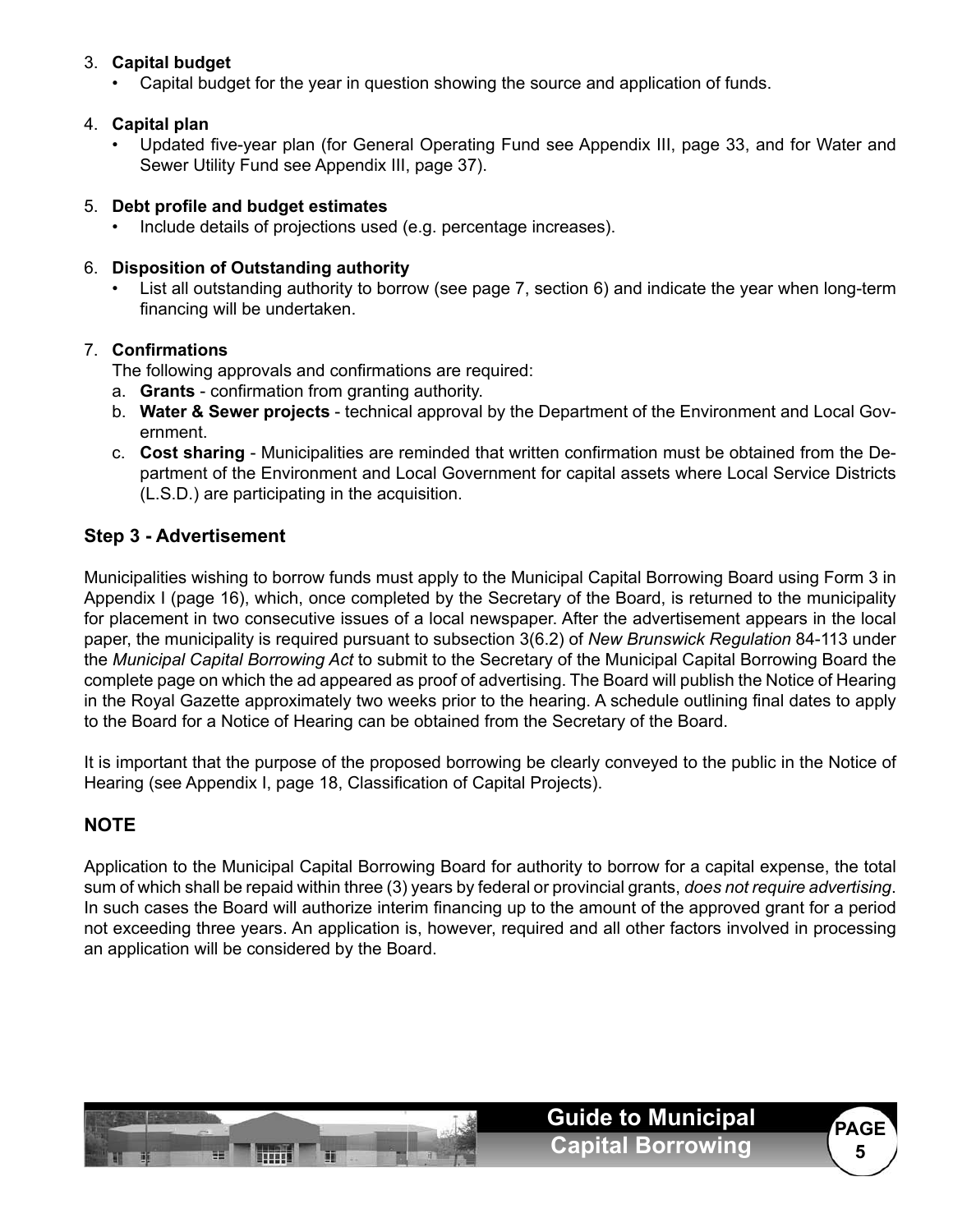### **Step 4 - Dates of Public Hearing Published**

Pursuant to subsection 2(1) of *New Brunswick Regulation* 84-113 under the *Municipal Capital Borrowing Act*  the Municipal Capital Borrowing Board convenes for public hearings on the second Monday of each month except in the months of July and August. The date and time of each hearing is published, twice in a local paper by the applicant using form 3 (see Appendix I, page 16) and once in **The Royal Gazette** by the Board.

### **Step 5 - Public Hearings**

The Municipal Capital Borrowing Board holds a public hearing on the advertised date, where the application is reviewed and either accepted or rejected. On occasion, an application may be tabled until clarification or confirmation of an important aspect of the application is received.

### **Step 6 - Ministerial Approval**

Any authorization granted by the Municipal Capital Borrowing Board must be approved by the Minister of the Environment and Local Government before the municipality can proceed with its project. This approval is generally obtained and communicated to the applicant within two weeks of the hearing.

### **Step 7 - Interim Financing**

Upon receipt of the Ministerial Order, the municipality may obtain a line of credit or demand note for interim financing from a lending institution at a rate of interest negotiated but not to exceed the chartered banks' prime lending rate, in order to begin the project. Funds are drawn down as necessary to pay contractors progress payments, vendors etc. to minimize, to the extent possible, short-term interest costs. It should be noted that such costs are eligible for capital borrowing and may be included as part of the total capital cost for which borrowing authority is requested.

### **Step 8 - Long-Term Financing**

When the project is completed and final costs are known, arrangements for long-term financing are made with the New Brunswick Municipal Finance Corporation. The New Brunswick Municipal Finance Corporation has been established to issue debentures, on behalf of municipalities, and their approved agencies and corporations. The Corporation, in turn, loans the money to the municipalities at the same rate of interest obtained by the Corporation. This arrangement provides municipalities with significant savings in borrowing costs.

The Corporation, on a semi-annual basis, polls municipalities and commissions to determine whether sufficient interest exists to support a debenture issue. The process begins with a letter, usually sent out in February and August respectively, from the Corporation. The letter also has an "Application for Financing" attached. This application requires a resolution of council, as contained on the form, being passed thereby confirming the amount, purpose and term for the debenture. The completed document must be returned to the Secretary-Treasurer of the Corporation by the deadline contained in the letter. All requests are pooled and a determination of terms, financial market trends and investor's interest in an issue is made. If the Corporation is satisfied with the prevailing market, a debenture is sold, usually through a major institution.

This method of capital financing has resulted in major savings for municipalities and commissions given that the Corporation is able to attract investors on both volume and the strength of the Province of New Brunswick's guarantee on Corporation's debenture issues. These "savings" are passed directly onto municipalities and commissions less a small levy of \$0.015 per \$1,000 for bond issue expenses and bank charges. The ending

### **Guide to Municipal Capital Borrowing**

**PAGE** 6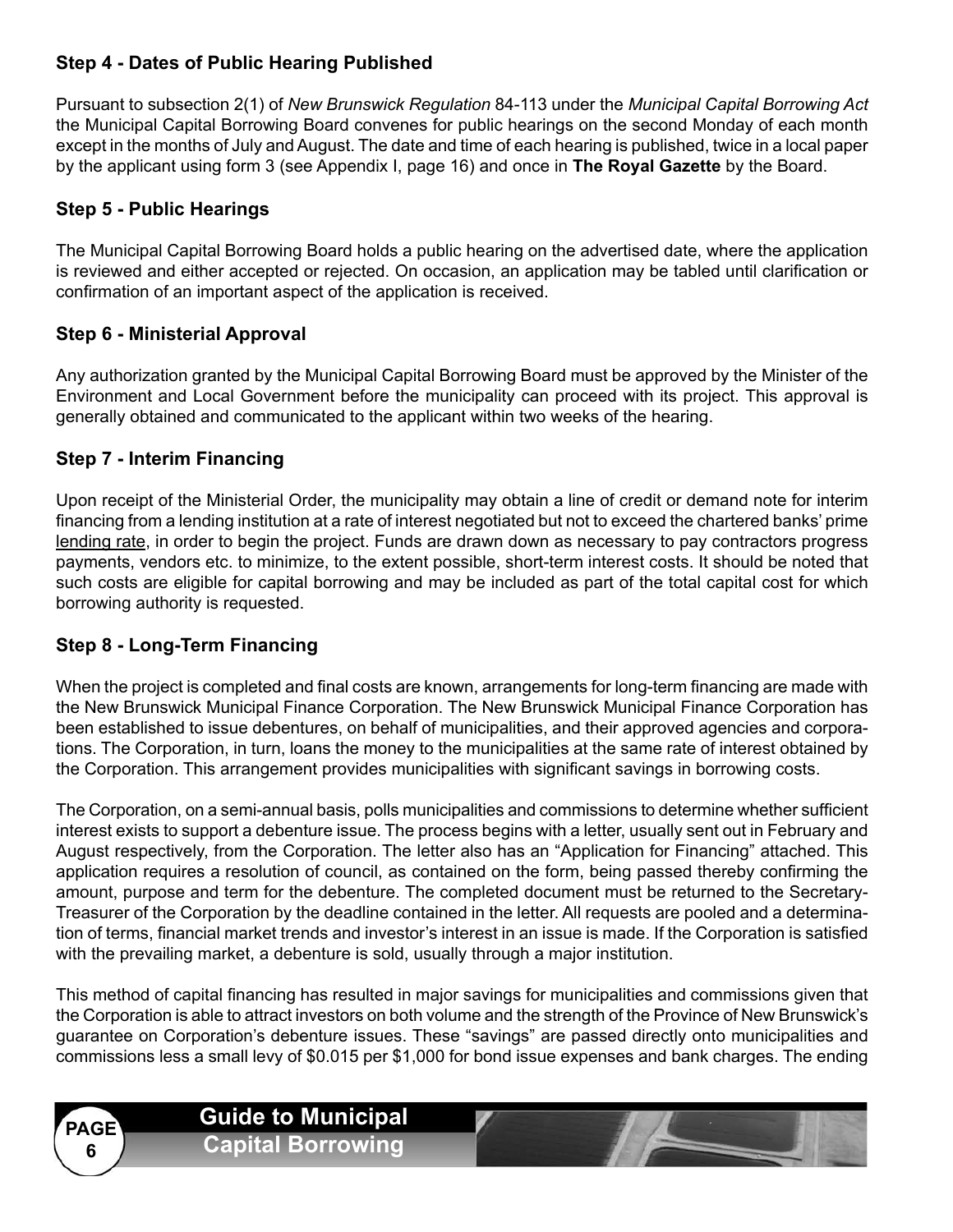result is that municipalities and commissions are issuing debentures at essentially the same yields and rates of interest as the Province. A blank application for long term financing may be viewed in Appendix I, page 19).

Further information may be received from the Secretary of the Municipal Capital Borrowing Board who also holds the position of Secretary - Treasurer of the New Brunswick Municipal Finance Corporation.

> Department of the Environment and Local Government Attn. Secretary-Treasurer of the New Brunswick Municipal Finance Corporation P. O. Box 6000 Fredericton, N.B. E3B 5H1 Tel: (506) 453-2154 Fax: (506) 457-4991

 $\_$  , and the set of the set of the set of the set of the set of the set of the set of the set of the set of the set of the set of the set of the set of the set of the set of the set of the set of the set of the set of th

### 4**6. VOIDING OF AUTHORITY**

Authorization to borrow is voided if:

• the project for which the loan is authorized has not commenced within two years of the date the authority was granted.

 e.g. Authority is granted by Ministerial Order dated April 11, 2000 to purchase land. If by April 11, 2002 the municipality has not purchased the land, the authority is voided.

- the amount of the authorization exceeds the cost of the project; the excess is voided. e.g. The municipality or commission, at the time of its application to the Municipal Capital Borrowing Board for authority to borrow to purchase this land, expects the selling price to be \$25,000 and obtains authority for that amount. The final price is actually \$22,000 and therefore, \$3,000 is to be voided. This must be communicated to the Board when long-term financing is arranged.
- a portion of the authorization is covered by federal, provincial or other grants, therefore, that portion is voided.

 e.g. The municipality or commission, after obtaining authority to borrow \$25,000 for the purchase of land, receives an unexpected grant for the purchase in the amount of \$3,000. The authorization is reduced by the amount of the grant and is no longer available to the municipality.

It is the municipality/commission's responsibility to keep this information up-to-date and to inform the Secretary of the Municipal Capital Borrowing Board when authority should be voided.

 $\_$  , and the set of the set of the set of the set of the set of the set of the set of the set of the set of the set of the set of the set of the set of the set of the set of the set of the set of the set of the set of th

**Reference:** *Municipal Capital Borrowing Act*, Subsection 10.

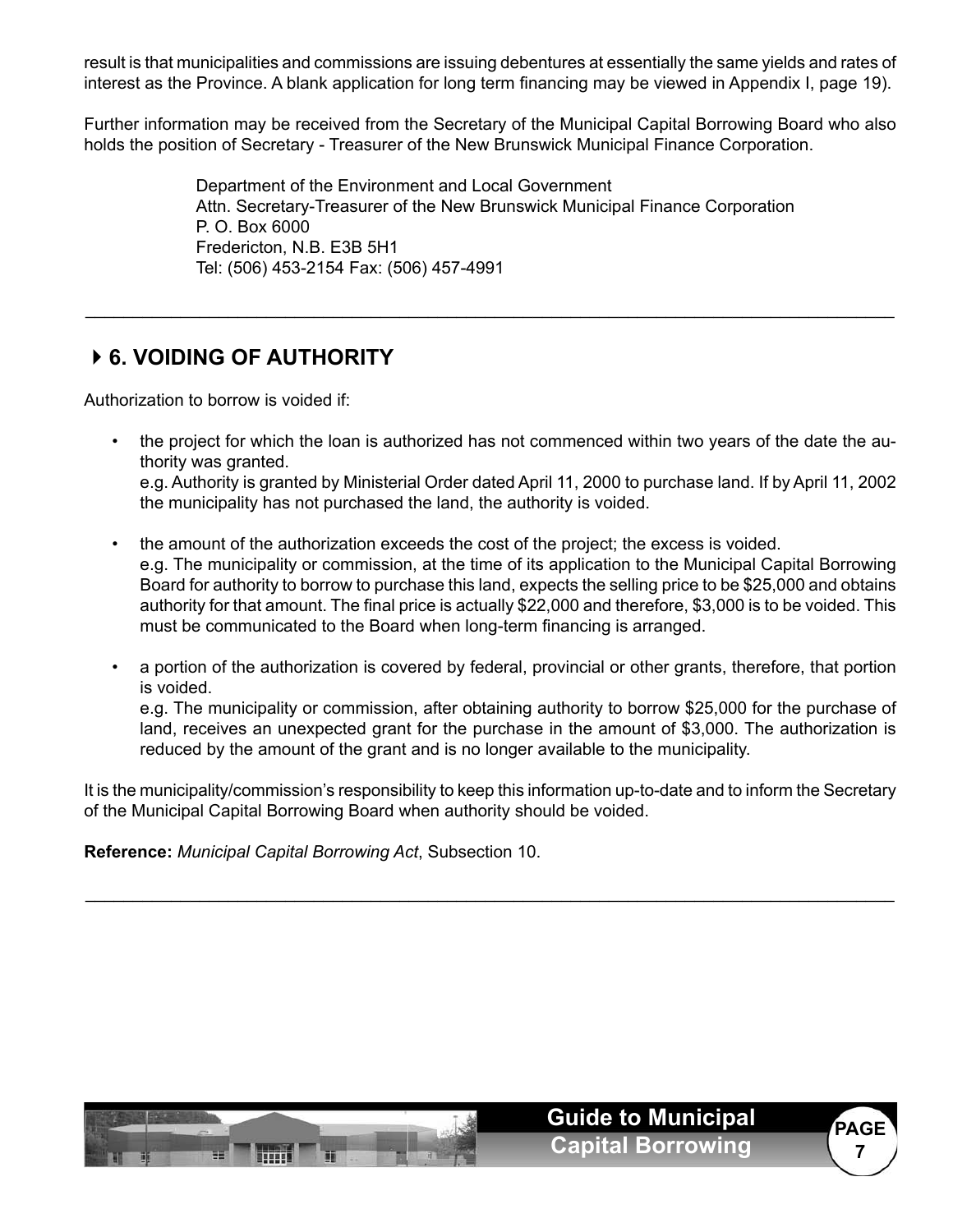# 4**7. CHANGE OF PURPOSE**

Money may only be diverted to a purpose other than that for which it was obtained when such diversion is made with the approval of the Municipal Capital Borrowing Board. For example, Board authorization is obtained to undertake \$200,000 in paving of municipal streets, but council subsequently decides to purchase a new firetruck. Board authorization for a "Change of Purpose" from Transportation Services (paving) to Protective Services (firetruck) would be required. Alternatively, a decision to replace the paving project with the purchase of a new snow plow, both being under Transportation Services, would only require filing of the approved resolution of council with the Board.

A written request, accompanied by a resolution of council, must be forwarded to the Secretary of the Board. No advertising is normally needed but may be required by the Board in the better interest of ratepayers particularly, if the requested change of purpose is considered controversial.

**Reference:** *Municipal Capital Borrowing Act*, Subsection 11(2)

#### **PAGE Guide to Municipal Capital Borrowing** 8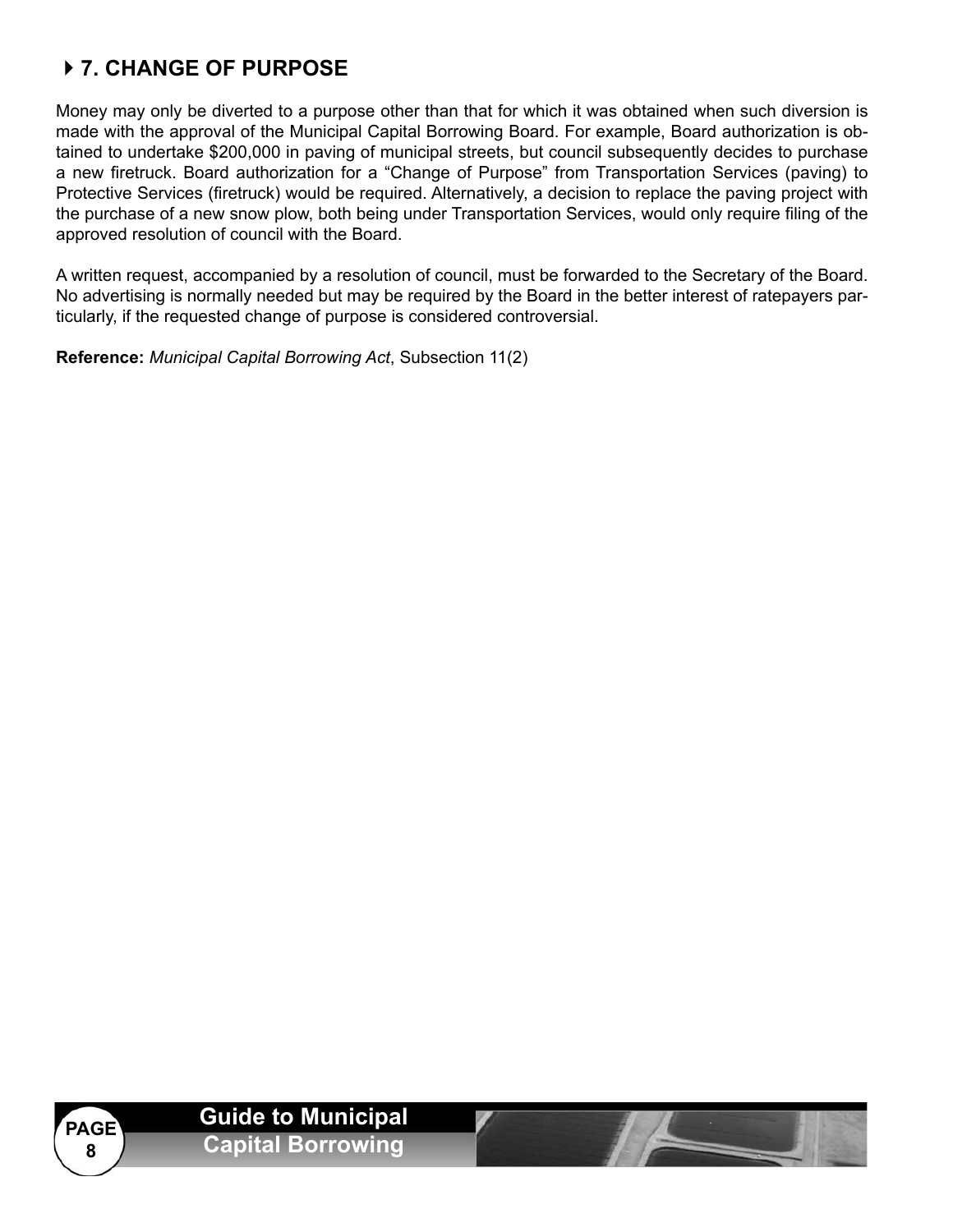**CAPITAL PLANNING** 

### 4**1. IMPORTANCE OF CAPITAL PLANNING**

Municipalities and commissions, like many other organizations, are becoming aware of the growing need for longer term planning. For growing municipalities, there is pressure to expand capital assets while in more established ones, there usually is a need to consider the replacement of their capital assets.

Capital planning is a financial planning tool that aids a municipal council or a commission's Board of Directors in establishing priorities for its spending on services, while controlling the ultimate impact on the tax rate or user fees. Capital Planning also provides a mechanism for controlling future debt levels, thereby ensuring that a reasonable amount of financial flexibility is maintained.

A capital plan projects capital expenditure needs several years into the future, usually five. Most capital expenditures such as the installation of a water and sewerage infrastructure, or the purchase of a fire truck, can be projected well in advance. The capital plan, while prepared or revised annually, assigns priorities to meeting these needs in light of financial constraints imposed by the municipal council, usually in the form of a maximum tax rate or user fee. Other limits are also specified in the *Municipalities Act* and by policies of the Municipal Capital Borrowing Board.

Although the capital plan is maintained separately from the operating budget, they do work in unison since the debt charges on funds borrowed for capital expenditures become expense items in the annual operating budget. In addition, operating and maintenance costs of capital assets have an impact on the operating budget.

In order to have a realistic, workable capital plan, therefore, it is necessary to estimate the effect that debt service and operating costs will have on future tax rates. In this way, non-essential capital expenditures will not be undertaken at the expense of pending essential capital projects and the municipality or commission will thus be in a better position to control future debt levels.

In its review of applications, the Municipal Capital Borrowing Board must be satisfied that future revenues will be available to repay the debt. A capital plan should illustrate, not only that the proposed borrowing is within the financial capacity of the municipality, but also that consideration has been given to future capital requirements.

 $\_$  , and the set of the set of the set of the set of the set of the set of the set of the set of the set of the set of the set of the set of the set of the set of the set of the set of the set of the set of the set of th

# 4**2. CAPITAL PLANNING PROCESS**

In many municipalities, the capital plan is developed by way of a special committee, usually the Finance Committee, which is made up of members of council and department heads. Upon completion, the capital plan is forwarded to council for adoption. A similar approach is also used by most commissions.

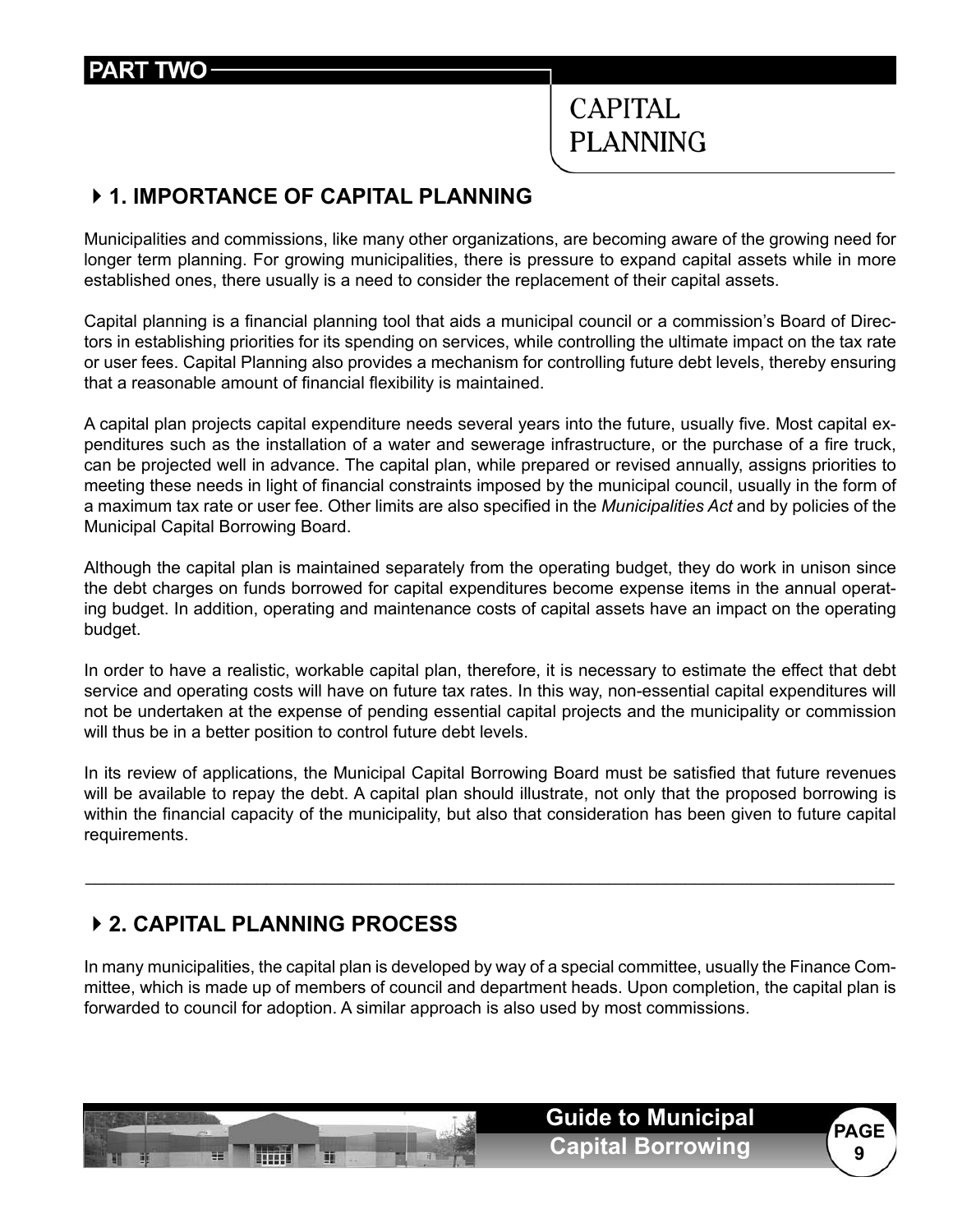The process usually consists of the following steps:

- 1. Identification of services to be provided and the capital expenditures to be incurred.
- 2. Determination of cost estimates of capital expenditures. (consideration of such cost elements as land, architect/engineering fees, construction, legal fees, etc.)
- 3. Determination of the time periods over which the asset is to be constructed or acquired and the costs prorated accordingly.
- 4. Determination of all revenues to be applied to each project.

Potential revenue sources:

External -federal/provincial grants -contribution from developers -recovery from participating Local Service Districts or other municipalities. Internal -capital from operating -reserve funds

- 5. Amount to be financed is determined.
- 6. Review by council of individual projects for acceptance or rejection.
- 7. Derive a total capital expenditure plan which consists of annual totals for various projects within the services (see Appendix I, page 18, and Appendix III, page 33), and totals for the various sources of financing, including long-term borrowing.
- 8. Analysis undertaken to measure the impact on future operating budgets. Factors to be considered:
	- Council policies and guidelines
	- Borrowing limits under the *Municipalities Act* (see subsection 89)
	- Debt service cost to gross expenditure ratio (see page 13)
	- Term for financing (see Appendix II, page 25)
	- Municipal Capital Borrowing Board policies
	- Impact on tax rate/user fee/tipping fee
- 9. Completed plan presented to council for consideration and adoption.

The capital planning process represents a combined effort between the council, most major departments and their staff. The council's role is to establish guidelines or policies that provide direction to the staff who, in turn, utilize their specialized skills to develop a plan for providing services to the taxpayers of the municipality.

The long-term capital plan should be a statement of council and therefore adopted by resolution of council. It is a most useful planning tool and as such should be utilized and updated annually. An ideal time would be in conjunction with development of the operating budget in the late fall.

**10**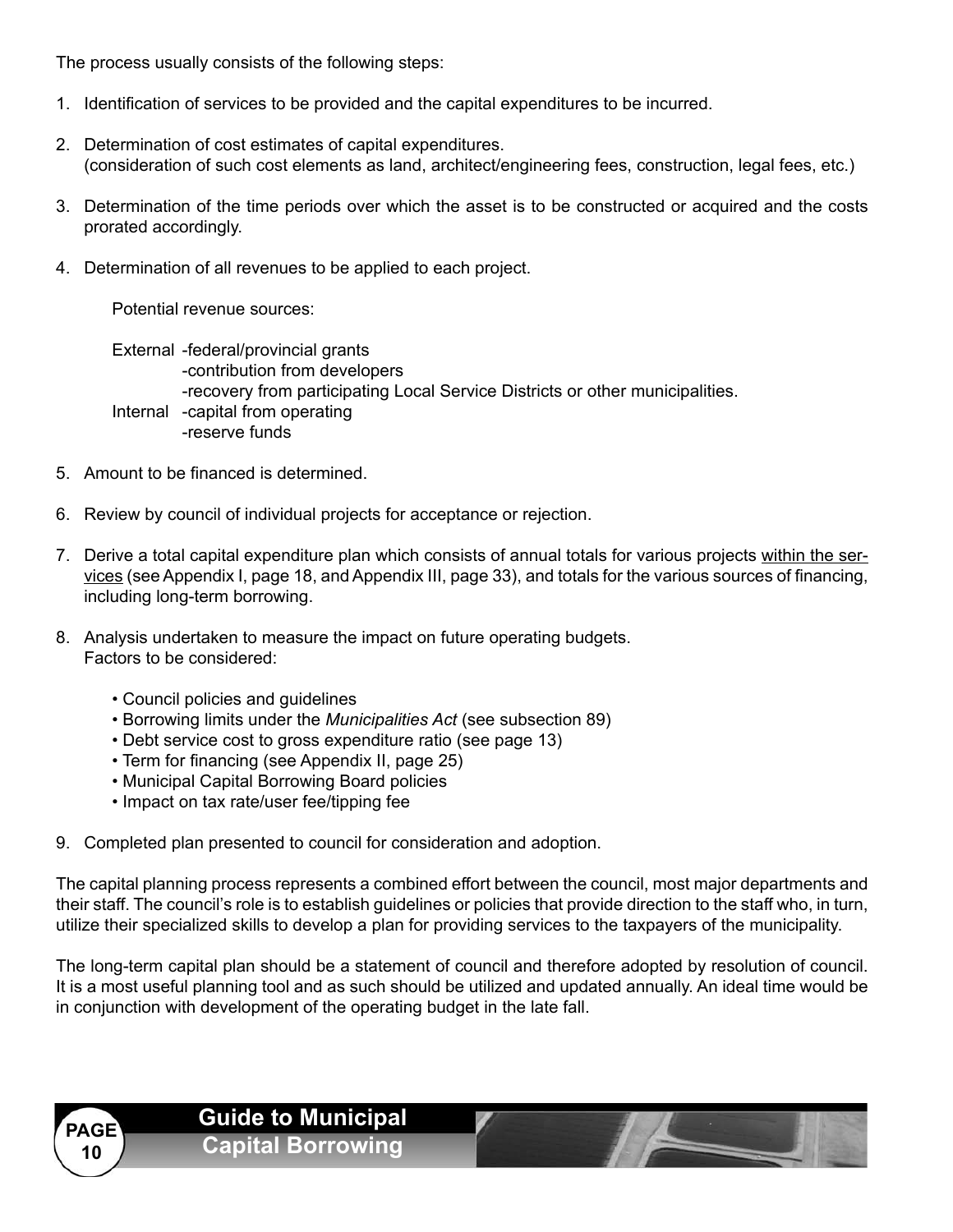# 4**3. ELEMENTS OF A FIVE-YEAR CAPITAL PLAN**

A Capital plan should include the following (see Appendix III for detailed examples):

- 1. List and description of each capital project, including the purpose of the project, for a five-year period.
- 2. Estimate of the capital costs for each project.
- 3. Source of funds for each project.
- 4. Corresponding debt charges and operating and maintenance costs. On occasion, a project may result in a reduction of the existing operating and maintenance costs.
- 5. Summary of the total capital budget, by year, for the next five years.
- 6. Operating budget estimates over the same five-year period.

The capital plan, therefore, includes a list and description of each proposed capital project and the associated costs over a five-year period. This approach is useful in that some capital projects may take more than one year to complete, and once started, represent a commitment to a certain level of expenditure.

 $\_$  , and the set of the set of the set of the set of the set of the set of the set of the set of the set of the set of the set of the set of the set of the set of the set of the set of the set of the set of the set of th

The first year of the five-year capital plan constitutes the municipality's current year capital budget.

### 4**4. PREPARATION OF THE FINAL DOCUMENT**

Appendix III contains a model of both a General Operating Fund and a Water and Sewerage Utility Fund capital budget which illustrates the elements of such budgets. The models provide a suggested format and municipalities/commissions should adopt a plan that best suits their individual requirements and characteristics. Nevertheless, the plan should comprise all of the elements previously described in section 3.

Included in the model capital budget is a statement showing the effect of the borrowing on the tax rate, debt ratios and user charge fees. (See page 34, General Operating Funds, and page 38, Water and Sewerage Utility Fund).

The following provides a walk through of the General Operating Fund Tax Rate and Debt Ratio's Projection Statement. This valuable statement provides budget estimates of the impact of the five-year capital plan on the municipality's future debt level and tax rates. The schedule is divided into two main sections with the top part providing operating fund details; the bottom portion provides debt cost figures on the proposed borrowing based on planned capital expenditures. In the bottom section, ratios are also provided to reflect the municipality's debt position.

### **BUDGET ESTIMATE**

1. With respect to the budget estimates section, you will note that a limited number of key revenue and expenditure accounts are presented:

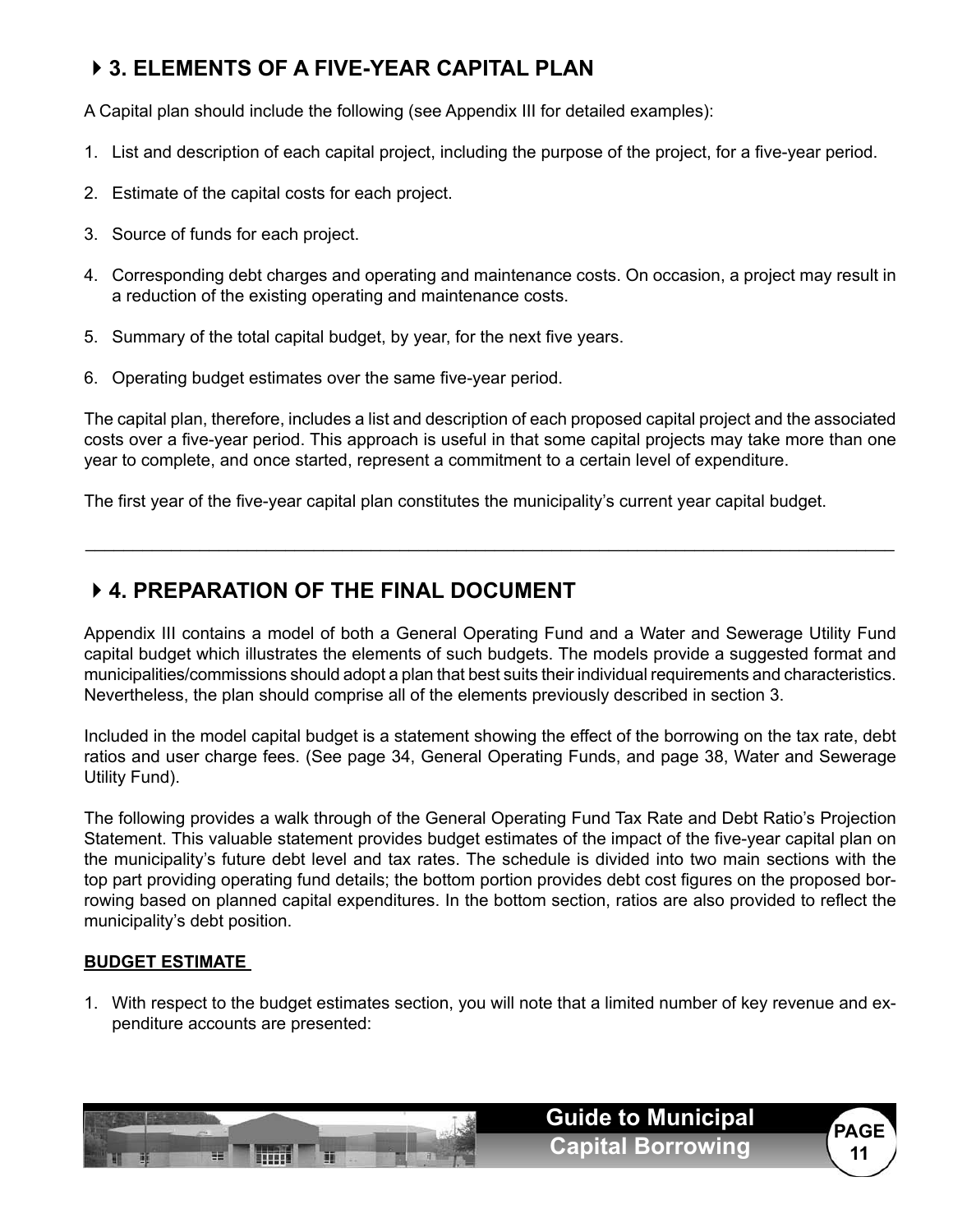#### **REVENUES**

**Warrant** - can be calculated by deducting non-tax revenues, unconditional grant and surplus of second previous year from total expenditures.

**Unconditional Grant** - as provided by the Department of Finance pursuant to the *Municipal Assistance Act*.

**Non-Tax Revenue** - all other revenues from such sources as fines, services provided to other governments etc.

**Surplus of Second Previous Year** - the audited surplus, if any, of the second previous year is to be included as a revenue item pursuant to Subsection 89(8) of the *Municipalities Act.* 

#### **EXPENDITURES**

**Debt Cost** - includes the costs of servicing present debt and planned borrowing. This line corresponds to the total debt service cost line of the debt profile section of the analysis.

**Capital from Budget** - represents capital expenditures to be financed or paid for directly from the operating fund.

**Water Costs** - Since expansions to the water system usually result in increases in the amount of water costs for fire protection, this expense item is usually helpful in highlighting increases in expenditures.

**Deficit of Second Previous Year** - the audited deficit, if any, of the second previous year is to be included as an expense item pursuant to Subsection 89(9) of the *Municipalities Act.* 

**Other Expenditures** - represents all other operating costs for administration, day-to-day maintenance, salaries, wages, etc. In most cases, these costs increase annually at about the rate of inflation unless adjusted for an increase or decrease in service.

**Municipal Tax Base for Rate** – value of all real property subject to taxation by the municipality as modified for New Brunswick taxation norms and adjusted for any "risk" on Federally owned real property. A projection is usually based on a blend of historical increases in tax base and anticipated growth trends.

#### **DEBT PROFILE**

2. The **debt profile** section provides more detail on debt costs:

**Present Debt Service Cost** - annual cost of servicing existing debt (i.e. principal and interest). These amounts can be obtained from the municipality's debenture records and should be verified with the Municipal Capital Borrowing Board's debt profiles on each municipality.

**Interim Financing** - this represents short-term interest costs relating to the General as well as Capital Fund. These costs as they relate to capital items will depend on the period of time over which a project is to be completed as well as on the timing of the availability of long-term financing. Bank service charges and debenture issue expenses are also included here.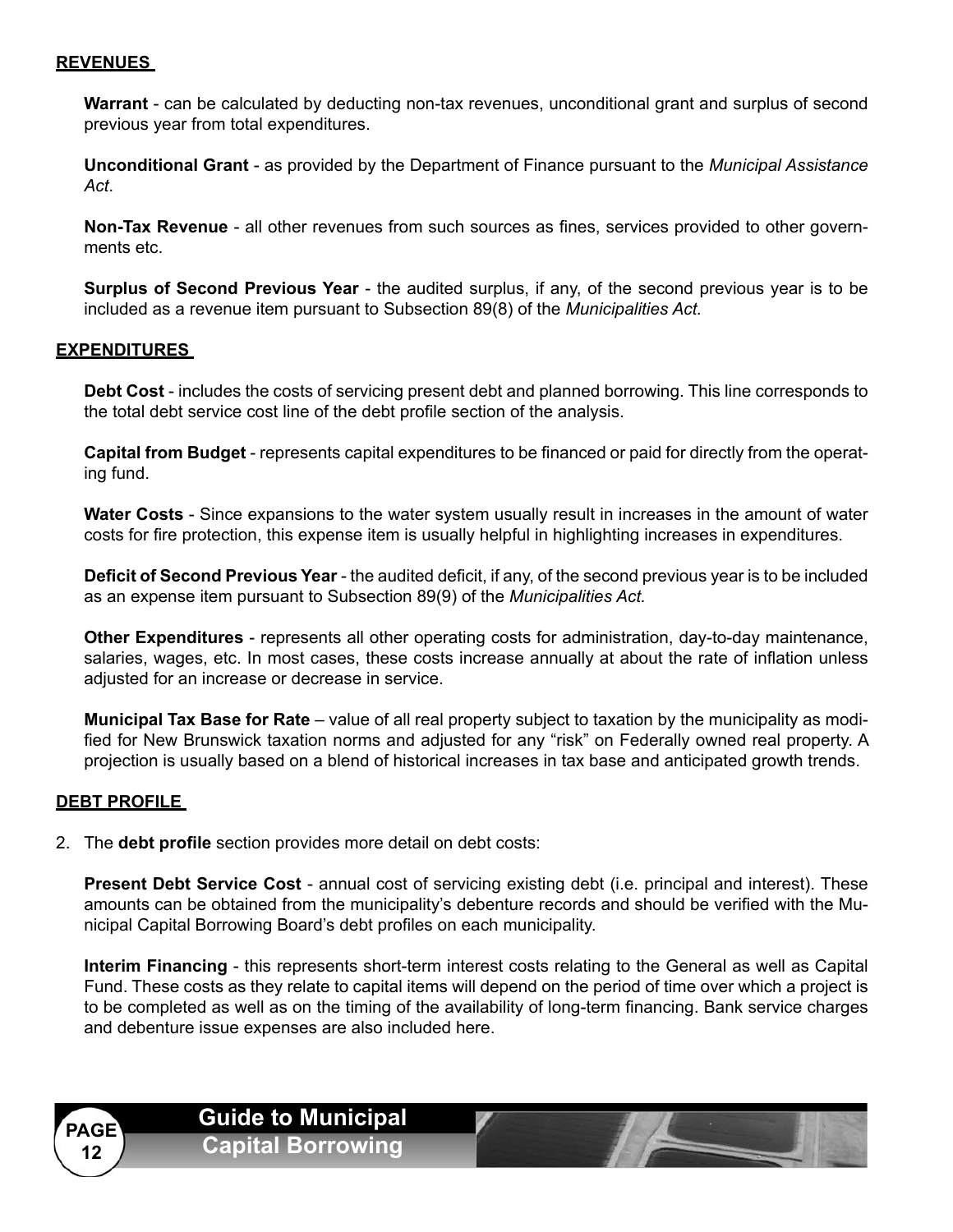**Refinancing -** This is the amount of debenture debt which has a maturity date prior to the amortization term. For example, a debenture is amortized over a 15-year term with annual principal and interest payment based on 15 years. However, due to factors such as interest rates and marketability the New Brunswick Municipal Finance Corporation or the municipality stipulates a maturity date of 10 years. The remaining principal becomes repayable at the end of year ten and may be paid out in full or part and/or refinanced for the remaining five years or less of the amortization period approved by the Municipal Capital Borrowing Board. The costs related to issuing a debenture are payable, but it is our experience that municipalities still benefit through a combination of interest savings and having the flexibility of paying down on the remaining principal . Normally better rates and yields than would have been realized during the 11-15th year if a 15-year debenture had been signed are also evidenced.

**Outstanding Authority** - represents the amount of borrowing authority already obtained from the MCBB which has yet to be financed (see interim financing). Projections should include debt repayment according to estimated date of completion and financing. Amounts should be verified with the Secretary of the Municipal Capital Borrowing Board.

**Planned Borrowing** - debt costs associated with the proposed borrowing for financing capital expenditures over the next five years. The interest rate is normally based on projected rates for debenture issues while the term should not exceed the expected useful life of the asset. See appendix II, page 25, for a listing of amortization periods. The debt cost amount is then obtained by employing a blended interest and principal payment schedule. For example, the annual debt cost on borrowing of \$400,000 at a rate of 10 percent for 10 years would be determined by multiplying \$400,000 by a factor of 0.162745, which equals \$65,000. A table of factors is presented in Appendix II, page 24.

**Total Debt Service Cost** - represents total existing, pending and planned debt costs that are to be included in the budget estimates.

#### **RATIOS**

3. The last portion of the schedule provides a number of indicators which are utilized to measure the municipality's debt position.

**Debt Service Cost to Gross Expenditures** - a measure of the portion of a municipality's budget which is allocated to the repayment of long-term debt. Total Debt Service Cost includes:

- Principal repayment Bank Service Charges
- 
- 
- Interest expense Capital lease payments
- Interim interest Guarantees

• Sinking fund allocations

- Debenture issue expenses Purchase arrangements
- -

It is calculated by dividing Total Debt Service Cost by Total Expenditures and then multiplying the result by 100.

**Outstanding Debt-December 31** - total amount of outstanding principal owing at the end of the fiscal year.

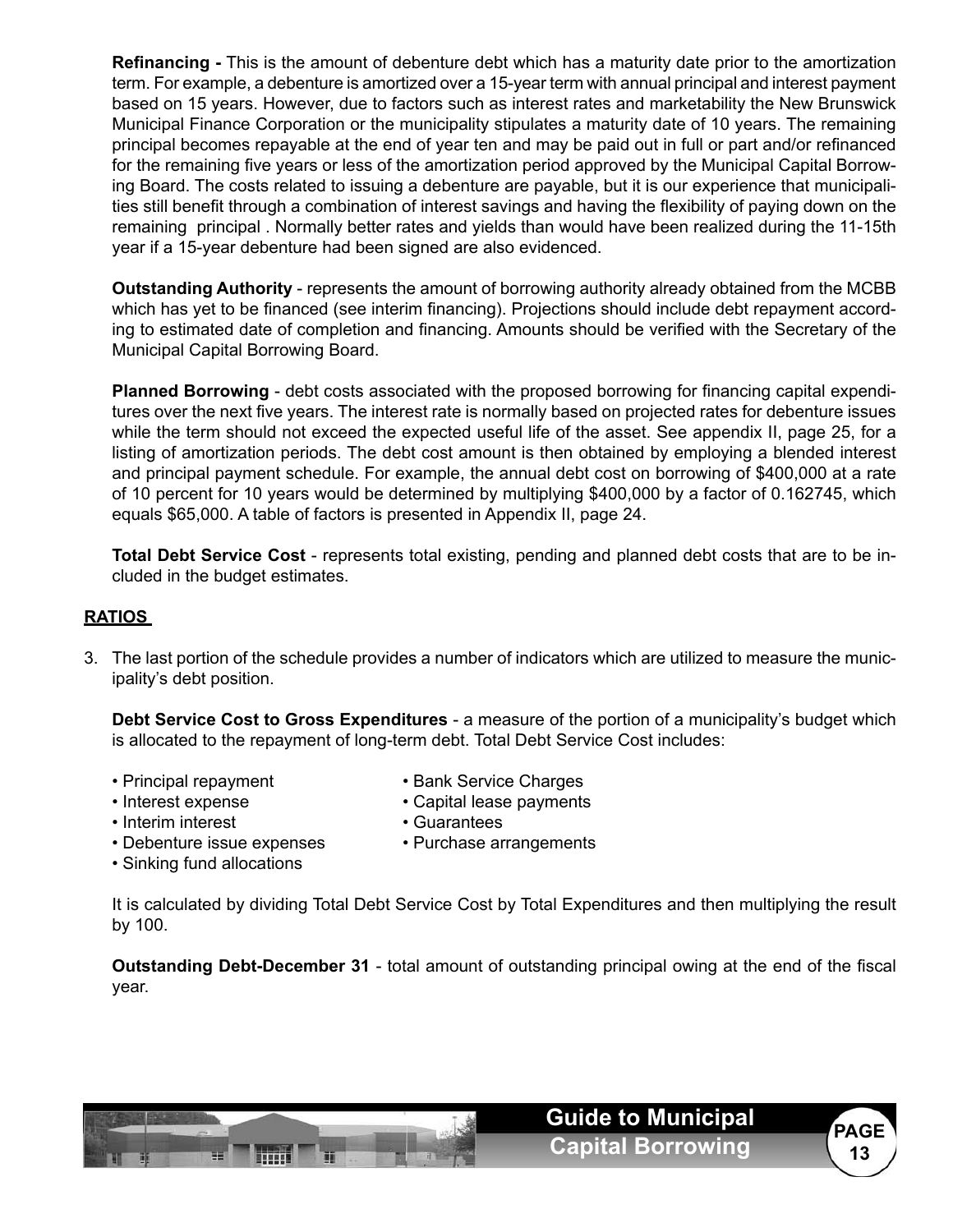**Outstanding Debt to Assessment** - measures the portion of total outstanding debt as a percentage of the assessment base. The amount is arrived at by dividing the outstanding debt by the municipal assessment base and multiplying the result by 100. The municipal assessment base is the real property assessment of the municipality including both municipal and federal properties.

**Outstanding Debt per Capita** - a measure of the debt obligation calculated on the basis of population. This ratio displays the number of dollars each individual in the municipality would have to contribute in order to pay off debts of the municipality. The ratio is calculated by dividing the total outstanding debt by the population of the municipality.

**Debt Service Cost Effect on Tax Rate** - a measure of the portion of the tax rate used for the repayment of the debt. This amount is expressed in cents and is calculated by multiplying the debt cost ratio by the tax rate.

#### **PAGE 14 Guide to Municipal Capital Borrowing**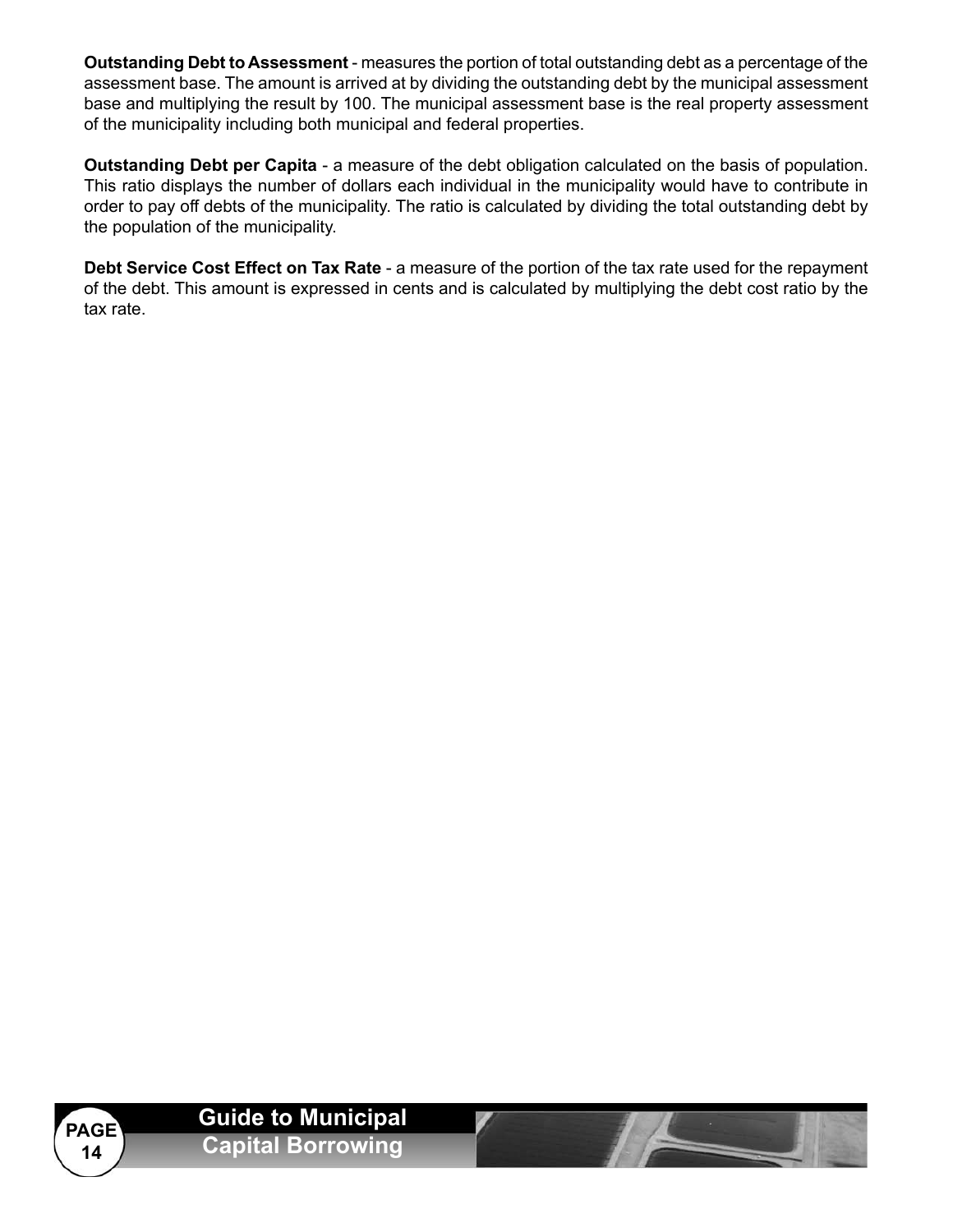# **APPENDIX I**

|                                                                                                                                                                                                                                                                                                                                                                                                                                                                                                                                                                                                                                                                                                                   |  |              | <b>FORM1</b> |  |
|-------------------------------------------------------------------------------------------------------------------------------------------------------------------------------------------------------------------------------------------------------------------------------------------------------------------------------------------------------------------------------------------------------------------------------------------------------------------------------------------------------------------------------------------------------------------------------------------------------------------------------------------------------------------------------------------------------------------|--|--------------|--------------|--|
| <b>APPLICATION FOR AUTHORIZATION</b>                                                                                                                                                                                                                                                                                                                                                                                                                                                                                                                                                                                                                                                                              |  |              |              |  |
| application for authorization to borrow money (or to guarantee the repayment of money bor-<br>rowed or to enter into a lease, lease-purchase or purchase arrangement) in an amount not to<br>exceed \$________________ for the following:                                                                                                                                                                                                                                                                                                                                                                                                                                                                         |  |              |              |  |
| Purpose <b>Districts Purpose Districts Purpose</b>                                                                                                                                                                                                                                                                                                                                                                                                                                                                                                                                                                                                                                                                |  |              | Term Amount  |  |
| This application is made pursuant to Section 1.1 (or Subsection $4(1)$ ) (or Section 1.1 and<br>Subsection 4(1)) of the Municipal Capital Borrowing Act and a resolution of the Council of the<br>$\frac{1}{\sqrt{1-\frac{1}{2}}}\text{ of } \frac{1}{\sqrt{1-\frac{1}{2}}}\text{ on } \frac{1}{\sqrt{1-\frac{1}{2}}}\text{ on } \frac{1}{\sqrt{1-\frac{1}{2}}}\text{ on } \frac{1}{\sqrt{1-\frac{1}{2}}}\text{ on } \frac{1}{\sqrt{1-\frac{1}{2}}}\text{ on } \frac{1}{\sqrt{1-\frac{1}{2}}}\text{ on } \frac{1}{\sqrt{1-\frac{1}{2}}}\text{ on } \frac{1}{\sqrt{1-\frac{1}{2}}}\text{ on } \frac{1}{\sqrt{1-\frac{1}{2}}}\text{ on } \frac{1}{\sqrt{1-\$<br>Dated this _____________ day of ___________, 20___. |  | <b>Clerk</b> |              |  |

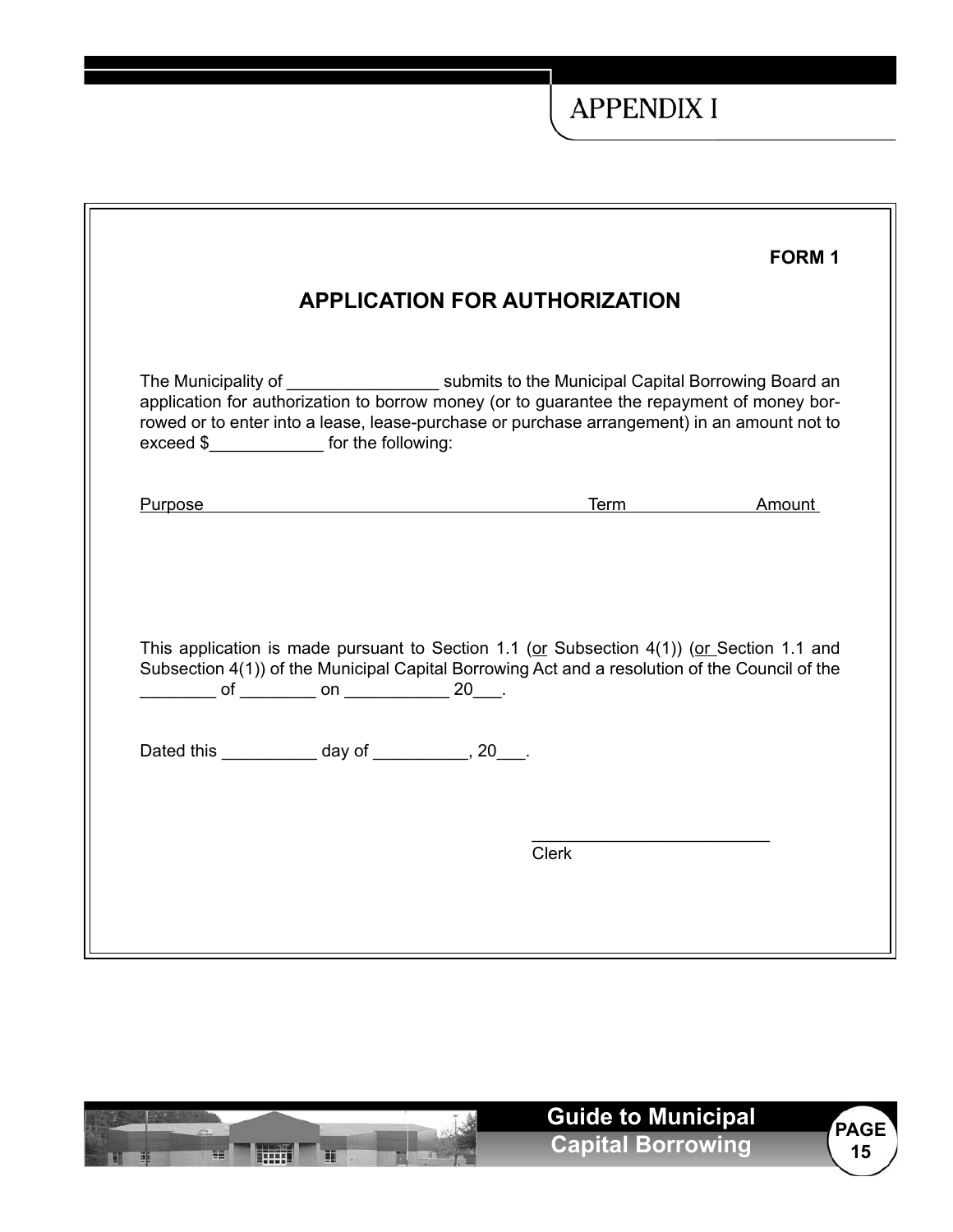**FORM 3** 

### **NOTICE OF HEARING UNDER THE MUNICIPAL CAPITAL BORROWING ACT**

NOTICE is hereby given that on \_\_\_\_\_\_, the \_\_\_ day of \_\_\_\_\_\_, 20\_, in the Conference Room, Third Floor, Marysville Place, 20 McGloin Street, Fredericton, New Brunswick, the Municipal Capital Borrowing Board will hear the applications of the \_\_\_\_\_\_ of \_\_\_\_\_\_\_\_ at for authorization to borrow money (or to guarantee repayment of money borrowed) (or to enter into a lease, lease-purchase or purchase arrangement), for a capital expense, as set forth in section 1.1 (or subsection 4(1)) (or section 1.1 and subsection 4(1)) of the *Municipal Capital Borrowing Act*:

OBJECTIONS to this application, if any, may be filed in writing with the Secretary of the Municipal Capital Borrowing Board, P. O. Box 6000, Fredericton, New Brunswick, E3B 5H1, or may be made orally to the Board at the time of the hearing.

Dated the \_\_\_\_day of \_\_\_\_\_\_\_\_\_\_\_\_\_\_\_\_20\_\_.

\_\_\_\_\_\_\_\_\_\_\_\_\_\_\_\_\_\_\_\_\_\_\_\_\_\_\_\_\_\_\_\_\_\_\_\_\_ Secretary, Municipal Capital Borrowing Board

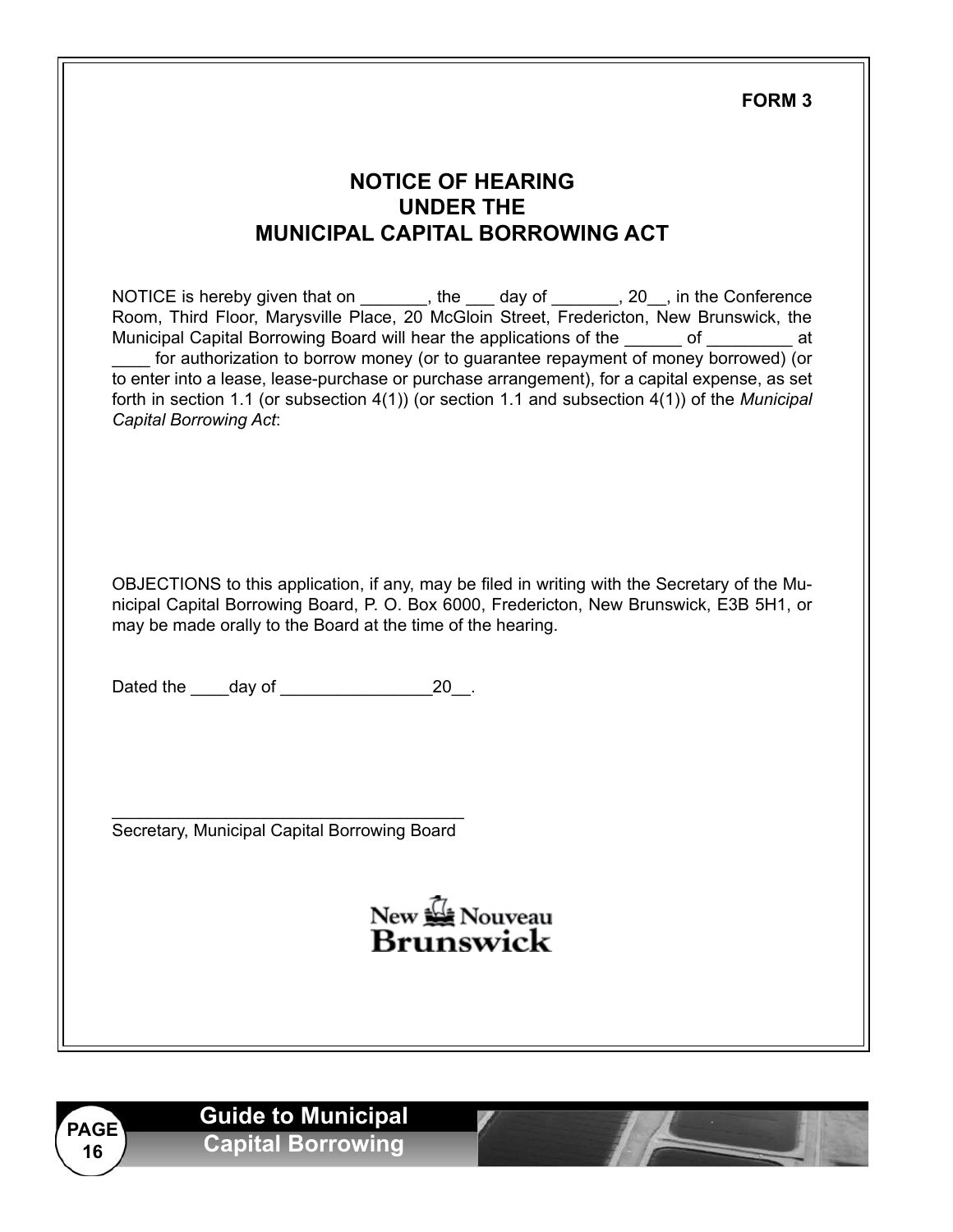# **APPLICATION CHECKLIST**

The following items are required for every application for authority to borrow for a capital expense. Please check those items that are included and use N/A if the item is not applicable. For those items that are not included please indicate when they will be forwarded (e.g. proof of advertising in local paper).

|    | 1. Council Resolution, certified and sealed                 |  |
|----|-------------------------------------------------------------|--|
|    | 2. Proof of advertising in local paper (full page required) |  |
| 3. | <b>Project Description</b>                                  |  |
|    | 4. Current year capital budget                              |  |
|    | 5. Five-year capital plan                                   |  |
|    | 6. Tax rates, debt ratios and user fees projections         |  |
| 7. | Disposition of outstanding authority                        |  |
|    | 8. Confirmations (grants, purchase agreements etc.)         |  |
|    |                                                             |  |

COMMENTS:

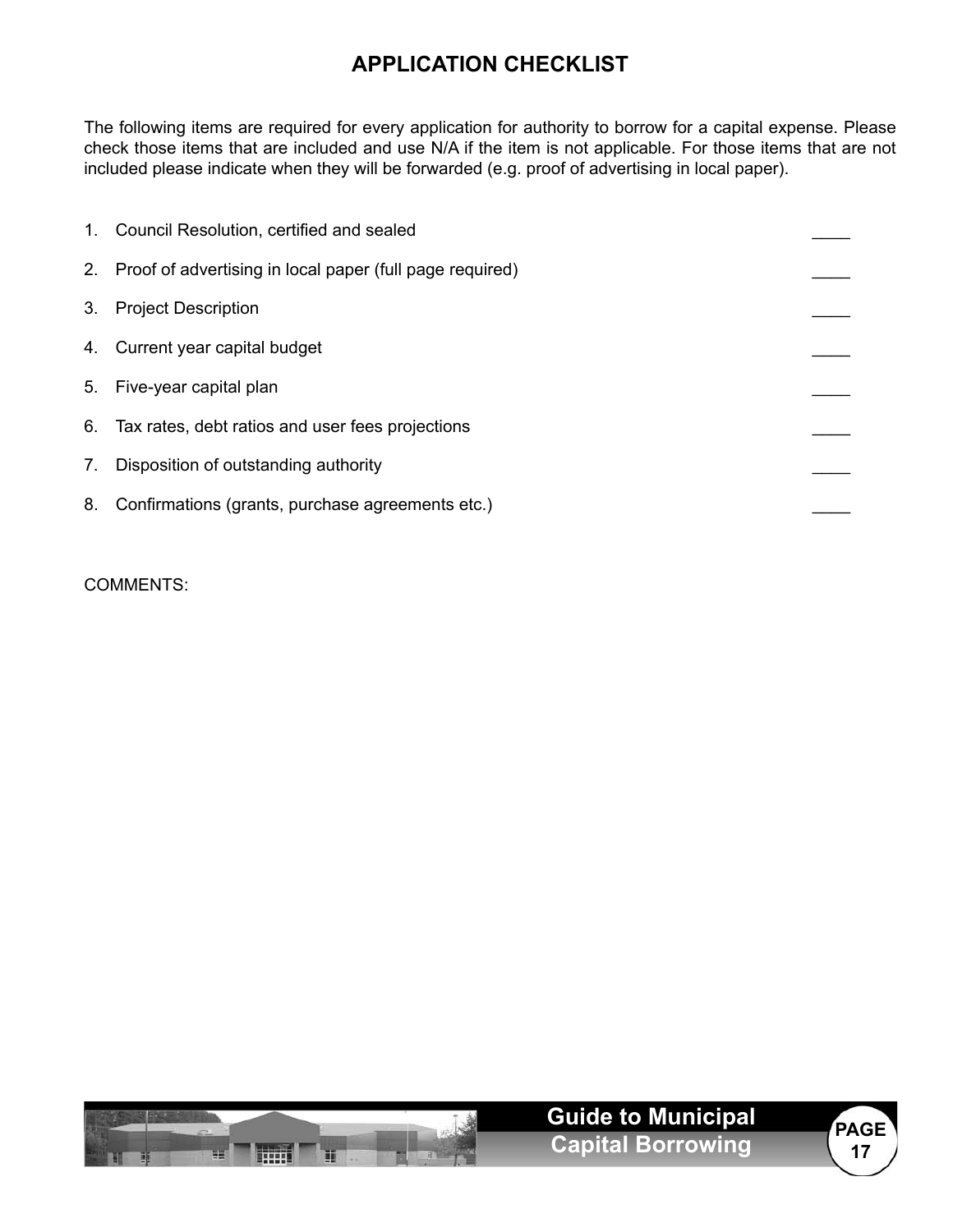## **CLASSIFICATION OF CAPITAL PROJECTS\***

### **for advertising and applying to the Municipal Capital Borrowing Board**

#### **General Government Services:**

Land, buildings, furniture and equipment for council chambers and general administrative officers.

#### **Protective Services:**

Projects for police and fire protection, emergency measures, protective inspections as well as animal and pest control.

#### **Transportation Services:**

Public works garages, streets and roads, sidewalks, storm sewers, traffic control, street signs, street lighting, parking, airport, wharves and public transit.

#### **Environmental Health Services:**

Solid waste collection and disposal (general fund) and water and sewer (utility fund).

#### **Environmental Development Services:**

Development of industrial, tourism and natural resources, housing, markets and beautification projects.

#### **Recreation and Cultural Services:**

Recreation facilities, community centres, libraries, museums, theaters, historic sites and zoos.

#### **\* Statistics Canada - A Financial Information System for Municipalities**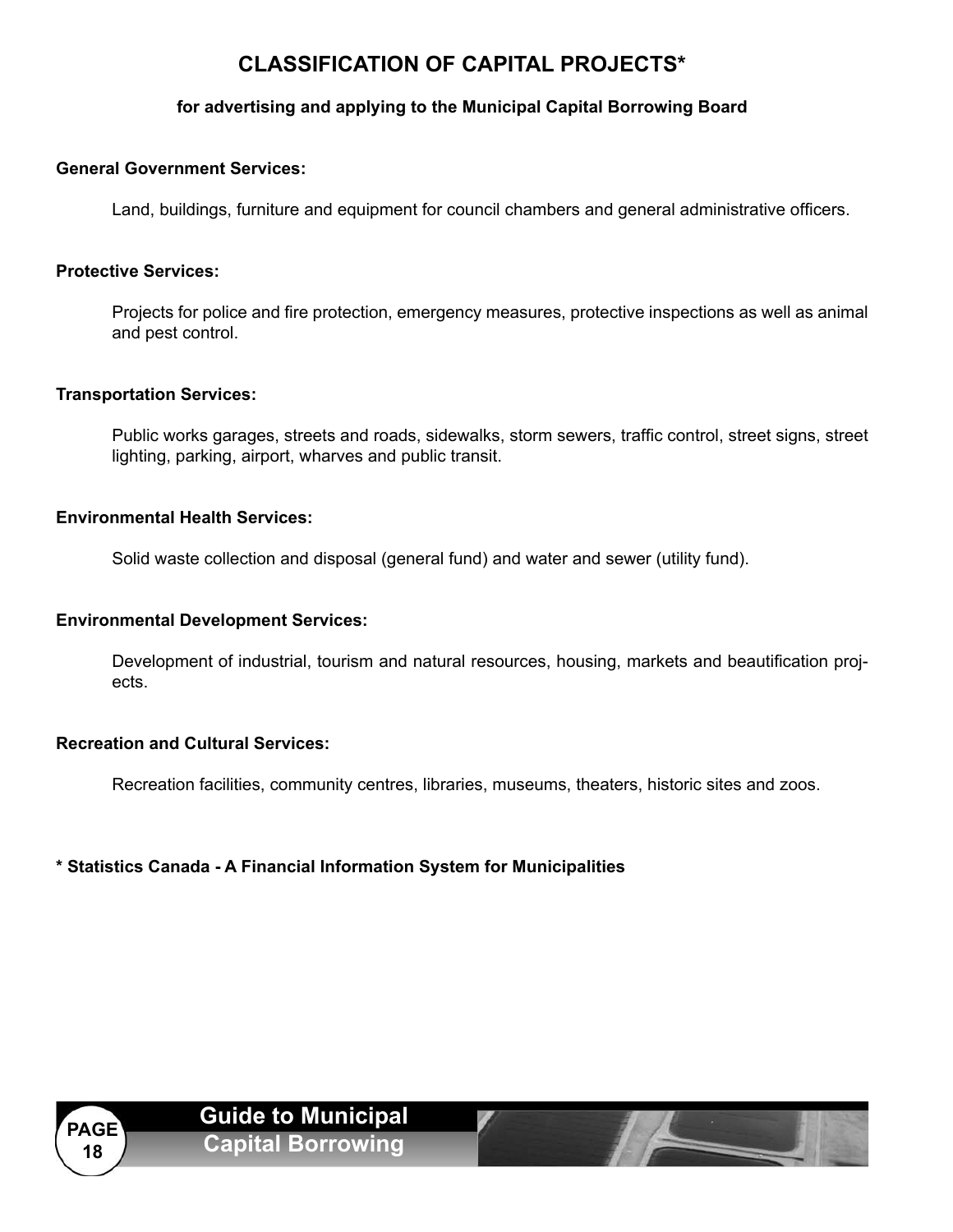# **APPLICATION FOR FINANCING**

Resolved that the Clerk and/or Treasurer and/or Mayor be authorized to issue and sell to the New Brunswick Municipal Finance Corporation a Municipality of debenture in the principal amount of \$\_\_\_\_\_\_\_\_\_\_\_\_\_\_\_\_\_\_\_ on such terms and conditions as are recommended by the New Brunswick Municipal Finance Corporation, and be it resolved that the Municipality of \_\_\_\_\_\_\_\_\_\_\_\_\_\_\_\_\_\_\_\_\_\_ agree to issue post dated cheques payable to the New Brunswick Municipal Finance Corporation as and when they are requested in payment of principal and interest charges on the above debenture.

I certify that the above is a true and exact copy of a resolution passed by the Council of the Municipality of \_\_\_\_\_\_\_\_\_\_\_ while in regular/special session held \_\_\_\_\_\_\_\_\_\_\_\_\_\_\_\_\_\_\_\_, 20\_\_.

|                                                                                                                                                                                    | <b>SEAL</b>                           |                                                                                                                                              | <b>Clerk</b> |            |      |
|------------------------------------------------------------------------------------------------------------------------------------------------------------------------------------|---------------------------------------|----------------------------------------------------------------------------------------------------------------------------------------------|--------------|------------|------|
| <b>Ministerial</b><br>for                                                                                                                                                          |                                       | Date of<br>Council's<br>Resolution<br>authorizing                                                                                            |              |            | Term |
| Order                                                                                                                                                                              | Date of                               | Application                                                                                                                                  | Purpose by   | Amount     |      |
| each<br>No.<br>Amount                                                                                                                                                              |                                       | M.O. to the MCBB function                                                                                                                    |              | in Dollars |      |
| <b>General Operating Fund</b>                                                                                                                                                      |                                       |                                                                                                                                              |              |            |      |
|                                                                                                                                                                                    |                                       |                                                                                                                                              |              |            |      |
|                                                                                                                                                                                    |                                       |                                                                                                                                              |              |            |      |
|                                                                                                                                                                                    | <b>Water &amp; Sewer Utility Fund</b> |                                                                                                                                              |              |            |      |
|                                                                                                                                                                                    |                                       |                                                                                                                                              |              |            |      |
|                                                                                                                                                                                    | Other Fund (Specify: eg: Electric)    |                                                                                                                                              |              |            |      |
|                                                                                                                                                                                    |                                       |                                                                                                                                              |              |            |      |
|                                                                                                                                                                                    | Transfer of proceeds: (check one)     | Proceeds are to be deposited to the municipality's account number electronic pat-                                                            |              |            |      |
| proceeds.                                                                                                                                                                          |                                       | (NAME AND ADDRESS OF BANK) (ONE ACCOUNT NUMBER ONLY PLEASE)<br>The Municipality does not have access to bank and must receive cheque for the |              |            |      |
|                                                                                                                                                                                    | The application should be sent to:    |                                                                                                                                              |              |            |      |
| Department of the Environment and Local Government<br>Attn. Secretary-Treasurer, New Brunswick Municipal Finance Corporation<br>P. O. Box 6000, Fredericton, New Brunswick E3B 5H1 |                                       |                                                                                                                                              |              |            |      |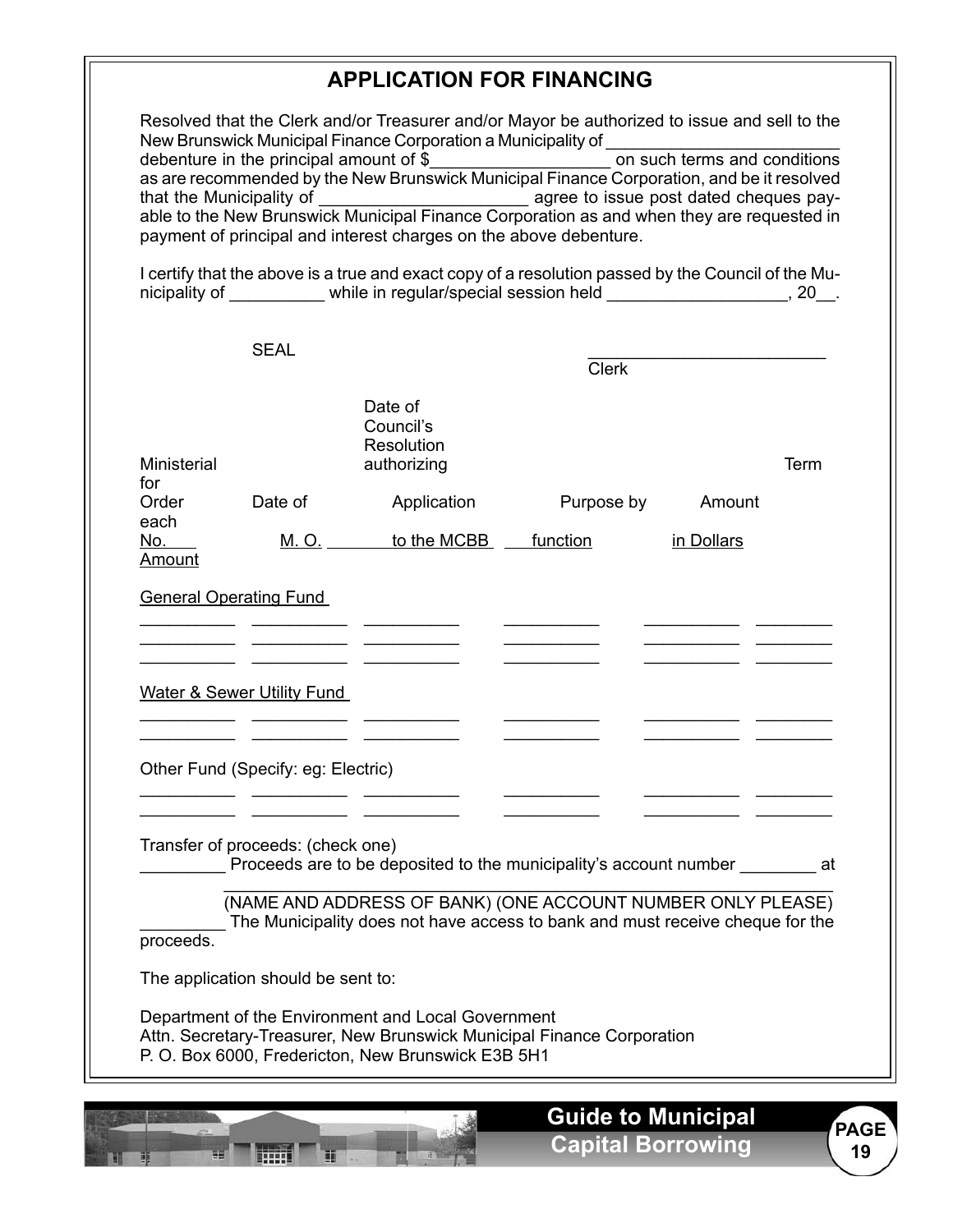# **SUGGESTED DEBT MANAGEMENT POLICIES FOR MUNICIPALITIES**

- 1. Long-term borrowing is only available for capital expenses as defined on page 2.
- 2. Amortize debentures for periods up to the maximum terms listed in Appendix II, page 25. Shorter amortization periods provide savings in interest charges as well as earlier opportunities to undertake other capital works.
- 3. Charge interim financing costs incurred after the completion of the project to the current operating fund budget.
- 4. Salaries of administrative personnel and the wages of full-time employees should not be charged to the capital budget. These expenditures are funded through the municipal tax rate or user fees and are, therefore, not appropriate for capital borrowing (page 2120, Municipal Financial Reporting Manual).
- 5. As soon as possible after completion of a capital project, finance borrowing from lenders listed in Section 13 (1) and 13 (3) of the *New Brunswick Municipal Finance Corporation Act*. The Corporation normally provides two debenture issues a year, one in the late spring while the other is completed by December 31.
- 6. Establish a portion of the annual operating budget for capital (pay-as-you-go) expenditures of a routine nature (eg: Patching streets, police and fire equipment, vehicles etc.).
- 7. Maintain the debt service cost to gross expenditure ratio of the general operating fund budget below 20 percent. (See page 13 for definition of this ratio)

 Municipalities are also reminded that, in calculating their debt service cost, they must include their share of debt or guaranteed debt, that may exist for municipal commissions such as public transit but excluding solid waste commissions which are specifically exempted by Municipal Capital Borrowing Board Policy.

**PAGE 20**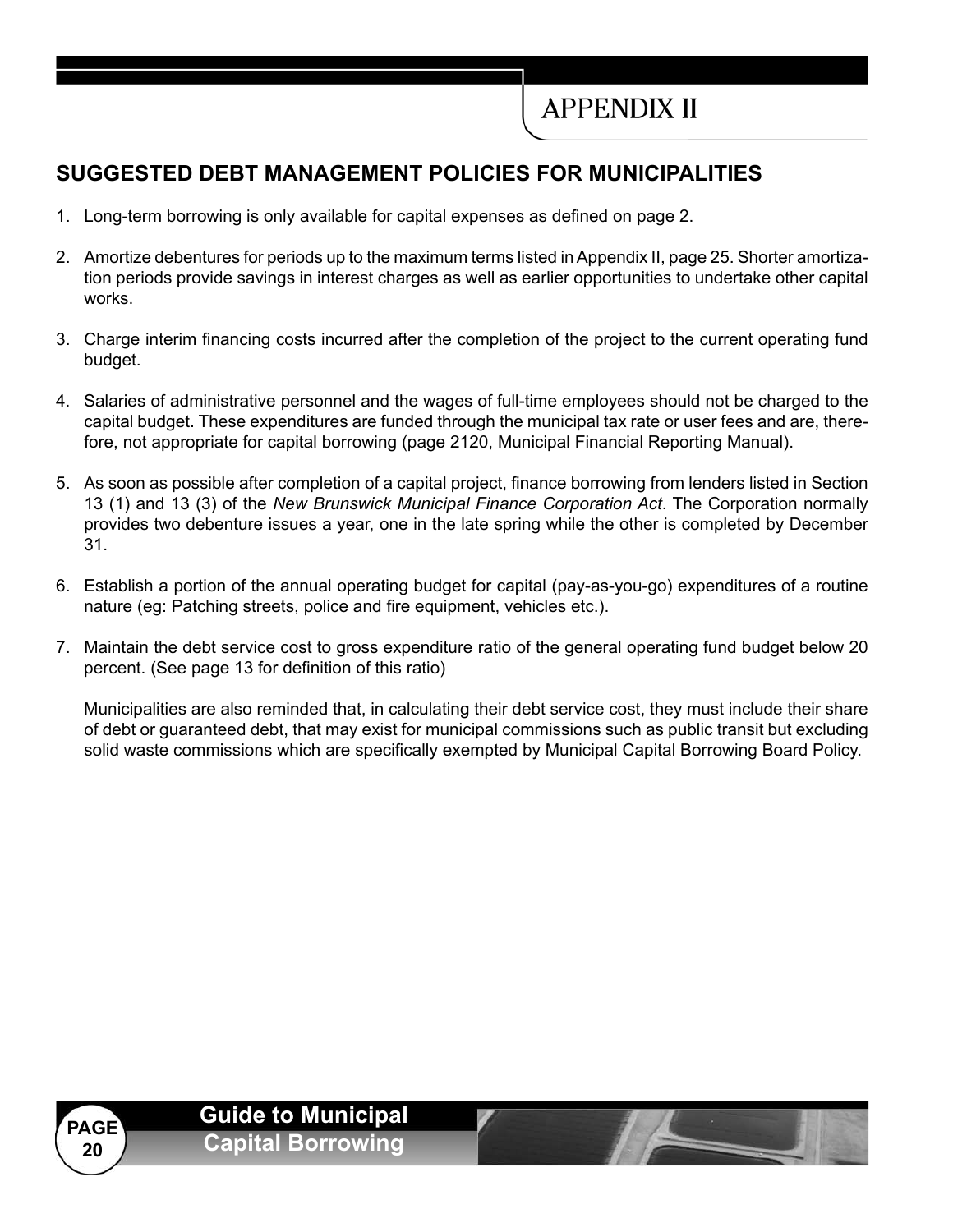### **HOW TO DETERMINE THE ANNUAL COST OF MONEY BORROWED USING SERIAL DEBENTURES WITH BLENDED PAYMENT SCHEDULES**

- 1. Determine the term and rate of interest. Then obtain the appropriate factor from the table in this Appendix.
- 2. Multiply this factor by the number of dollars to be borrowed. This will give the amount required to meet the annual interest and principal payments.

For example: consider \$100,000 borrowed at 101/2 percent on a 10-year serial debenture dated October 1, 2001 with blended annual payments.

For estimation purposes the annual debt service cost (principal repayment and interest cost) may be calculated as follows: Multiply  $$100,000 \times .16626$   $$16,626$  (annual principal and interest)

| First year interest cost is<br>First year principal repayment is    | \$100,000 x 101/2%<br>$$16,626 - $10,500$ | $= $10,500$<br>$= $6,126$ rounded | \$10,500<br>\$6,000 |
|---------------------------------------------------------------------|-------------------------------------------|-----------------------------------|---------------------|
| Therefore, total first year cost is<br>Second year interest cost is | $$100,000 - $6,000$                       | $=$ \$94,000 x 101/2%             | \$16,500<br>\$9,870 |
| Second year principal repayment is<br>and total second year cost is | $$16,626 - $9,870$                        | $=$ \$ 6,756 rounded              | \$7,000<br>\$16,870 |

In this way, a repayment schedule can be worked out as follows:

|      |              | Principal   | Semi-Annual | Semi-Annual |               |
|------|--------------|-------------|-------------|-------------|---------------|
|      | Outstanding  | Repayment   | Interest    | Interest    | Total         |
| Year | Principal    | Oct. 1      | April 1     | Oct. 1      | <b>Charge</b> |
|      |              |             |             |             |               |
| 2002 | \$100,000.00 | \$6,000.00  | \$5,250.00  | \$5,250.00  | \$16,500.00   |
| 2003 | \$94,000.00  | \$7,000.00  | \$4,935.00  | \$4,935.00  | \$16,870.00   |
| 2004 | \$87,000.00  | \$8,000.00  | \$4,567.50  | \$4,567.50  | \$17,135.00   |
| 2005 | \$79,000.00  | \$8,000.00  | \$4,147.50  | \$4,147.50  | \$16,295.00   |
| 2006 | \$71,000.00  | \$9,000.00  | \$3,727.50  | \$3,727.50  | \$16,455.00   |
| 2007 | \$62,000.00  | \$10,000.00 | \$3,255.00  | \$3,255.00  | \$16,510.00   |
| 2008 | \$52,000.00  | \$11,000.00 | \$2,730.00  | \$2,730.00  | \$16,460.00   |
| 2009 | \$41,000.00  | \$12,000.00 | \$2,152.50  | \$2,152.50  | \$16,305.00   |
| 2010 | \$29,000.00  | \$14,000.00 | \$1,522.50  | \$1,522.50  | \$17,045.00   |
| 2011 | \$15,000.00  | \$15,000.00 | \$787.50    | \$787.50    | \$16,575.00   |
|      |              |             |             |             |               |

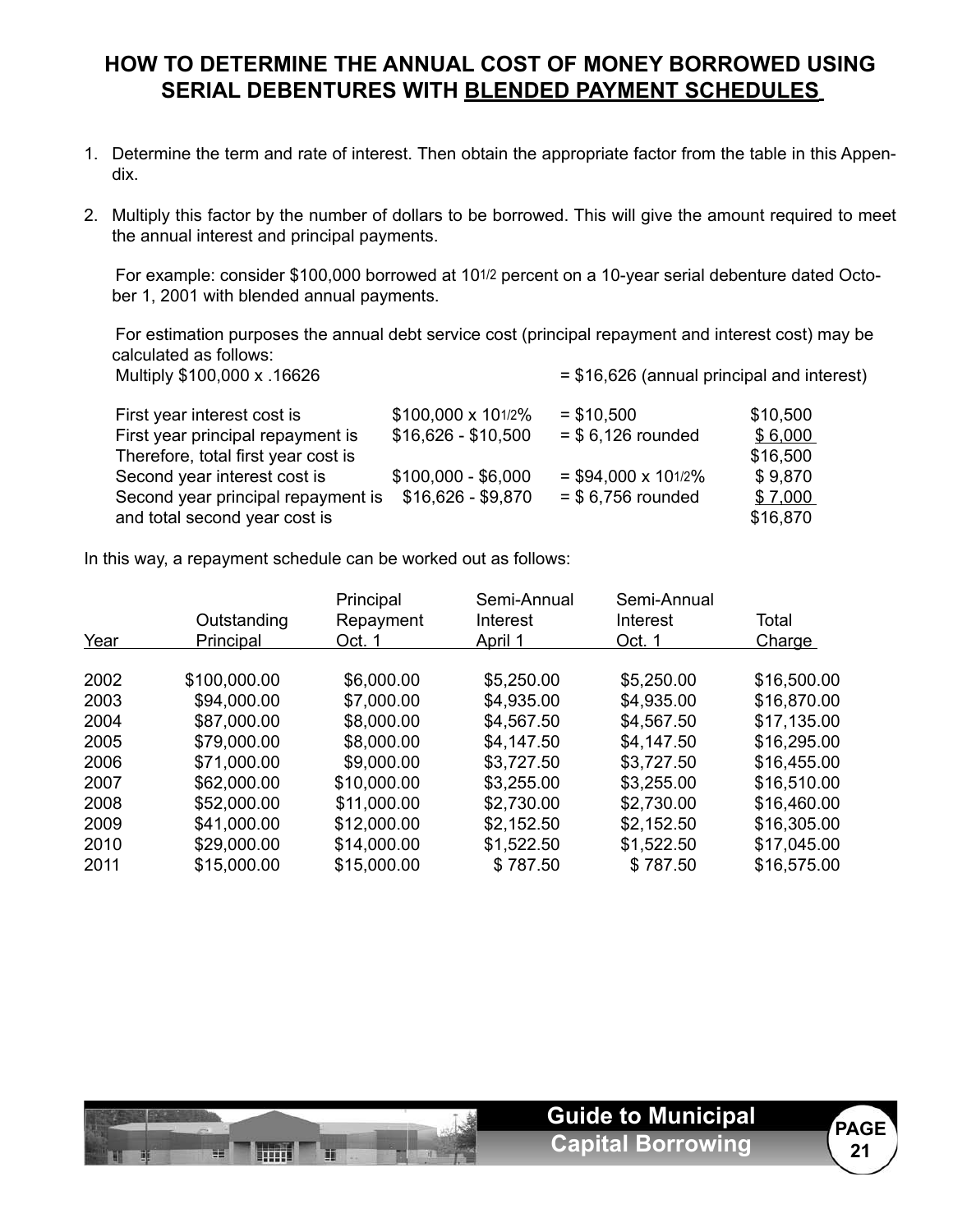### **HOW TO DETERMINE THE ANNUAL COST OF MONEY BORROWED USING SERIAL DEBENTURES WITH EQUAL ANNUAL PRINCIPAL PAYMENTS**

1. To calculate payments on a \$100,000 loan borrowed at 101/2 percent on a 10-year serial debenture dated October 1, 2001 using equal annual principal payments use the following:

Divide \$100,000 by the number of years over which the loan is to be amortized. This yields the annual principal repayment.

The interest cost is then determined by multiplying the outstanding principal by the interest rate.

#### For example:

| $=$ | \$10,000 |
|-----|----------|
| =   | \$10,500 |
|     | \$20,500 |
| $=$ | \$10,000 |
| $=$ | \$9,450  |
|     | \$19,450 |
|     |          |

In this way, a repayment schedule can be worked out as follows:

|      |              | Principal   | Semi-Annual | Semi-Annual |             |
|------|--------------|-------------|-------------|-------------|-------------|
|      | Outstanding  | Repayment   | Interest    | Interest    | Total       |
| Year | Principal    | Oct. 1      | April 1     | Oct. 1      | Charge      |
| 2002 | \$100,000.00 | \$10,000.00 | \$5,250.00  | \$5,250.00  | \$20,500.00 |
| 2003 | \$90,000.00  | \$10,000.00 | \$4,725.00  | \$4,725.00  | \$19,450.00 |
| 2004 | \$80,000.00  | \$10,000.00 | \$4,200.00  | \$4,200.00  | \$18,400.00 |
| 2005 | \$70,000.00  | \$10,000.00 | \$3,675.00  | \$3,675.00  | \$17,350.00 |
| 2006 | \$60,000.00  | \$10,000.00 | \$3,150.00  | \$3,150.00  | \$16,300.00 |
| 2007 | \$50,000.00  | \$10,000.00 | \$2,625.00  | \$2,625.00  | \$15,250.00 |
| 2008 | \$40,000.00  | \$10,000.00 | \$2,100.00  | \$2,100.00  | \$14,200.00 |
| 2009 | \$30,000.00  | \$10,000.00 | \$1,575.00  | \$1,575.00  | \$13,150.00 |
| 2010 | \$20,000.00  | \$10,000.00 | \$1,050.00  | \$1,050.00  | \$12,100.00 |
| 2011 | \$10,000.00  | \$10,000.00 | \$525.00    | \$525.00    | \$11,050.00 |
|      |              |             |             |             |             |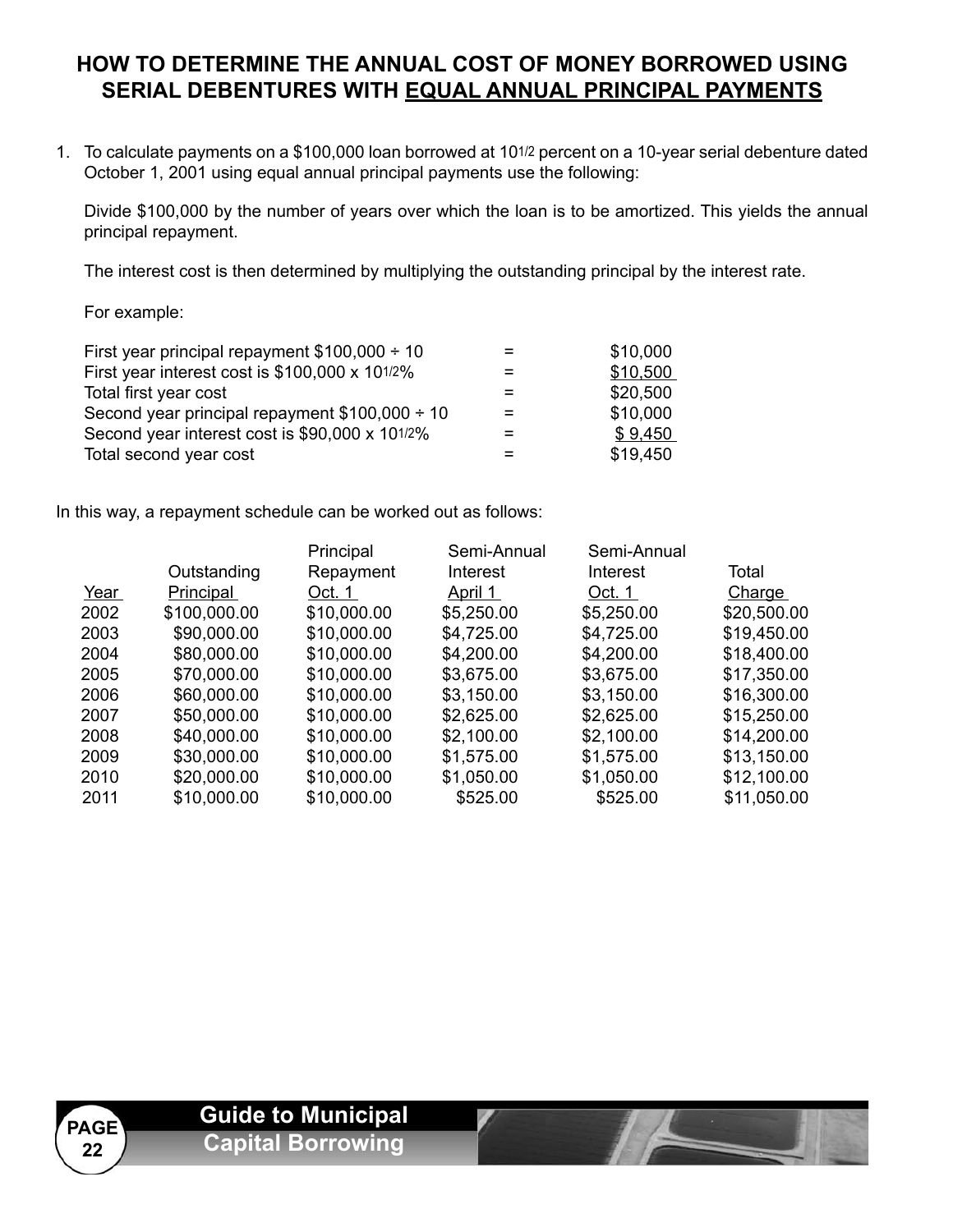The actual method used to calculate annual principal and interest payments on a municipal debenture is somewhat more complicated. In short, once the annual blended payment amount is identified using an average coupon rate, the interest cost is calculated by applying the respective coupon rates to the annual principal amounts outstanding. The remainder rounded to the nearest thousand dollar becomes the principal payment. An example using a \$147,000 debenture with a 15-year amortization follows.

|                                                                              | Principal amount to be borrowed<br>Average coupon rate<br>Blended annual payment             |                                                                                                                                                                        |                                                                                                                                                     | \$147,000<br>6%<br>\$15,135                                                                                                                           |                                                                                                                                                       |                                                                                                                                                                |
|------------------------------------------------------------------------------|----------------------------------------------------------------------------------------------|------------------------------------------------------------------------------------------------------------------------------------------------------------------------|-----------------------------------------------------------------------------------------------------------------------------------------------------|-------------------------------------------------------------------------------------------------------------------------------------------------------|-------------------------------------------------------------------------------------------------------------------------------------------------------|----------------------------------------------------------------------------------------------------------------------------------------------------------------|
| Year<br>2002<br>2003<br>2004<br>2005<br>2006<br>2007<br>2008<br>2009<br>2010 | Coupon Rate<br>3.625<br>4.375<br>4.875<br>5.375<br>5.500<br>5.875<br>6.250<br>6.375<br>6.500 | Outstanding<br>Principal<br>\$147,000.00<br>\$141,000.00<br>\$134,000.00<br>\$127,000.00<br>\$120,000.00<br>\$112,000.00<br>\$104,000.00<br>\$95,000.00<br>\$86,000.00 | Principal<br>payment<br>\$6,000.00<br>\$7,000.00<br>\$7,000.00<br>\$7,000.00<br>\$8,000.00<br>\$8,000.00<br>\$9,000.00<br>\$9,000.00<br>\$10,000.00 | Semi-annual<br>Interest<br>\$4,486.25<br>\$4,377.50<br>\$4,224.38<br>\$4,053.75<br>\$3,865.63<br>\$3,645.63<br>\$3,410.63<br>\$3,129.38<br>\$2,842.50 | Semi-annual<br>Interest<br>\$4,486.25<br>\$4,377.50<br>\$4,224.38<br>\$4,053.75<br>\$3,865.63<br>\$3,645.63<br>\$3,410.63<br>\$3,129.38<br>\$2,842.50 | Total Annual<br>Payment<br>\$14,972.50<br>\$15,755.00<br>\$15,448.75<br>\$15,107.50<br>\$15,731.25<br>\$15,291.25<br>\$15,821.25<br>\$15,258.75<br>\$15,685.00 |
| 2011<br><b>TOTAL</b>                                                         | 6.625                                                                                        | \$76,000.00                                                                                                                                                            | \$76,000.00<br>\$147,000.00                                                                                                                         | \$2,517.50<br>\$36,553.13                                                                                                                             | \$2,517.50<br>\$36,553.13                                                                                                                             | \$81,035.00<br>\$220,106.25                                                                                                                                    |

 Note: \$65,000 to be refinanced on December 2, 2011 for a term not exceeding 5 years

This example includes refinancing of the debenture after 10 years for a period not exceeding five years. The municipality/commission must pay out the existing debenture and may refinance up to the balance of \$65,000 after the tenth year's principal is deducted from the \$76,000 balance on a new debenture. The applicant selected a 15-year amortization period to bring the annual repayments to the \$15,000 range, (a ten year period would have required \$20,000 in annual principal interest payments). The New Brunswick Municipal Finance Corporation required the applicant to refinance after ten years in order to achieve the best possible coupon rates while ensuring the entire group debenture issue remained marketable. Since most municipalities finance for 10 years or less the few who require longer terms do not, normally, provide a sufficient investment opportunity to buyers unless coupon rates are raised to attract the longer term investors. It is our experience that the expenses related to refinancing (approximately 1.25 percent of amount borrowed) provide greater benefits than trying to float a longer term issue at higher coupon rates. This was particularly true during the 1980's when interest rates were very high. Many municipalities and commissions have benefited significantly from lower coupon rates through refinancing than the prevailing rates in the early to mid-80's. More recently, with interest rates being lower, the Corporation uses the longer term refinancing option as presented above (10 (15) 5 years) than the shorter (5 (15) 10 and 7 (15) 8 years) refinancing options offered previously.

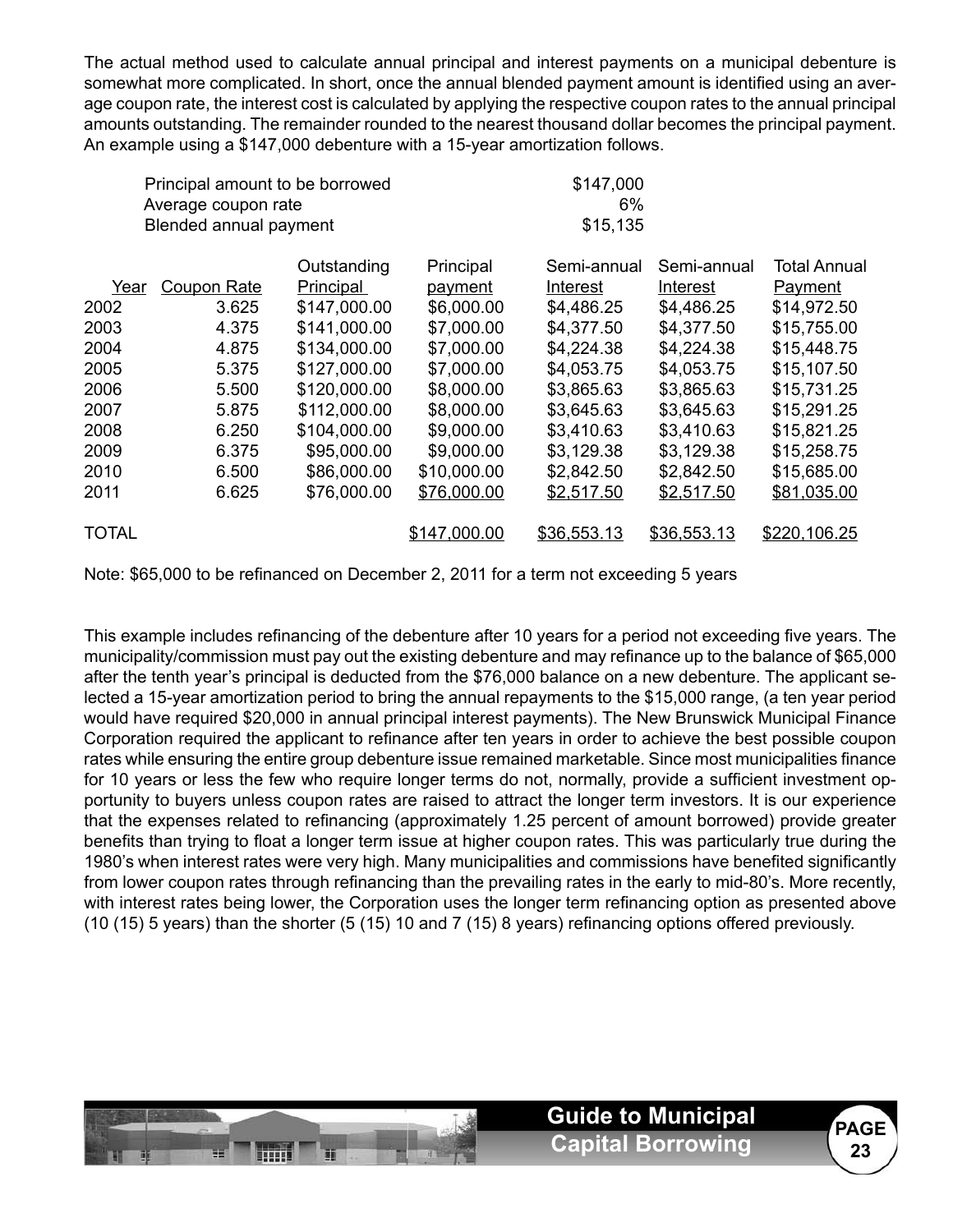### **FACTORS**

# **PERIODIC PAYMENT NECESSARY TO PAY OFF A LOAN OF \$1.00**

| Interest<br>Rate |          | <b>Amortization Period in Years</b> |          |          |
|------------------|----------|-------------------------------------|----------|----------|
| $\%$             | 5        | 10                                  | 15       | 20       |
| 3                | .218 355 | .117 231                            | .083 767 | .067 216 |
| 31/4             | .219 916 | .118 731                            | .085 289 | .068 779 |
| 31/2             | .221 481 | .120 241                            | .086 825 | .070 361 |
| 33/4             | .223 052 | .121 761                            | .088 376 | .071 962 |
| $\overline{4}$   | .224 627 | .123 291                            | .089 941 | .073 582 |
| 4 1/4            | .226 207 | .124 830                            | .091 520 | .075 220 |
| 4 1/2            | .227 792 | .126 379                            | .093 114 | .076 876 |
| 4 3/4            | .229 381 | .127 937                            | .094 721 | .078 550 |
| 5                | .230 974 | .129 504                            | .096 342 | .080 242 |
| 51/4             | .232 573 | .131 081                            | .097 977 | .081 952 |
| 51/2             | .234 176 | .132 667                            | .099 625 | .083 679 |
| 5 3/4            | .235 784 | .134 263                            | .101 287 | .085 423 |
| 6                | .237 396 | .135 868                            | .102 963 | .087 185 |
| 6 1/4            | .239 013 | .137 482                            | .104 651 | .088 962 |
| 61/2             | .240 635 | .139 105                            | .106 353 | .090 756 |
| 6 3/4            | .242 260 | .140 737                            | .108 067 | .092 567 |
| $7\phantom{0}$   | .243 890 | .142 377                            | .109 794 | .094 392 |
| 71/4             | .245 525 | .144 027                            | .111 534 | .096 234 |
| 71/2             | .247 164 | .145 685                            | .113 287 | .098 092 |
| 73/4             | .248 808 | .147 353                            | .115 052 | .099 964 |
| 8                | .250 456 | .149 029                            | .116 829 | .101 852 |
| 8 1/4            | .252 108 | .150 714                            | .118 618 | .103 754 |
| 81/2             | .253 765 | .152 407                            | .120 420 | .105 670 |
| 8 3/4            | .255 426 | .154 109                            | .122 233 | .107 601 |
| 9                | .257 092 | .155 820                            | .124 058 | .109 546 |
| 91/4             | .258 762 | .157 538                            | .125 895 | .111 504 |
| 91/2             | .260 436 | .159 266                            | .127 743 | .113 476 |
| 9 3/4            | .262 114 | .161 001                            | .129 603 | .115 461 |
| 10 <sup>°</sup>  | .263 797 | .162 745                            | .131 472 | .117 459 |
| 10 1/4           | .265 484 | .164 497                            | .133 355 | .119 470 |
| 10 1/2           | .267 175 | .166 257                            | .135 248 | .121 493 |
| 10 3/4           | .268 870 | .168 025                            | .137 151 | .123 528 |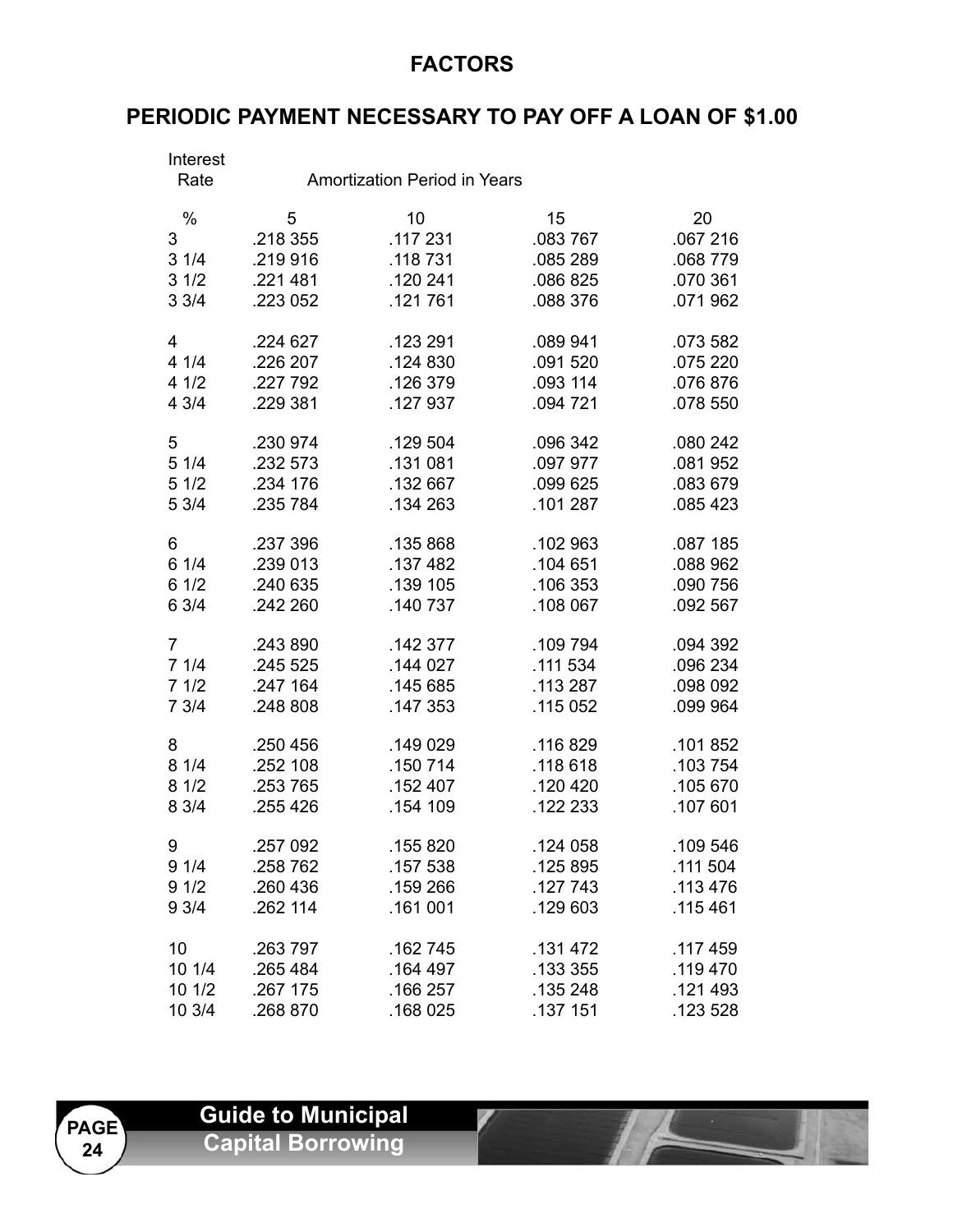# **TERMS FOR AMORTIZING LOANS**

| Land       | <b>When Financing</b>                                                                        | <u>Term</u><br>not exceeding 20 years |
|------------|----------------------------------------------------------------------------------------------|---------------------------------------|
| Buildings: | Brick, concrete, metal clad,<br>wood frame                                                   | not exceeding 20 years                |
|            | Water and Sewer:<br>Equipment - wells, lift station -<br>filtration                          | not exceeding 30 years                |
|            | Sewerage collection and water<br>distribution lines                                          | not exceeding 30 years                |
| Street:    | Asphalt paving, curbs and<br>gutters, sidewalks and<br>storm sewers                          | 10 - 15 years                         |
|            | Chipseal                                                                                     | 5 - 10 years                          |
|            | <b>Equipment and Furnishings:</b><br>Light - auto, truck, office and<br>playground equipment | $3 - 5$ years                         |
|            | Heavy - backhoe - graders                                                                    | not exceeding 10 years                |
|            | Fire trucks                                                                                  | not exceeding 15 years                |
|            | Fire fighting equipment                                                                      | not exceeding 5 years                 |
| General:   | Signage                                                                                      | not exceeding 5 years                 |
|            | Fencing                                                                                      | not exceeding 10 years                |
|            | <b>Entrance fees - Solid Waste Commissions</b>                                               | not exceeding 10 years                |
|            | <b>Ballfield lights</b>                                                                      | not exceeding 15 years                |



▄▌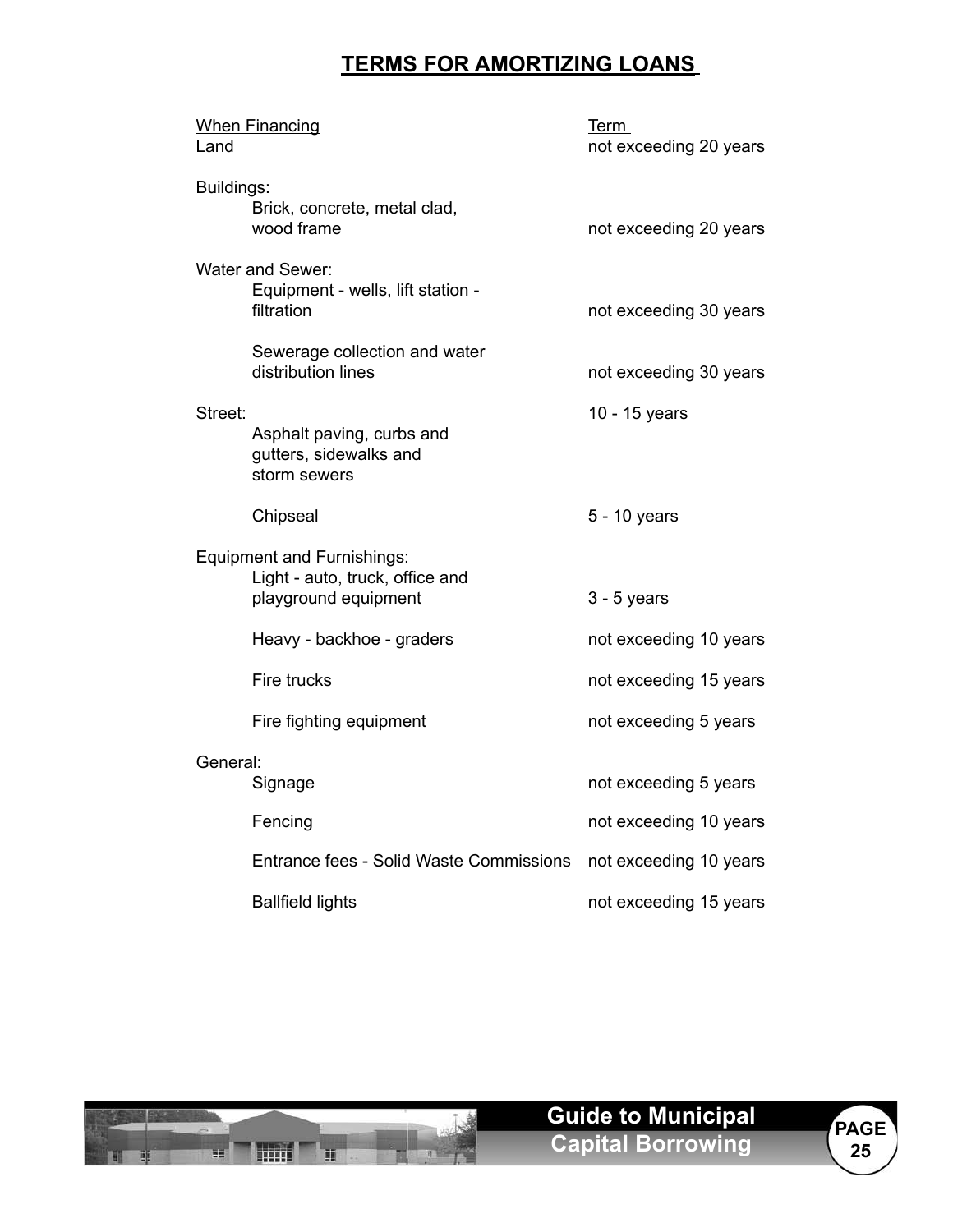# **MUNICIPALITY OF MODELVILLE**

# **FIVE-YEAR CAPITAL PLAN**

# **(200V-200Z)**

# **RESOLUTION**

200U-353 Moved by Councilor O'Neill and seconded by Councilor LeBlanc "that the document entitled Municipality of Modelville-Five-year Capital Plan (200V-200Z) prepared by the Capital Plan Committee be adopted".

Carried.

I certify that the above resolution of the council of Modelville was passed while in regular/special session October 6, 200U.

(SEAL)

**CLERK CLERK** MUNICIPALITY OF MODELVILLE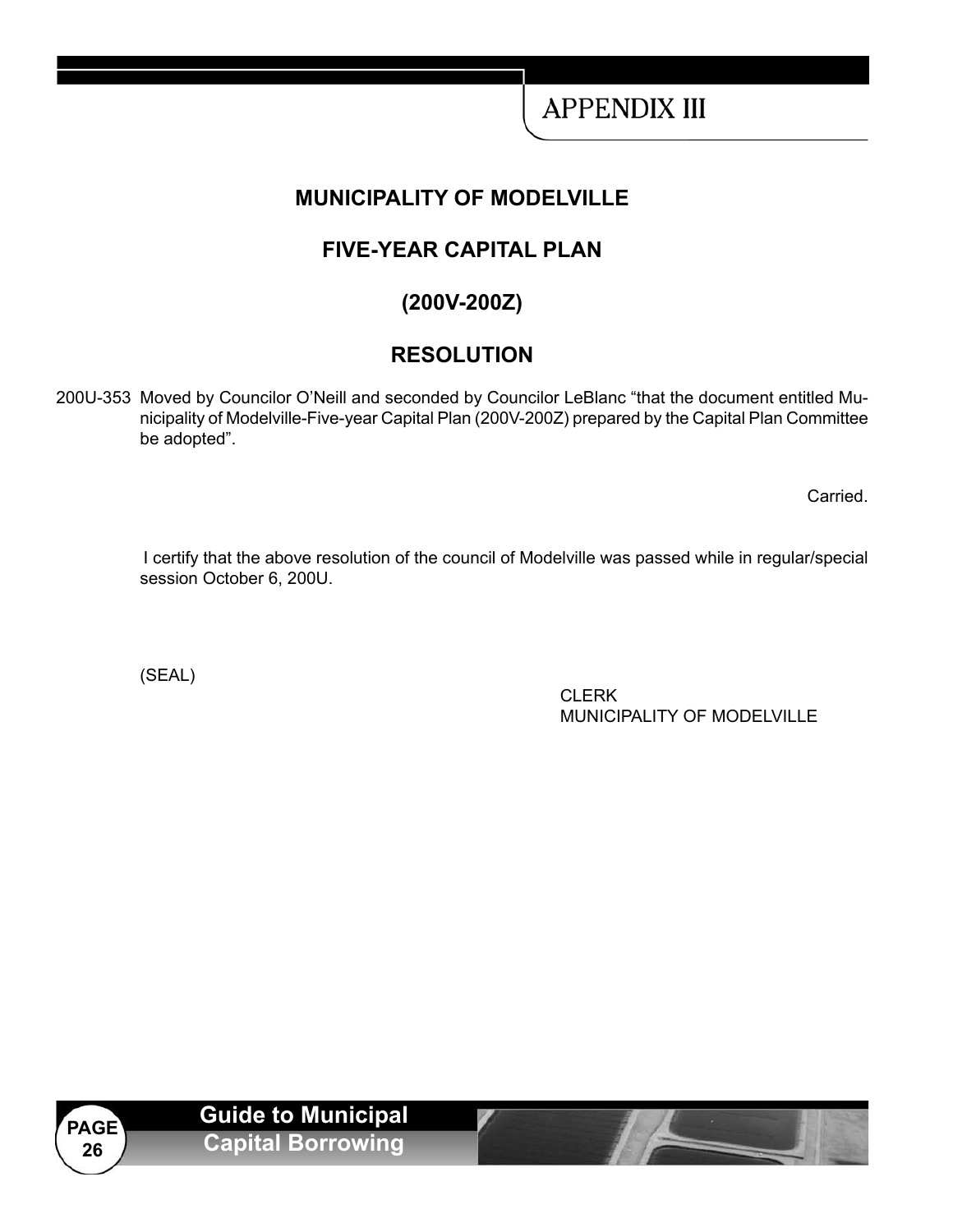### **INTRODUCTION**

This document provides a listing and description of planned capital projects for the Municipality of Modelville for the five year period 200V-200Z. It includes cost estimates and planned financing for each project.

The municipality's five-year capital plan also includes operating budget estimates of the general and the water and sewerage system for the next five years. Incorporated into these estimates are the debt costs associated with the planned borrowing and the estimated operating and maintenance costs associated with each project. The full impact of the municipality's capital plan is, therefore, reflected in these estimates.

### **CAPITAL PLAN CONTENTS**

#### **General Operating Fund Section**

- 1) Description of Projects General Government Services Protective Services Transportation Services Environmental Development Services Environmental Health Services (Solid Waste) Recreation and Cultural Services
- 2) Five-year Capital Budget Summary
- 3) Tax Rate and Debt Ratios Projections

#### **Water and Sewerage Utility Fund Section**

- 1) Description of Projects
- 2) Five-year Capital Budget Summary

**Guide to Municipal Capital Borrowing**

**PAGE 27**

3) User Charge Rates Projected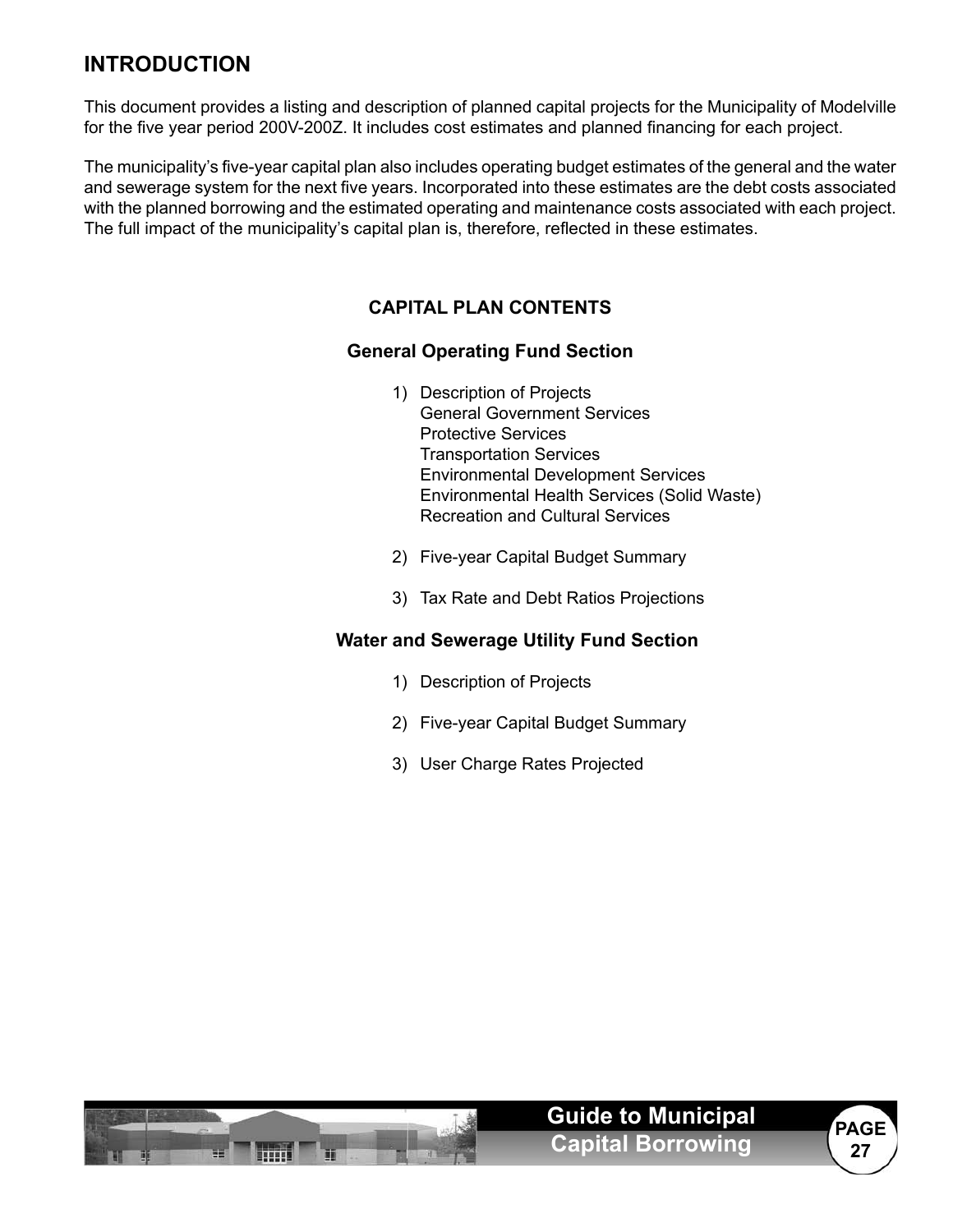# **APPENDIX III-**

# **GENERAL OPERATING FUND SECTION**

# **DESCRIPTION OF PROJECTS**

### **General Government Services**

The municipality plans to construct a much needed municipal administration building. The current facility no longer meets the requirements since it is too small for both the council and administrative staff needs. The present facility can be expanded and renovated to meet the needs of the police department.

| Year | Project                                                                  | Cost      |
|------|--------------------------------------------------------------------------|-----------|
| 200V | i) Purchase of land for site of new municipal<br>administration building | \$25,000  |
|      | Phase I of new municipal administration<br>$\parallel$ )                 |           |
|      | building                                                                 | \$165,000 |
|      |                                                                          | \$190,000 |
| 200W | Phase II of new administration building                                  | \$275,000 |
| 200X | Phase III of new administration building                                 | \$225,000 |
| 200Y |                                                                          | O         |
| 200Z |                                                                          | 0         |

### **Protective Services**

#### (a) Police

The current municipal administration building will be renovated and expanded so that it can serve as a police station. This project will commence in 200Y once Phase III of the new administration building has been completed.

| Year | Project                                      | Cost      |
|------|----------------------------------------------|-----------|
| 200Y | Expansion and renovation of former municipal |           |
|      | administration building                      | \$125,000 |

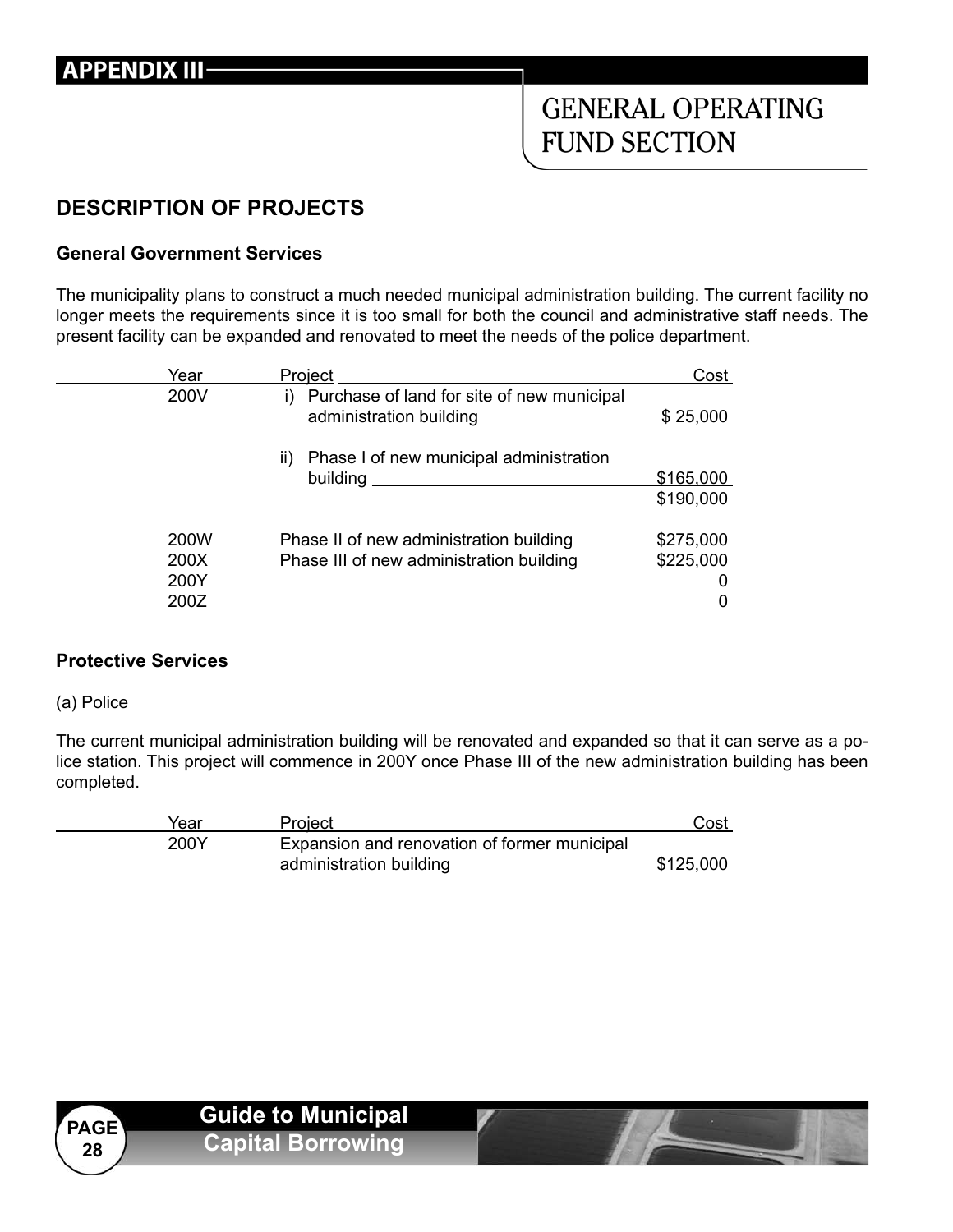#### (b) Fire

For many years, the municipality has been transferring annual amounts to the capital reserve fund. Most equipment requirements for the fire department have been met either through this reserve fund or purchased directly from the operating budget. However, the replacement of one of the fire trucks in 199Z will require capital borrowing since the reserve fund balance will probably be insufficient to meet the cost of the new truck. Other equipment needs will continue to be funded through the reserve fund or from the operating budget.

| Year | Project                                                                                     | Cost      |
|------|---------------------------------------------------------------------------------------------|-----------|
| 200Z | Purchase of new fire truck<br>(cost \$175,000 less transfer from<br>(reserve fund \$75,000) | \$100,000 |

### **Transportation Services**

#### a) Street surfaces

Over 2 km of streets remain unpaved in the municipality. First Street, a length of 730 m requires extensive work including surface improvements, curbs, and gutters.

| Storm sewers have already been installed here. Various streets are in need of resurfacing. |  |
|--------------------------------------------------------------------------------------------|--|
|--------------------------------------------------------------------------------------------|--|

| Year | Project                                            | <b>Cost</b>           |
|------|----------------------------------------------------|-----------------------|
| 200V | First Street, surface improvements, curbs, gutters | \$75,000              |
|      | <b>Resurface Second and Third Streets</b>          | \$25,000<br>\$100,000 |
| 200W | <b>Resurface Fourth and Fifth Streets</b>          | \$25,000              |
| 200X | <b>Resurface Sixth and Seventh Streets</b>         | \$25,000              |
| 200Y | <b>Resurface Eighth and Ninth Streets</b>          | \$25,000              |
| 200Z | Resurface Tenth and Eleventh Streets               | \$25,000              |

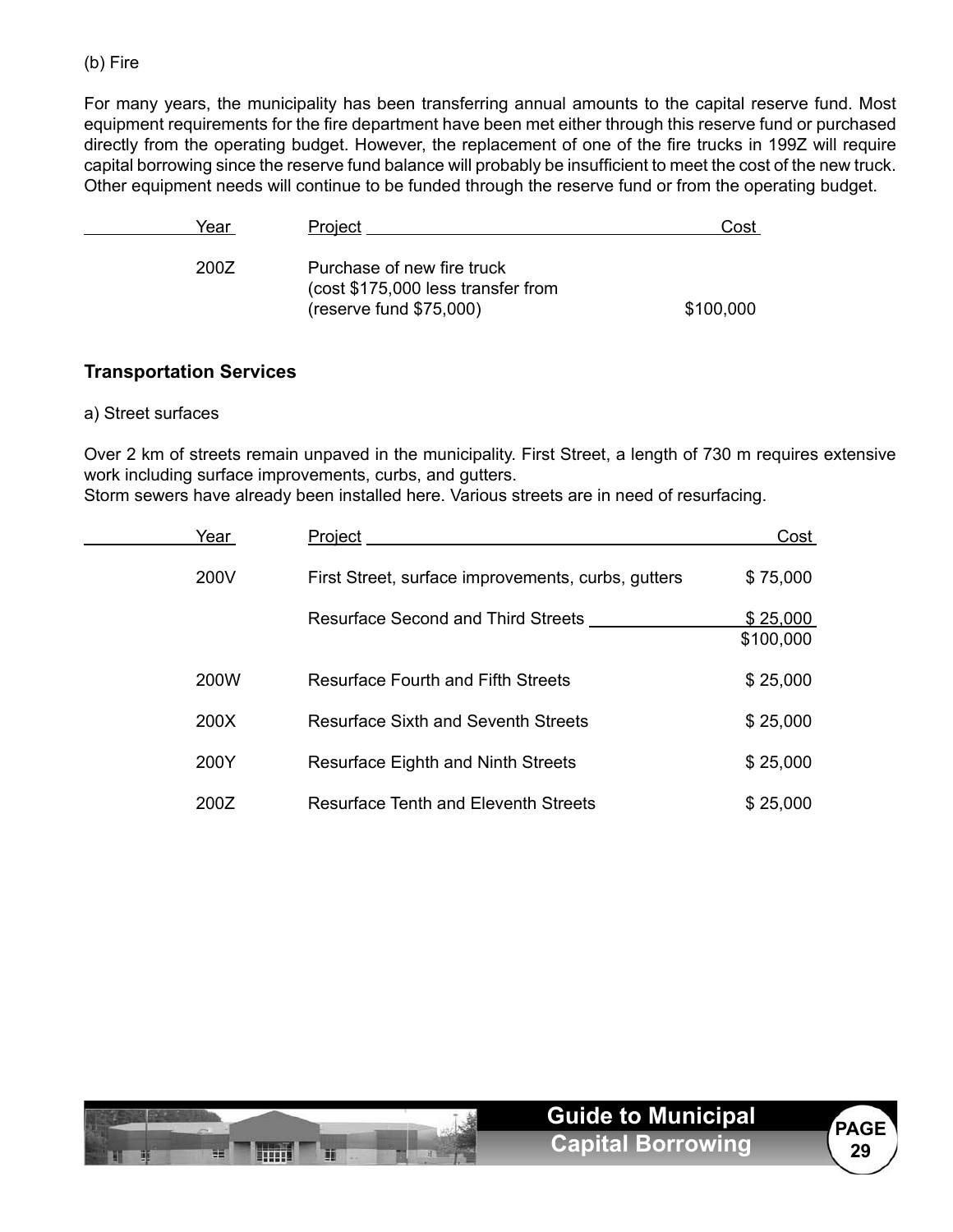#### b) Storm sewers

Extensive improvements have been made to the storm sewer system over the past few years. No work is scheduled for the year 200W. Work is scheduled for 200V on the municipality's only provincial highway, the cost of which is completely recoverable from the Department of Transportation.

| Year | Project                                                                               | <u>Cost</u> |
|------|---------------------------------------------------------------------------------------|-------------|
| 200V | Cost of \$125,000 to be completely recovered from<br>the Department of Transportation | \$0         |
| 200W |                                                                                       | 0           |
| 200X | Renewals                                                                              | \$25,000    |
| 200Y | Renewals                                                                              | \$25,000    |
| 200Z | Renewals                                                                              | \$25,000    |

#### c) Sidewalks

Sidewalk construction has been limited to the needs of senior citizens and schools. This policy will be maintained over the next few years but funds are to be allocated for this purpose in the years 200X and 200Z.

| Year | Project                      | <u>Cost</u> |
|------|------------------------------|-------------|
| 200V |                              | \$0         |
| 200W |                              | \$0         |
| 200X | <b>Sidewalk Construction</b> | \$25,000    |
| 200Y | <b>Sidewalk Construction</b> | \$25,000    |
| 200Z | <b>Sidewalk Construction</b> | \$25,000    |

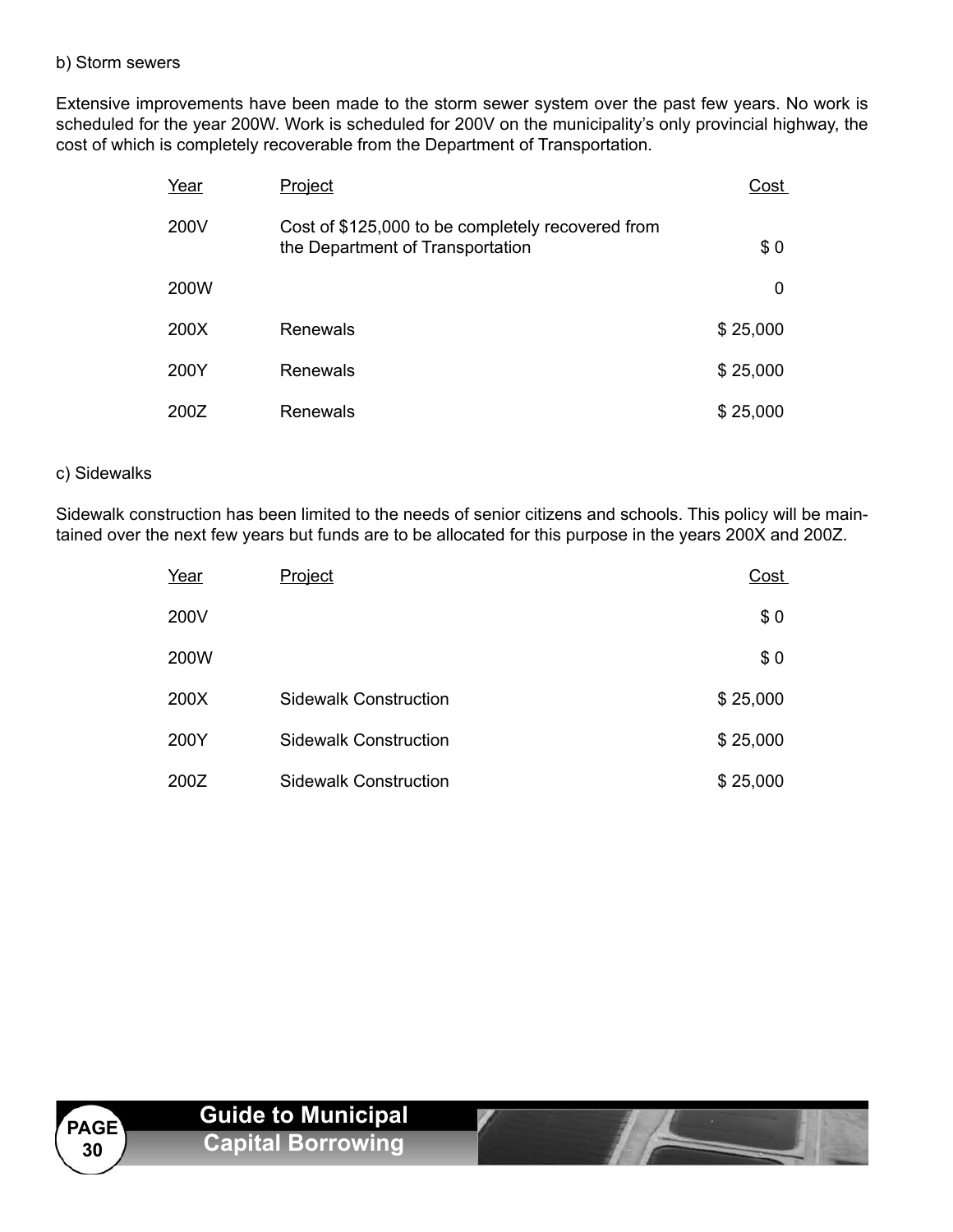### d) Equipment

The municipality's policy with respect to the equipment utilized for road maintenance and snow removal is to maintain and replace this equipment on a programmed basis.

High cost pieces of equipment with life expectancy greater than seven years are financed in part by transfers from the Capital Reserve Fund.

| Year | <b>Project</b>                                                                                   | Cost                             |
|------|--------------------------------------------------------------------------------------------------|----------------------------------|
| 200V | Replace 198S Backhoe<br>i)<br>Cost \$100,000 less \$55,000 from General<br><b>Operating Fund</b> | \$45,000                         |
|      | Replace 197S Street Sweeper<br>ii)<br>Cost \$90,000 less \$50,000 from Reserve                   | \$40,000<br>\$85,000             |
| 200W | Replace snow blower no. 1<br>Cost \$100,000 less trade-in \$50,000                               | \$50,000                         |
| 200X | Replace air compressor, steam jenny,<br>jack hammers and compactor                               | \$50,000                         |
| 200Y | Replace 198T Backhoe<br>Cost \$110,000 less \$60,000 from Reserve Fund                           | \$50,000                         |
| 200Z | Replace 199S 3 Ton Truck (chassis only)<br>i)<br>Replace plow attachments on 199S Tandem<br>ii)  | \$30,000<br>\$20,000<br>\$50,000 |

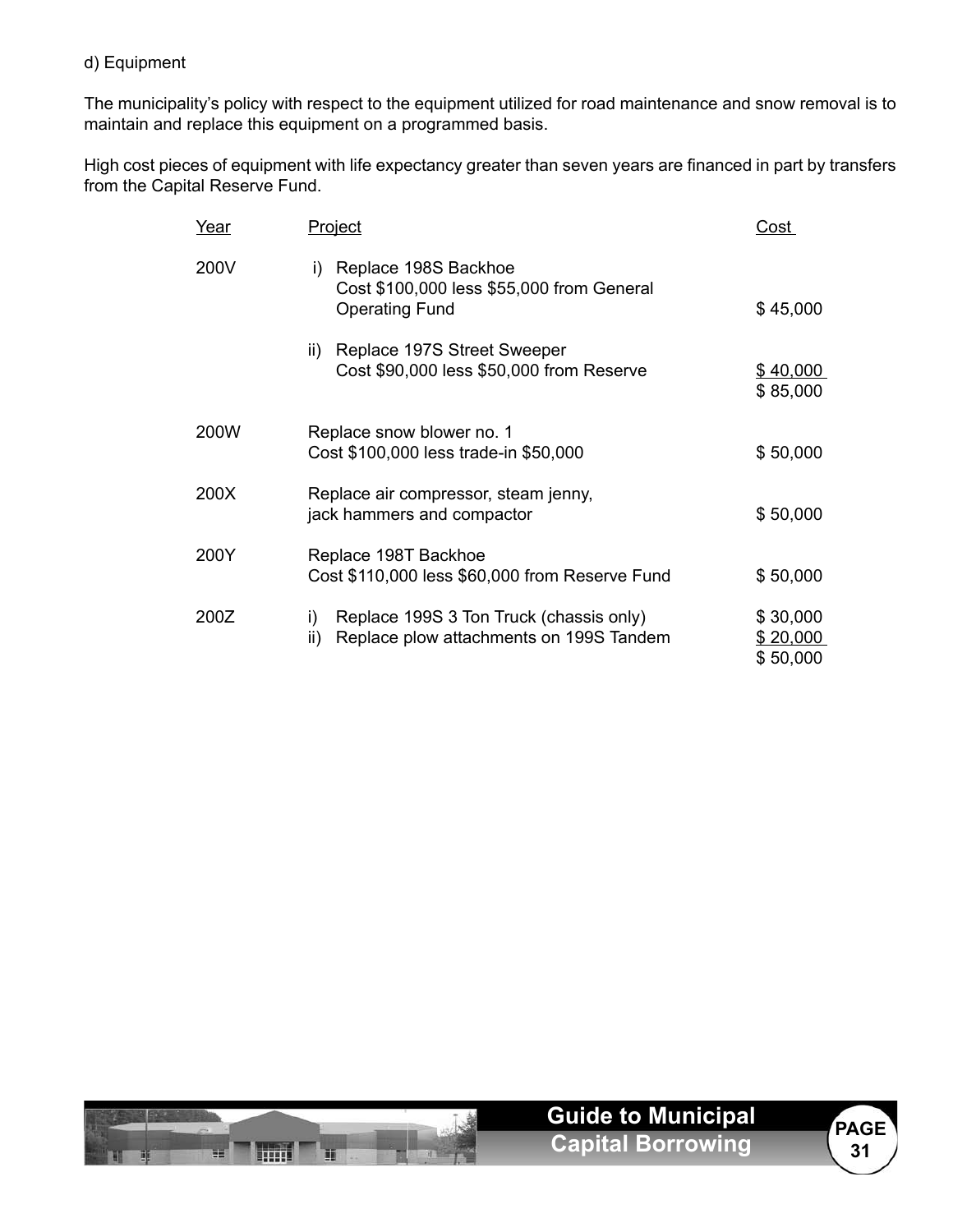### **Environmental Development Services**

This activity is comprised solely of the municipality's contribution to the Planning Commission and has no capital budget implications.

### **Environmental Health Services (Solid Waste)**

This function includes solid waste collection and disposal services which are provided by the Regional Solid Waste Commission established under Section 15.3 of the *Clean Environment Act*. Capital purchases are made by the Commission subject to approval through the Municipal Capital Borrowing Board if capital borrowing is required. No borrowing is currently required by the Commission. Pursuant to subsection 15.7(4) of the Clean Environment Act, if a Regional Solid Waste Commission defaults in any payment required to be made by the Commission, the participating municipalities, unincorporated areas and band councils of Indian Reserves are liable for payment in portions equivalent to their proportionate share of the total population of participants.

### **Recreation and Culture Services**

This function has received little emphasis in recent years with respect to capital spending. Of late, it has been determined that it is necessary to renew ice plant equipment in the arena and to begin a proper green areas and parks maintenance program. In the next few years the arena, the recreation centre and green areas will all need capital funds.

| Year | Project                                                                                       | <u>Cost</u>          |
|------|-----------------------------------------------------------------------------------------------|----------------------|
| 200V | Various park and green areas maintenance<br>equipment                                         | \$25,000             |
| 200W | Upgrading tennis courts and development<br>1)<br>of additional ball fields                    | \$25,000             |
|      | Development of parks in new subdivisions<br>(2)                                               | \$25,000<br>\$50,000 |
| 200X | Renewal of ice plant<br>Cost of \$75,000 less \$25,000 from local non-profit<br>organizations | \$50,000             |
| 200Y | Recreation Centre - roof renewal                                                              | \$50,000             |
| 200Z | Arena - roof renewal                                                                          | \$75,000             |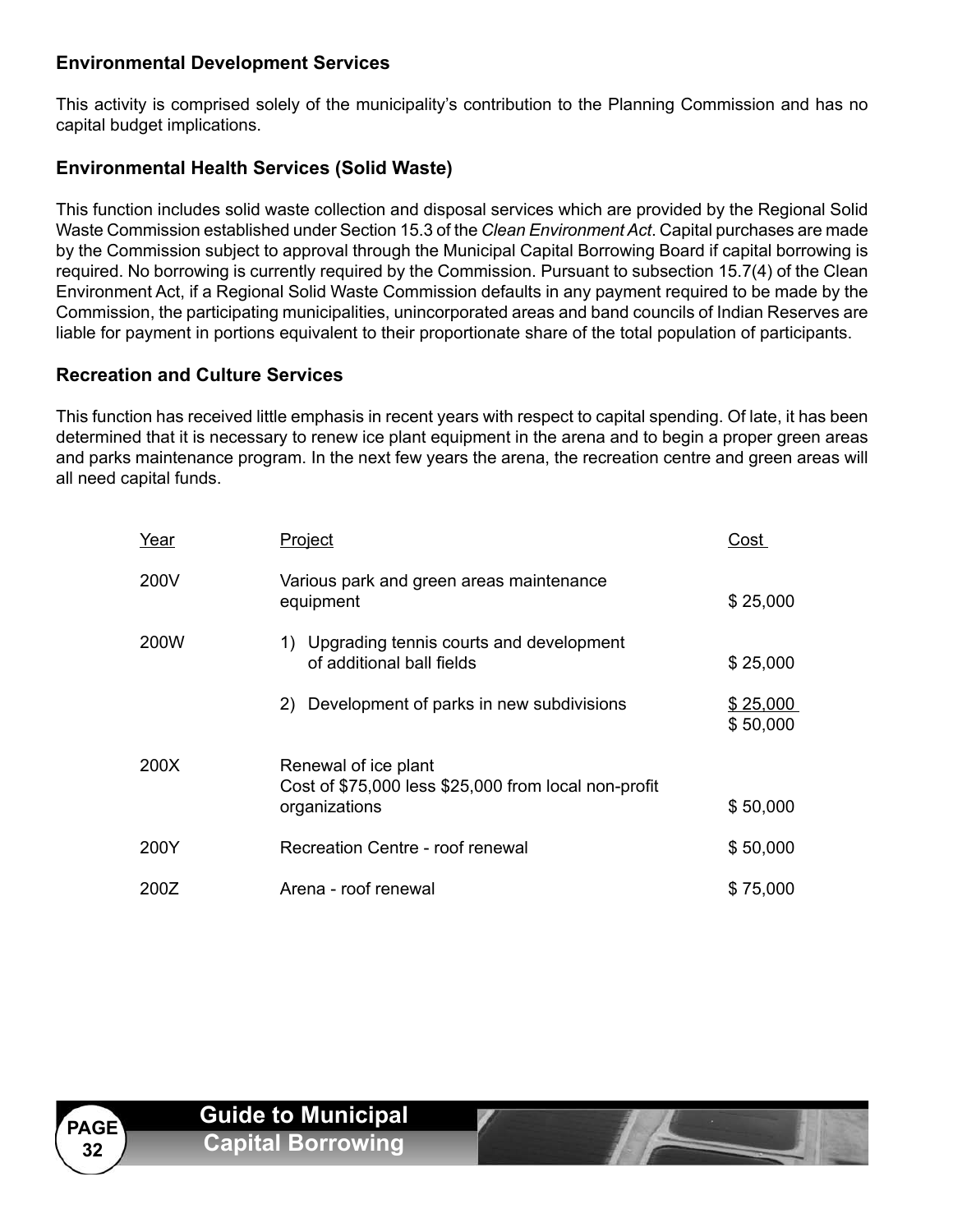### **MUNICIPALITY OF MODELVILLE**

# **FIVE-YEAR CAPITAL BUDGET SUMMARY**

### **GENERAL OPERATING FUND**

| <b>SERVICES</b>                                                                           | <b>TERM</b>                | <b>200V</b>            | <b>200W</b>            | 200X                   | 200Y                   | 200Z                 |
|-------------------------------------------------------------------------------------------|----------------------------|------------------------|------------------------|------------------------|------------------------|----------------------|
| <b>GENERAL GOVERNMENT</b><br><b>Municipal Building</b>                                    | 20                         | \$190                  | \$275                  | \$225                  |                        |                      |
| <b>PROTECTIVE</b><br><b>Building Renovation</b><br>Fire truck                             | 20<br>10                   |                        |                        |                        | \$125                  | \$175                |
| <b>TRANSPORTATION</b><br>Street surfacing<br>Storm sewers<br><b>Sidewalks</b>             | $\overline{7}$<br>10<br>10 | \$225                  | \$25                   | \$25<br>\$25<br>\$25   | \$25<br>\$25<br>\$25   | \$25<br>\$25<br>\$25 |
| Equipment<br>Subtotal                                                                     | 10                         | \$190<br>\$415         | \$100<br>\$125         | \$50<br>\$125          | \$110<br>\$185         | \$50<br>\$125        |
| <b>RECREATION AND CULTURE</b><br>Equipment<br><b>Tennis Courts</b><br>Parks               | 5<br>10<br>10              | \$25                   | \$25<br>\$25           |                        |                        |                      |
| Arena<br><b>Recreation Centre</b>                                                         | 10<br>10                   |                        |                        | \$75                   | \$50                   | \$75                 |
| Subtotal<br><b>Total Capital Expenditures</b>                                             |                            | \$25<br>\$630          | \$50<br>\$450          | \$75<br>\$425          | \$50<br>\$360          | \$75<br>\$375        |
| SOURCE OF FUNDS<br>Grants<br><b>Reserves</b><br><b>Trade-Ins</b><br><b>Operating Fund</b> |                            | \$125<br>\$50<br>\$55  | \$50                   |                        | \$60                   | \$75                 |
| Other<br>Long-term Borrowing                                                              |                            | \$400                  | \$400                  | \$25<br>\$400          | \$300                  | \$300                |
| <b>Total Sources of funds</b>                                                             |                            | \$630                  | \$450                  | \$425                  | \$360                  | \$375                |
| <b>AMORTIZATION PERIODS</b>                                                               |                            |                        |                        |                        |                        |                      |
| 20 Years<br>10 Years<br>7 Years<br>5 Years                                                |                            | \$190<br>\$185<br>\$25 | \$275<br>\$100<br>\$25 | \$225<br>\$150<br>\$25 | \$125<br>\$150<br>\$25 | \$275<br>\$25        |
| <b>Total Long-term Borrowing</b>                                                          |                            | \$400                  | \$400                  | \$400                  | \$300                  | \$300                |

**PAGE 33 Guide to Municipal Capital Borrowing**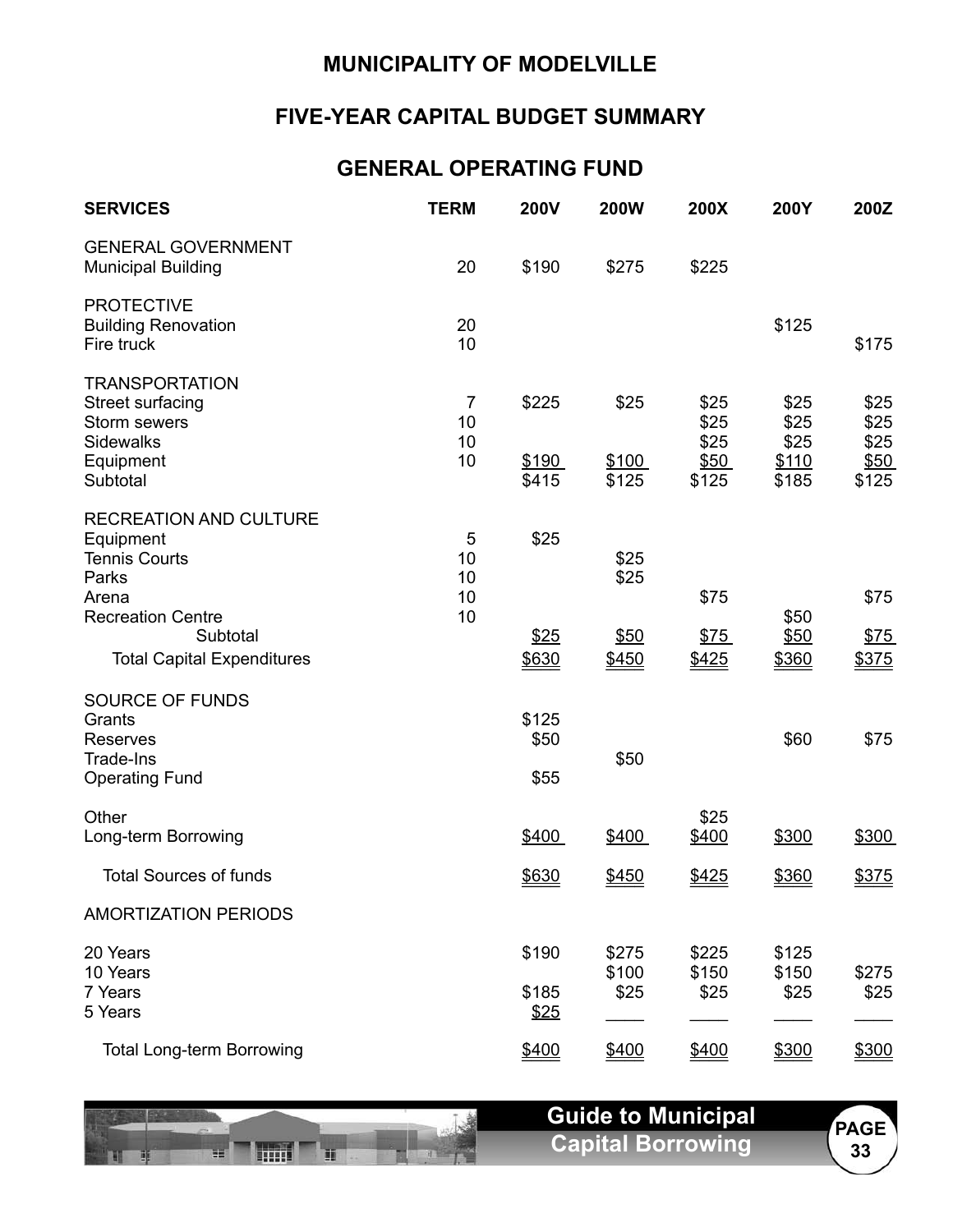**PREPARED BY: JOAN ARCHER, TREASURER FUND: GENERAL OPERATING** 

**POPULATION: 3,508** 

| <b>BUDGET ESTIMATES</b>             |               |                |           |             |                  |           |           |  |
|-------------------------------------|---------------|----------------|-----------|-------------|------------------|-----------|-----------|--|
| (In Thousands)                      |               |                |           |             |                  |           |           |  |
|                                     | <b>AUDIT</b>  | <b>BUDGET</b>  |           |             | <b>PROJECTED</b> |           |           |  |
| <b>REVENUE</b>                      | 200T          | <b>200U</b>    | 200V      | <b>200W</b> | 200X             | 200Y      | 200Z      |  |
| <b>Unconditional grant</b>          |               |                |           |             |                  |           |           |  |
|                                     | \$790         | \$794          | \$715     | \$643       | \$643            | \$643     | \$643     |  |
| <b>Warrant</b>                      | \$1,026       | \$1,108        | \$1,214   | \$1,290     | \$1,347          | \$1,407   | \$1,468   |  |
| <b>Non-Tax Revenue</b>              | \$545         | \$560          | \$582     | \$612       | \$636            | \$661     | \$688     |  |
|                                     |               |                |           |             |                  |           |           |  |
| <b>Surplus of 2nd Previous Year</b> |               |                |           |             |                  |           |           |  |
| <b>TOTAL REVENUE</b>                | \$2,361       | \$2,462        | \$2,511   | \$2,545     | \$2,626          | \$2,711   | \$2,799   |  |
|                                     |               |                |           |             |                  |           |           |  |
| <b>EXPENDITURES</b>                 |               |                |           |             |                  |           |           |  |
| <b>Debt Cost</b>                    | \$420         | \$406          | \$384     | \$404       | \$397            | \$438     | \$459     |  |
| <b>Capital From Budget</b>          | \$8           | \$10           | \$55      | \$40        | \$50             | \$30      | \$30      |  |
| <b>Water Costs</b>                  | \$175         | \$181          | \$190     | \$205       | \$217            | \$229     | \$241     |  |
| <b>Reserves</b>                     | \$10          | \$10           | \$10      | \$10        | \$20             | \$13      | \$9       |  |
| <b>Deficit of 2nd Previous Year</b> | \$3           | \$6            | \$5       |             |                  |           |           |  |
| <b>Other Expenditures</b>           | \$1,750       | <u>\$1,849</u> | \$1,867   | \$1,886     | \$1,943          | \$2,001   | \$2,061   |  |
| <b>TOTAL EXPENDITURES</b>           | \$2,366       | \$2,462        | \$2,511   | \$2,545     | \$2,626          | \$2,711   | \$2,799   |  |
| <b>Surplus (Deficit)</b>            | (\$5)         | \$0            | \$0       | \$0         | \$0              | \$0       | \$0       |  |
|                                     |               |                |           |             |                  |           |           |  |
| Municipal Tax Base (+3.5%)          | \$100,386     | \$105,669      | \$109,367 | \$113,195   | \$117,157        | \$121,258 | \$125,502 |  |
|                                     |               |                |           |             |                  |           |           |  |
| <b>TAX RATE</b>                     | \$1.0221      | \$1.0486       |           | \$1.1400    |                  |           |           |  |
|                                     |               |                | \$1.1100  |             | \$1.1500         | \$1.1600  | \$1.1700  |  |
|                                     |               |                |           |             |                  |           |           |  |
| <b>DEBT PROFILE</b>                 | 200T          | 200U           | 200V      | <b>200W</b> | 200X             | 200Y      | 200Z      |  |
|                                     |               |                |           |             |                  |           |           |  |
| <b>Present Debt Service Cost</b>    | \$420         | \$406          | \$344     | \$303       | \$248            | \$239     | \$220     |  |
|                                     |               |                |           |             |                  |           |           |  |
| <b>Interim Financing</b>            |               |                | \$25      | \$25        | \$25             | \$25      | \$25      |  |
|                                     |               |                |           |             |                  |           |           |  |
| <b>Outstanding Authority</b>        |               |                |           |             |                  |           |           |  |
| MO #20-XX 10 \$100                  |               |                |           | \$15        | \$15             | \$15      | \$15      |  |
| \$15                                |               |                |           |             |                  |           |           |  |
| <b>Planned Borrowing</b>            |               |                |           |             |                  |           |           |  |
| <b>Term</b><br>Year<br>Rate         | <b>Amount</b> |                |           |             |                  |           |           |  |
| <b>200V</b><br>8.00%<br>5           | \$25          |                |           | \$6         | \$6              | \$6       | \$6       |  |
| <b>200V</b><br>8.00%<br>7           | \$185         |                |           | \$36        | \$36             | \$36      | \$36      |  |
| <b>200V</b>                         |               |                |           | \$19        |                  | \$19      | \$19      |  |
| 8.00%<br>20                         | \$190         |                |           |             | \$19             |           |           |  |
| <b>200W</b><br>8.00%<br>7           | \$25          |                |           |             | \$5              | \$5       | \$5       |  |
| <b>200W</b><br>8.00%<br>10          | \$100         |                |           |             | \$15             | \$15      | \$15      |  |
| <b>200W</b><br>20<br>8.00%          | \$275         |                |           |             | \$28             | \$28      | \$28      |  |
| 200X<br>8.00%<br>7                  | \$25          |                |           |             |                  | \$5       | \$5       |  |
| 200X<br>8.00%<br>10                 | \$150         |                |           |             |                  | \$22      | \$22      |  |
| 200X<br>8.00%<br>20                 | \$225         |                |           |             |                  | \$23      | \$23      |  |
| 8.00%<br>200Y<br>$\overline{7}$     | \$25          |                |           |             |                  |           | \$5       |  |
| 200Y<br>8.00%<br>10                 | \$150         |                |           |             |                  |           | \$22      |  |
| 200Y<br>8.00%<br>20                 | \$125         |                |           |             |                  |           | \$13      |  |
| 200Z<br>8.00%<br>7                  | \$25          |                |           |             |                  |           |           |  |
| 200Z<br>10<br>8.00%                 | \$275         |                |           |             |                  |           |           |  |
| <b>TOTAL DEBT SERVICE COST</b>      | \$420         | \$406          | \$384     | \$404       | \$397            | \$438     | \$459     |  |
| <b>RATIOS</b>                       |               |                |           |             |                  |           |           |  |
|                                     |               |                |           |             |                  |           |           |  |
| <b>Debt Cost to Gross</b>           | 17.75%        | 16.49%         | 15.29%    | 15.88%      | 15.11%           | 16.15%    | 16.39%    |  |
| <b>Expenditures</b>                 |               |                |           |             |                  |           |           |  |
| <b>Outstanding Debt - Dec. 31</b>   | \$1,645       | \$1,701        | \$1,726   | \$1,749     | \$1,828          | \$1,901   | \$1,898   |  |
| <b>Assessment Base</b>              | \$103,398     | \$108,839      | \$112,648 | \$116,591   | \$120,672        | \$124,895 | \$129,267 |  |
| O/S Debt to Assessment Base         | 1.59%         | 1.56%          | 1.53%     | 1.50%       | $1.51\%$         | 1.52%     | 1.47%     |  |
| <b>Outstanding Debt per Capita</b>  | \$469         | \$485          | \$492     | \$499       | \$521            | \$542     | \$541     |  |
| <b>Debt Service Cost Effect on</b>  |               |                |           |             |                  |           |           |  |
| <b>Tax Rate</b>                     | \$0.1814      | \$0.1729       | \$0.1697  | \$0.1810    | \$0.1738         | \$0.1873  | \$0.1917  |  |
|                                     |               |                |           |             |                  |           |           |  |

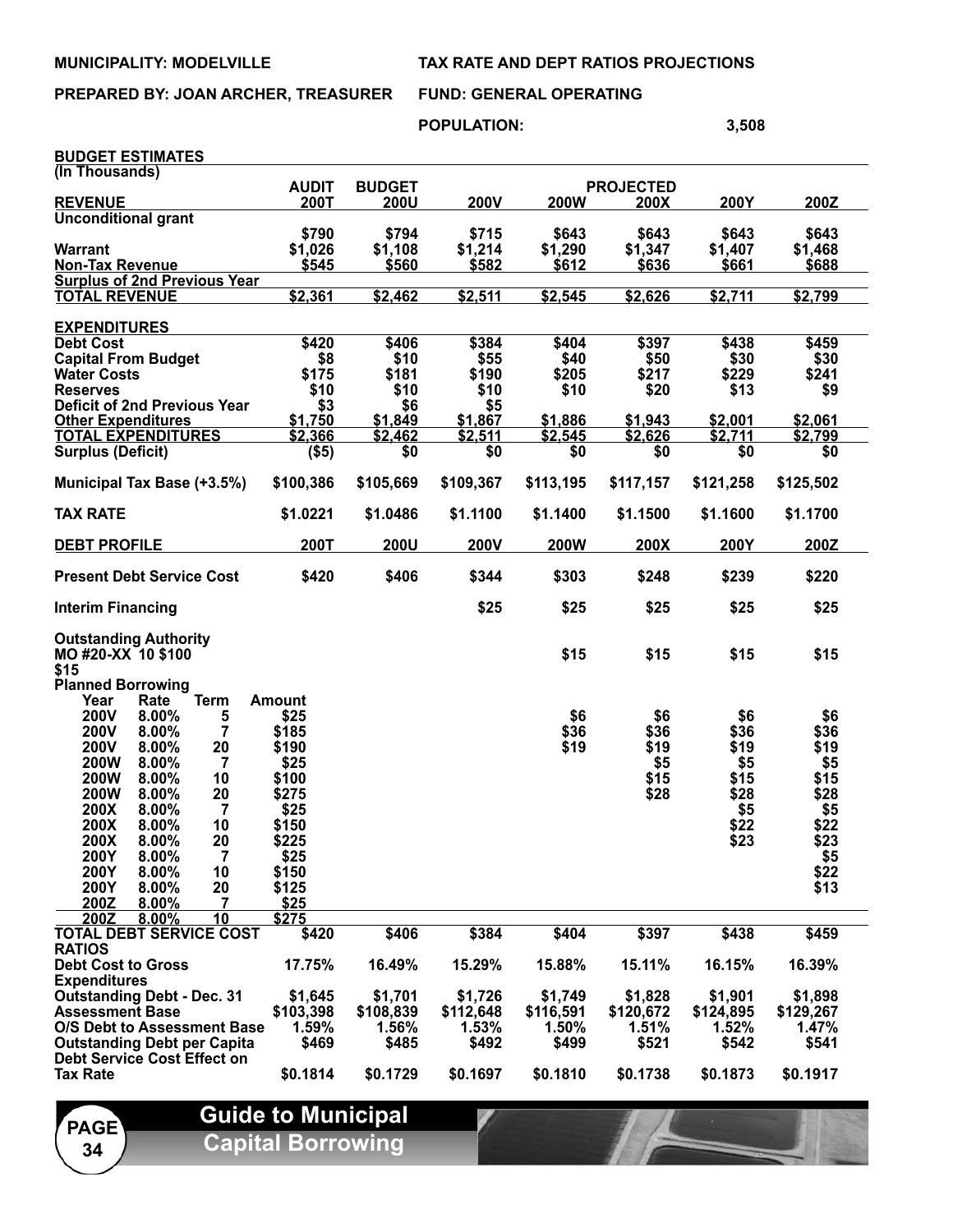# **WATER and SEWERAGE** UTILITY FUND SECTION

# **DESCRIPTION OF PROJECTS**

The water and sewerage system is in a relatively good financial position. The book value of the system amounts to \$5,200,000. The outstanding long-term debt on these assets is \$1,968,926. Council has attempted to provide a well-planned, reliable, high quality water and sewerage system to its citizens while maintaining a reasonable debt load. This five-year capital plan continues in this direction of maintaining the effort to maximize efficiency and reliability as well as allowing for the expansion of the system in order to accommodate new users.

The present user rate of \$250 is in line with the \$260 average rate of other municipalities of similar size and type.

Parts of the water system date back 40 years. Extensive repairs are required and, indeed, some sections require complete renewal. This five-year plan includes the municipality undertaking as much of this work as possible given the council's decision to limit increases in user rates to \$15 per year over the next five years.

#### **Water**

| 200V | Renewal of water system on 1st street<br>costs \$250,000 less \$50,000 provincial<br>grant and \$50,000 from operating fund | \$150,000 |
|------|-----------------------------------------------------------------------------------------------------------------------------|-----------|
| 200W | Extension of water system into Belliveau<br>Heights subdivision - costs \$200,000 less<br>\$50,000 provincial grant         | \$150,000 |
| 200X | Extension of water system on second street<br>costs \$170,000 less \$20,000 from operating fund                             | \$150,000 |
| 200Y | Renewal of water system on third street<br>costs \$170,000 less \$20,000 from operating fund                                | \$150,000 |
| 200Z | Replacement of pumping station no. 1<br>costs \$170,000 less \$20,000 from operating fund                                   | \$150,000 |

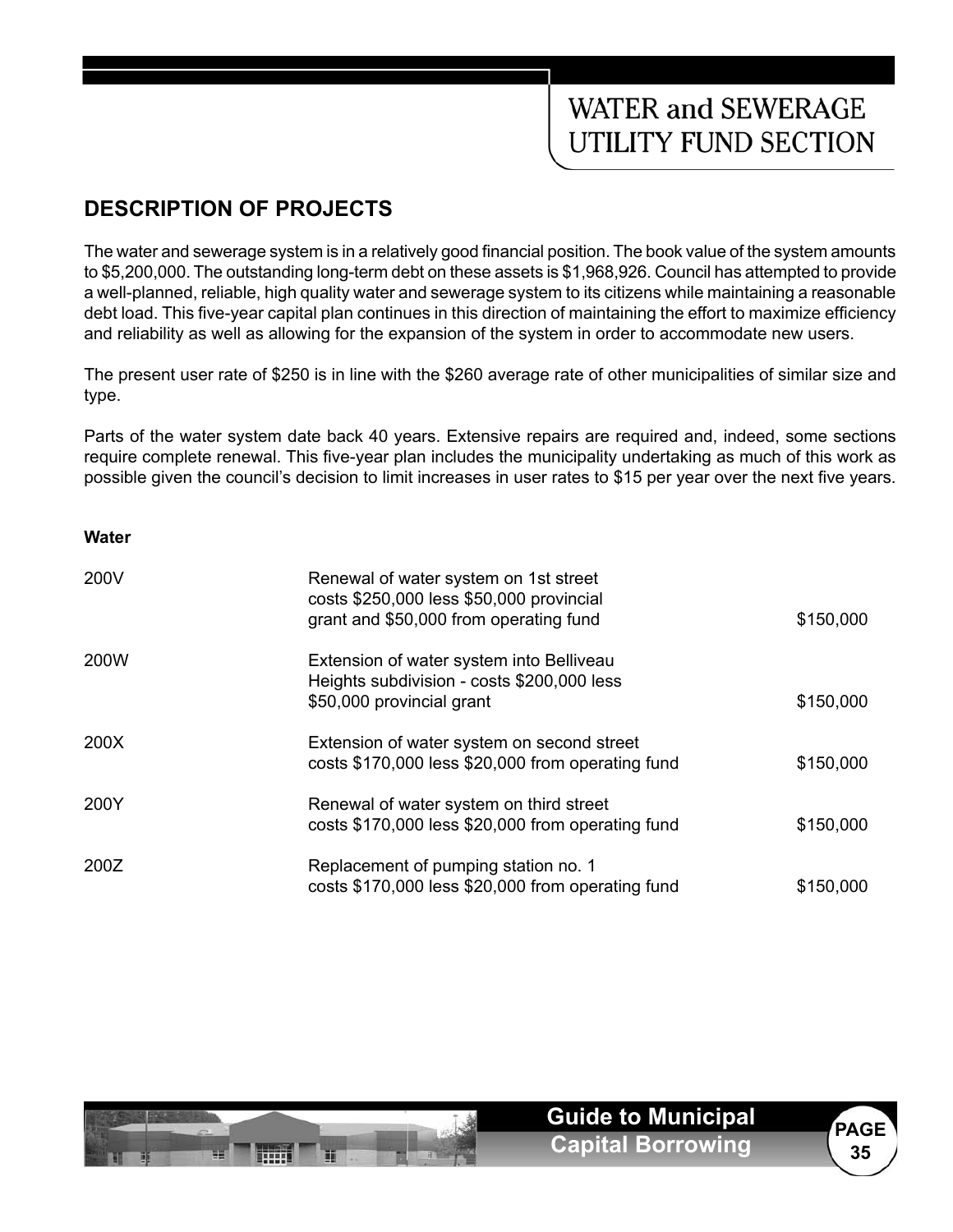### **Sewerage**

| 200V        | Renewal of sewerage system on 1st street<br>costs \$200,000 less \$50,000 provincial grant                                                              | \$150,000 |
|-------------|---------------------------------------------------------------------------------------------------------------------------------------------------------|-----------|
| <b>200W</b> | Extension of sewerage system into Belliveau<br>Heights subdivision - costs \$250,000 less \$50,000<br>provincial grant and \$50,000 from operating fund | \$150,000 |
| 200X        | Renewal of sewerage system on second street<br>costs \$170,000 less \$20,000 from operating fund                                                        | \$150,000 |
| 200Y        | Renewal of sewerage system on third street<br>costs \$170,000 less \$20,000 from operating fund                                                         | \$150,000 |
| 200Z        | Renewal of lift station no. I<br>costs \$170,000 less \$20,000 from operating fund                                                                      | \$150,000 |

 $\overline{1}$ 

#### **PAGE 36 Guide to Municipal Capital Borrowing**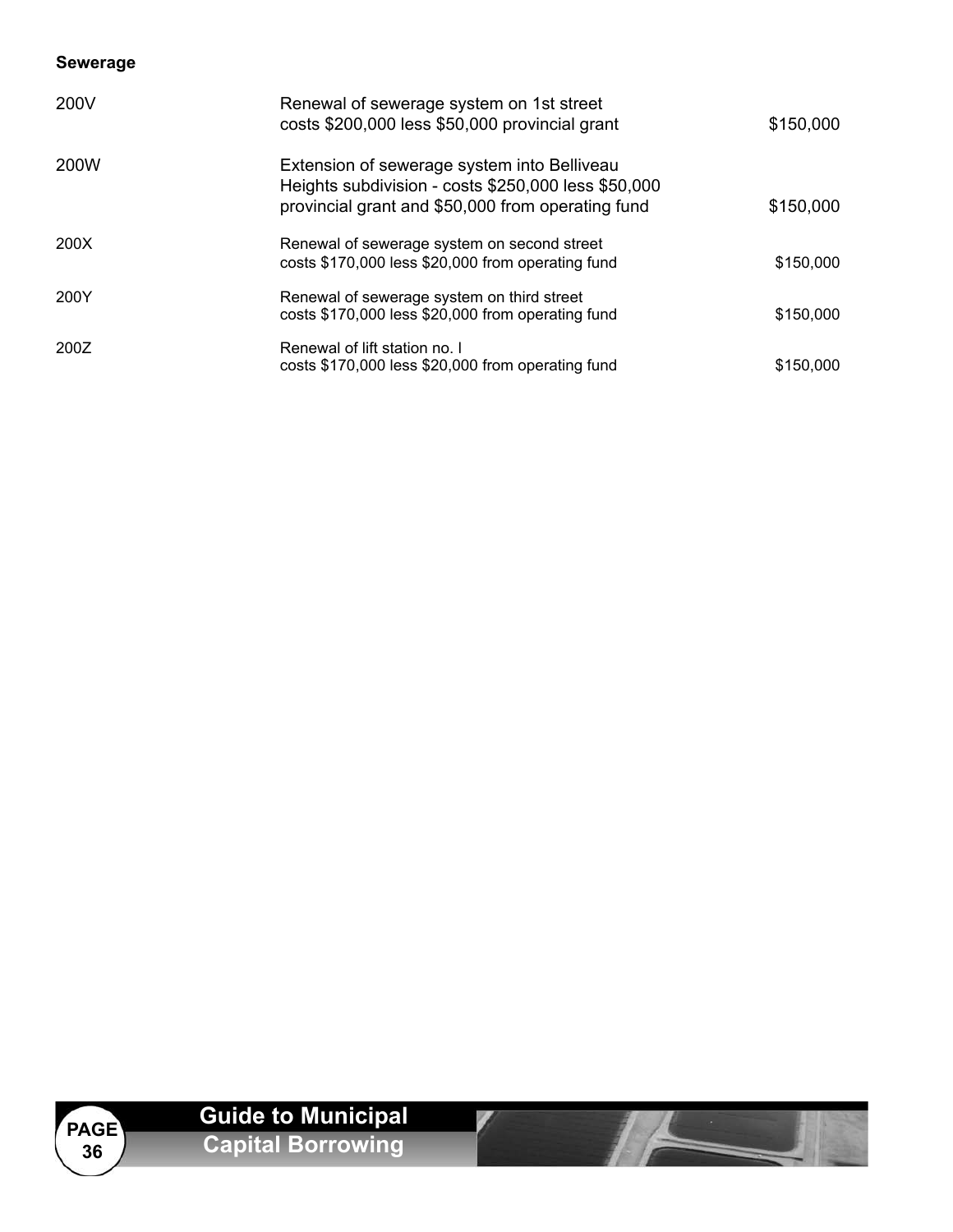### **MUNICIPALITY OF MODELVILLE**

# **FIVE-YEAR CAPITAL BUDGET SUMMARY**

### **WATER AND SEWERAGE UTILITY FUND**

| <b>SERVICES</b>                                                   | <b>Term</b> | <b>200V</b>            | <b>200W</b>            | 200X          | 200Y          | 200Z          |
|-------------------------------------------------------------------|-------------|------------------------|------------------------|---------------|---------------|---------------|
| Water                                                             |             |                        |                        |               |               |               |
| Renewal<br>Extension                                              | 15<br>15    | \$250                  | \$200                  | \$170         | \$170         | \$170         |
| Renewal<br>Extension                                              | 15<br>15    | \$200                  | \$250                  | \$170         | \$170         | \$170         |
| <b>Total Capital Expenditures</b>                                 |             | \$450                  | \$450                  | \$340         | \$340         | \$340         |
| <b>SOURCES OF FUNDS</b>                                           |             |                        |                        |               |               |               |
| Grants<br><b>Operating Fund</b><br>Long-Term Borrowing (15 years) |             | \$100<br>\$50<br>\$300 | \$100<br>\$50<br>\$300 | \$40<br>\$300 | \$40<br>\$300 | \$40<br>\$300 |
| <b>Total Sources of Funds</b>                                     |             | \$450                  | \$450                  | \$340         | \$340         | \$340         |

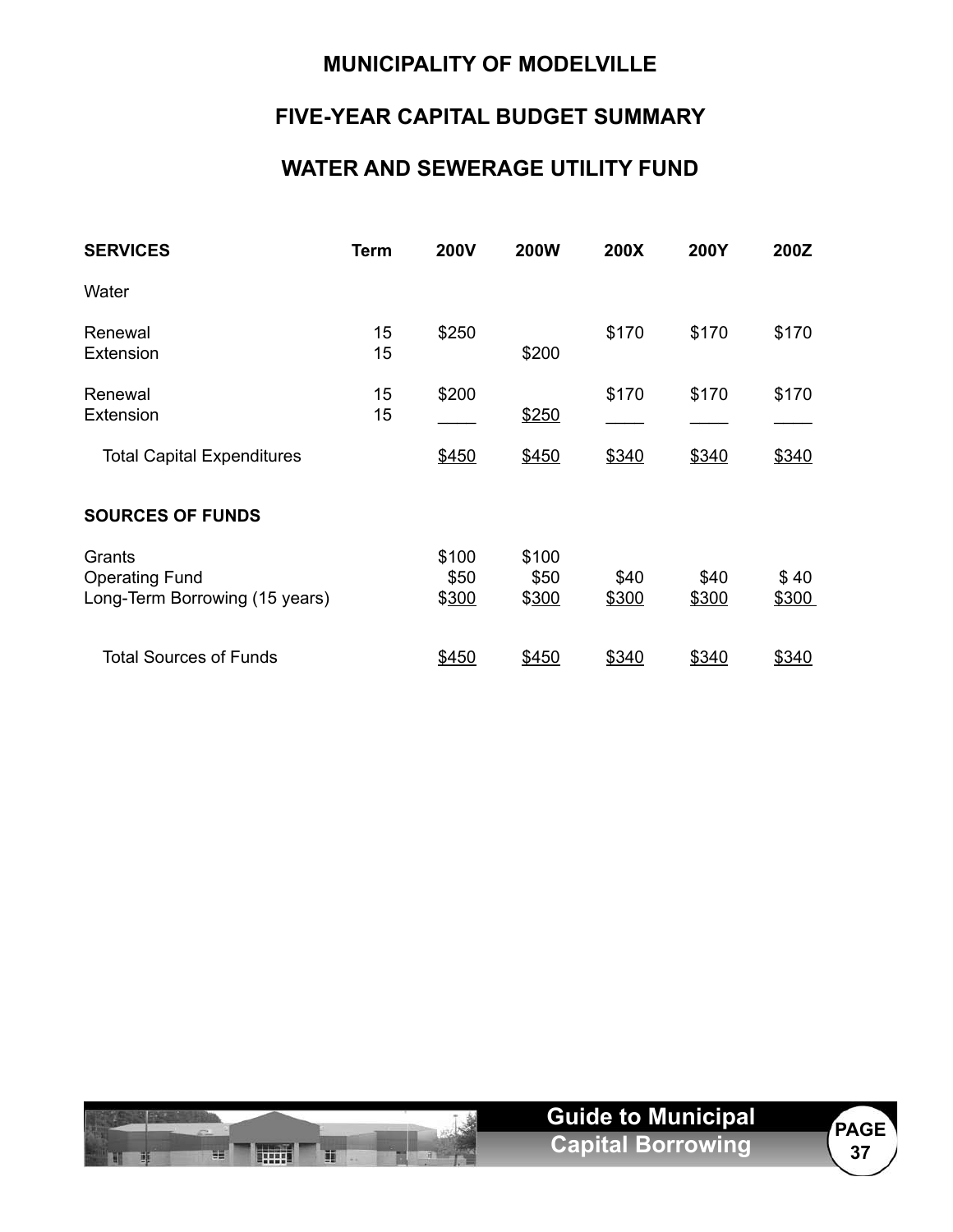### **PREPARED BY: JOAN ARCHER, TREASURER FUND: WATER & SEWERAGE UTILITY**

#### **BUDGET ESTIMATES**

| (In Thousands)                 |               | <b>AUDIT</b> | <b>BUDGET</b> |             | <b>PROJECTIONS</b> |         |             |         |
|--------------------------------|---------------|--------------|---------------|-------------|--------------------|---------|-------------|---------|
|                                |               | <b>200T</b>  | <b>200U</b>   | <b>200V</b> | <b>200W</b>        | 200X    | <b>200Y</b> | 200Z    |
| <b>User Charge Rate</b>        |               | \$240        | \$250         | \$264       | \$266              | \$276   | \$280       | \$296   |
| % INCR/ PREV YR                |               |              | 4%            | 5%          | 1%                 | 4%      | $1\%$       | 6%      |
|                                |               |              |               |             |                    |         |             |         |
| <b>Number of Equivalent</b>    |               |              |               |             |                    |         |             |         |
| <b>Users</b>                   |               | 3,600        | 3,600         | 3,600       | 3,650              | 3,660   | 3,660       | 3,660   |
| <b>REVENUE</b>                 |               |              |               |             |                    |         |             |         |
| <b>User Charge Revenue</b>     |               | \$864        | \$900         | \$950       | \$970              | \$1,009 | \$1,026     | \$1,083 |
| <b>Water Cost Transfer</b>     |               |              |               |             |                    |         |             |         |
| for Fire Protection            |               | \$175        | \$181         | \$190       | \$205              | \$217   | \$229       | \$241   |
| <b>Grants - Environment</b>    |               | \$35         | \$35          | \$35        | \$35               | \$35    | \$35        | \$35    |
|                                |               |              |               |             |                    |         |             |         |
| Surplus from 2nd, 3rd, or 4th  |               |              |               |             |                    |         |             |         |
| <b>Previous Year</b>           |               |              |               |             |                    |         |             |         |
| <b>Other Revenue</b>           |               |              |               |             |                    |         |             |         |
| <b>TOTAL REVENUE</b>           |               | \$1,074      | \$1,116       | \$1,175     | \$1,210            | \$1,261 | \$1,290     | \$1,359 |
| <b>EXPENDITURES</b>            |               |              |               |             |                    |         |             |         |
| <b>Debt Service Cost</b>       |               | \$472        | \$478         | \$513       | \$504              | \$531   | \$524       | \$553   |
| <b>Operation and</b>           |               |              |               |             |                    |         |             |         |
| Maintenance (5%)               |               | \$525        | \$556         | \$584       | \$613              | \$644   | \$676       | \$710   |
| <b>Reserves</b>                |               | \$0          |               |             | \$13               | \$15    | \$17        |         |
|                                |               |              | \$0           | \$0         |                    |         |             | \$22    |
| <b>Capital from operating</b>  |               | \$50         | \$50          | \$50        | \$50               | \$40    | \$40        | \$40    |
| Deficit from 2nd, 3rd or 4th   |               |              |               |             |                    |         |             |         |
| <b>Previous Year</b>           |               | \$3          | \$5           | \$1         | \$0                | \$0     | \$0         | \$0     |
| <b>Other</b>                   |               |              |               |             |                    |         |             |         |
| Expenditures (5%)              |               | \$25         | \$27          | \$28        | \$30               | \$31    | \$33        | \$34    |
| <b>TOTAL</b>                   |               |              |               |             |                    |         |             |         |
| <b>EXPENDITURES</b>            |               | \$1,075      | \$1,116       | \$1,175     | \$1,210            | \$1,261 | \$1,290     | \$1,359 |
| <b>Surplus (Deficit)</b>       |               | $($ \$1)     | \$0           | \$0         | \$0                | \$0     | \$0         | \$0     |
|                                |               |              |               |             |                    |         |             |         |
| <b>DEBT PROFILE</b>            |               | 200T         | <b>200U</b>   | <b>200V</b> | <b>200W</b>        | 200X    | 200Y        | 200Z    |
|                                |               |              |               |             |                    |         |             |         |
| <b>Present Debt</b>            |               | \$472        | \$478         | \$458       | \$408              | \$400   | \$358       | \$352   |
| <b>Service Cost</b>            |               |              |               |             |                    |         |             |         |
| <b>Interim Financing</b>       |               |              |               |             | \$20               | \$20    | \$20        | \$20    |
| <b>Outstanding Authority</b>   |               |              |               |             |                    |         |             |         |
| <b>MO #20-XX</b>               | 15            | \$50         |               |             |                    |         | \$6         | \$6     |
| \$6<br>\$6                     |               |              |               |             |                    |         |             |         |
| <b>Planned Borrowing</b>       |               |              |               |             |                    |         |             |         |
| Year<br>Rate<br><b>Term</b>    | <b>Amount</b> |              |               |             |                    |         |             |         |
|                                |               |              |               |             |                    |         |             |         |
| 200V<br>8.00%<br>15            | \$300         |              |               | \$35        | \$35               | \$35    | \$35        | \$35    |
| <b>200W</b><br>$8.00\%$<br>15  | \$300         |              |               |             | \$35               | \$35    | \$35        | \$35    |
| 8.00% 15<br>200X               | \$300         |              |               |             |                    | \$35    | \$35        | \$35    |
| 200Y<br>8.00% 15               | \$300         |              |               |             |                    |         | \$35        | \$35    |
| 200Z<br>8.00% 15               | \$300         |              |               |             |                    |         |             | \$35    |
| <b>TOTAL DEBT SERVICE COST</b> |               | \$472        | \$478         | \$513       | \$504              | \$531   | \$524       | \$553   |
|                                |               |              |               |             |                    |         |             |         |
| <b>RATIOS</b>                  |               |              |               |             |                    |         |             |         |
| <b>DEBT SERVICE COST</b>       |               | \$472        | \$478         | \$513       | \$504              | \$531   | \$524       | \$553   |
| <b>CHANGE OVER</b>             |               |              | 1.27%         | 7.33%       | $-1.78%$           | 5.37%   | $-1.31%$    | 5.54%   |
| <b>PREVIOUS YEAR</b>           |               |              |               |             |                    |         |             |         |
|                                |               |              |               |             |                    |         |             |         |
| <b>DEBT SERVICE COST</b>       |               |              | 43.91%        | 42.83%      | 43.66%             | 41.66%  | 42.11%      | 40.63%  |
| 40.71%<br>TO CDOCC EVD         |               |              |               |             |                    |         |             |         |

**TO GROSS EXP**

**PAGE 38**

**Guide to Municipal Capital Borrowing**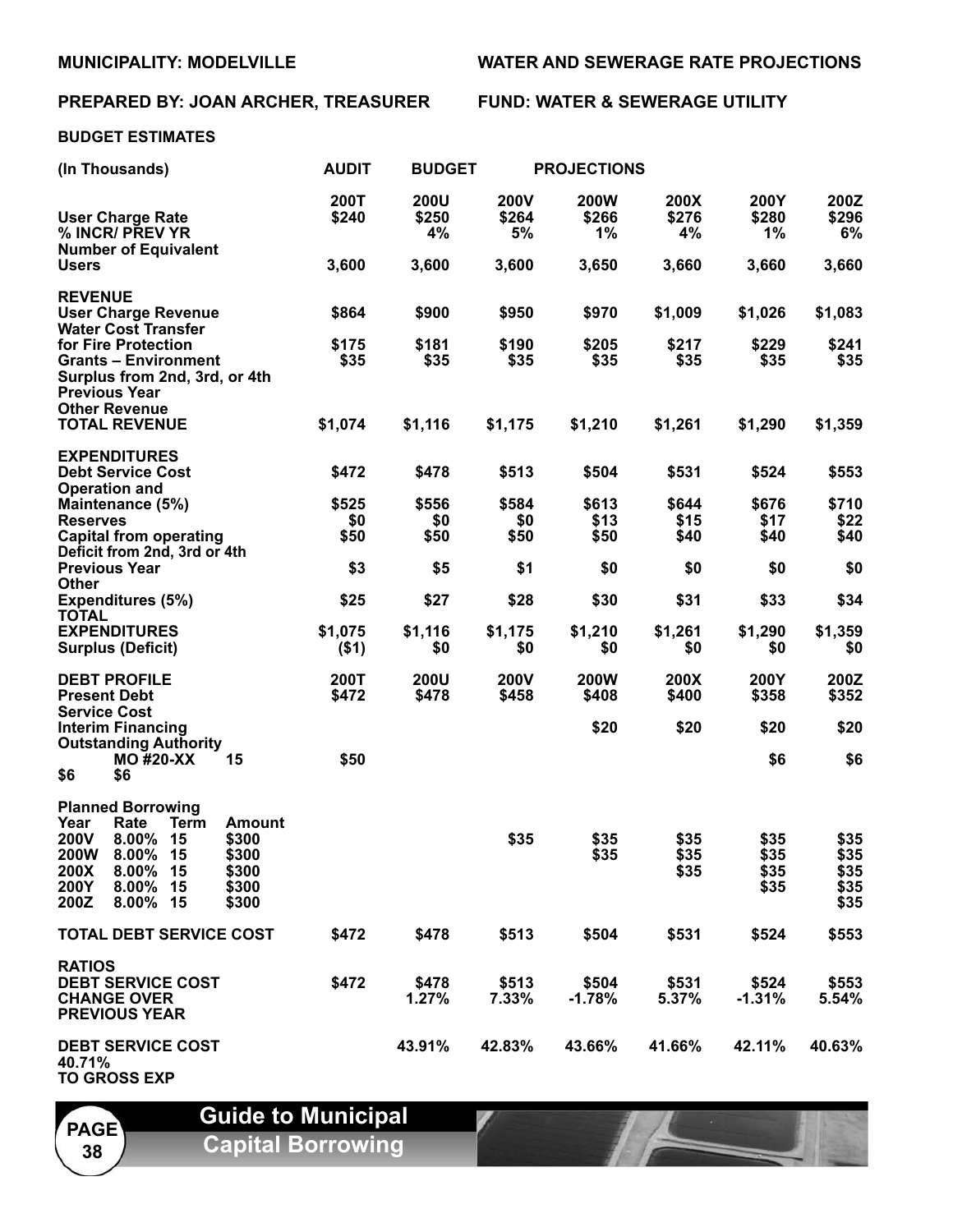### **APPENDIX IV**

NOTES: (Please use this page to record your notes on the capital borrowing process for future reference).



39

n

أيبينا

u